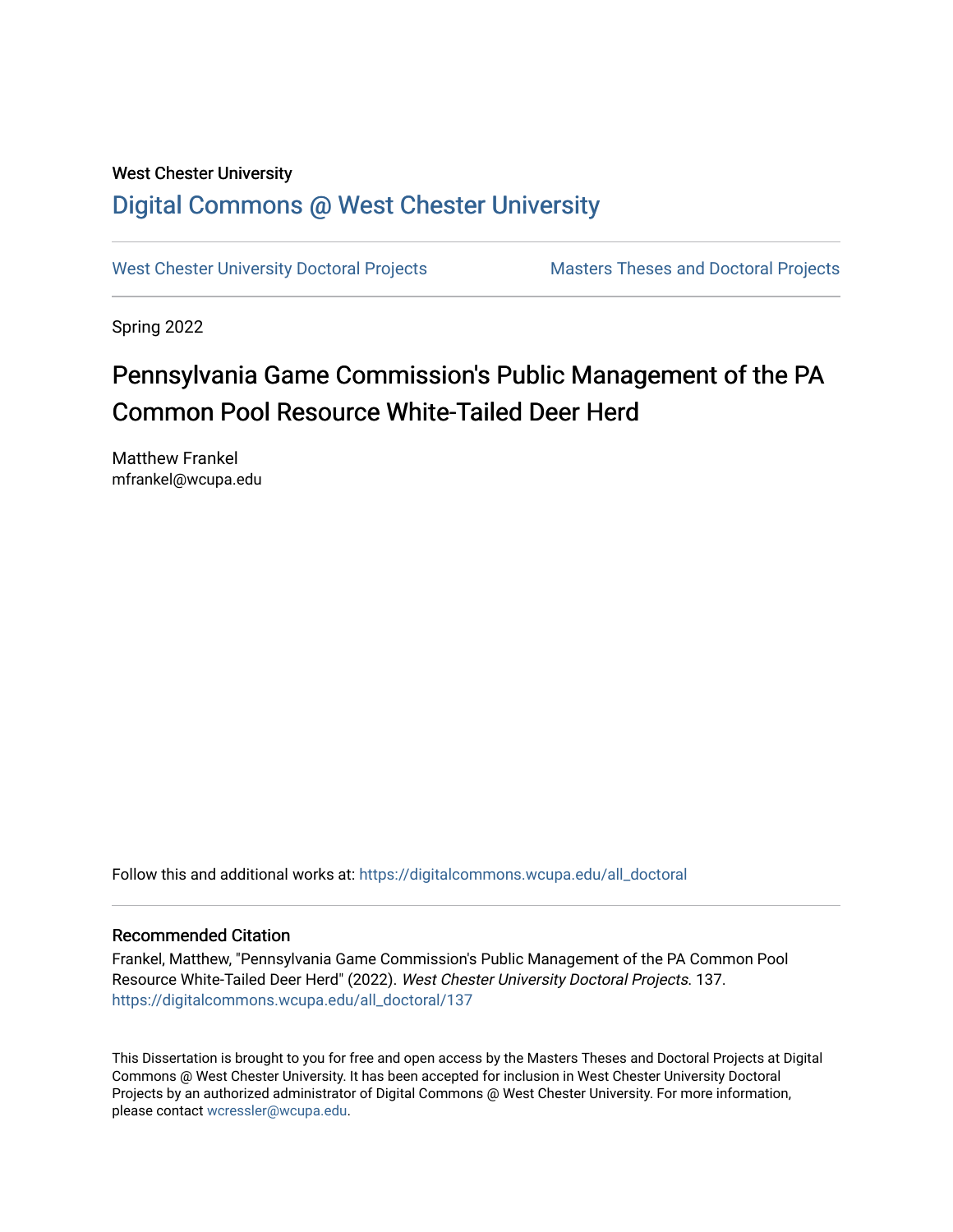## Pennsylvania Game Commission's Public Management of the PA Common Pool Resource White-Tailed Deer Herd

A Dissertation

Presented to the Faculty of the

Department of Public Management

West Chester University

West Chester, Pennsylvania

In Partial Fulfillment of the Requirements for

the Degree of

Doctor of Public Administration

By

Matthew D. Frankel

May 2022

© Copyright 2022 Matthew D. Frankel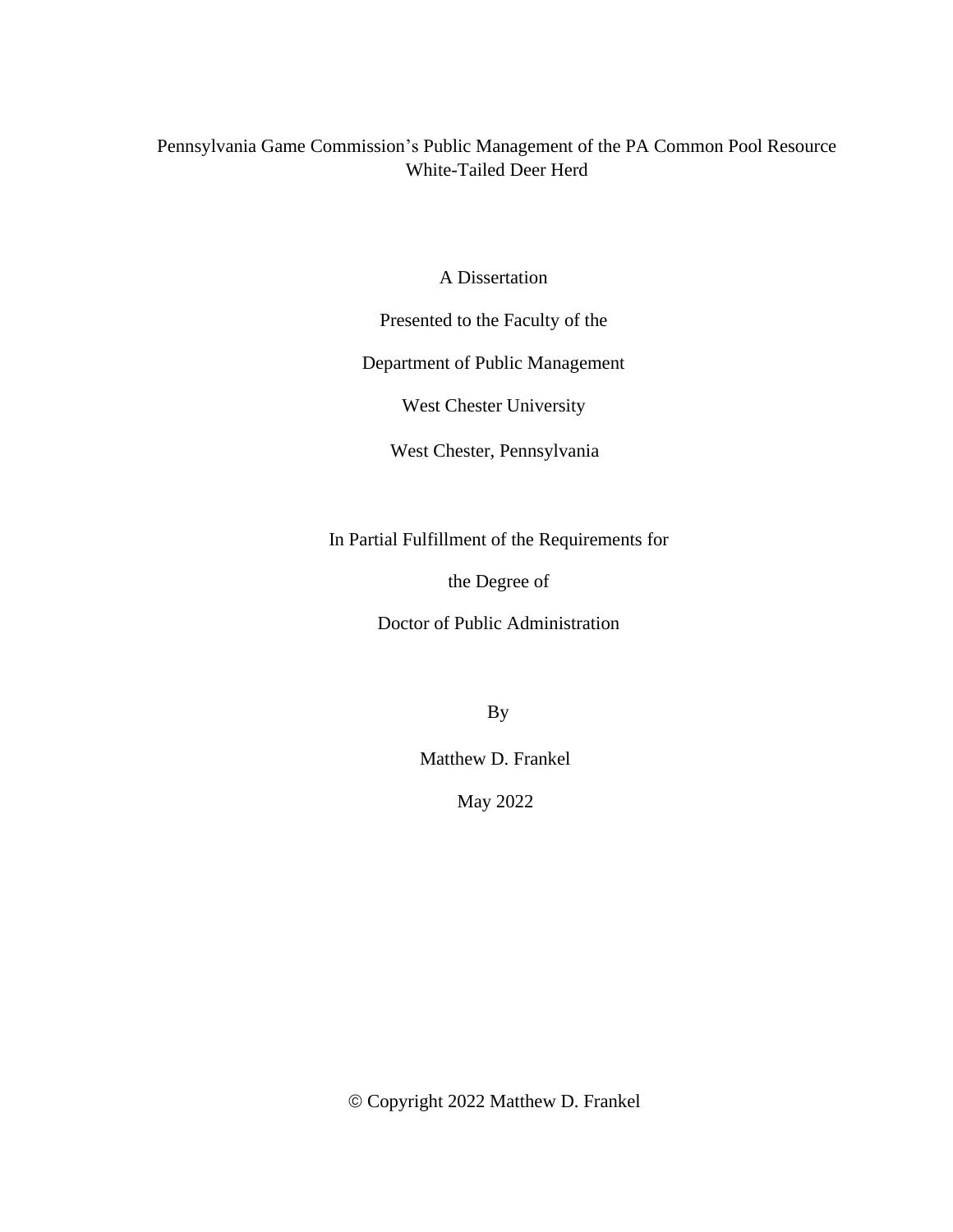# Dedication

My dissertation is dedicated to my loving and beautiful wife Shelby and my wonderful children Nathan and Elijah.

Thank you for putting up with me, we all know how pleasant I was during this process.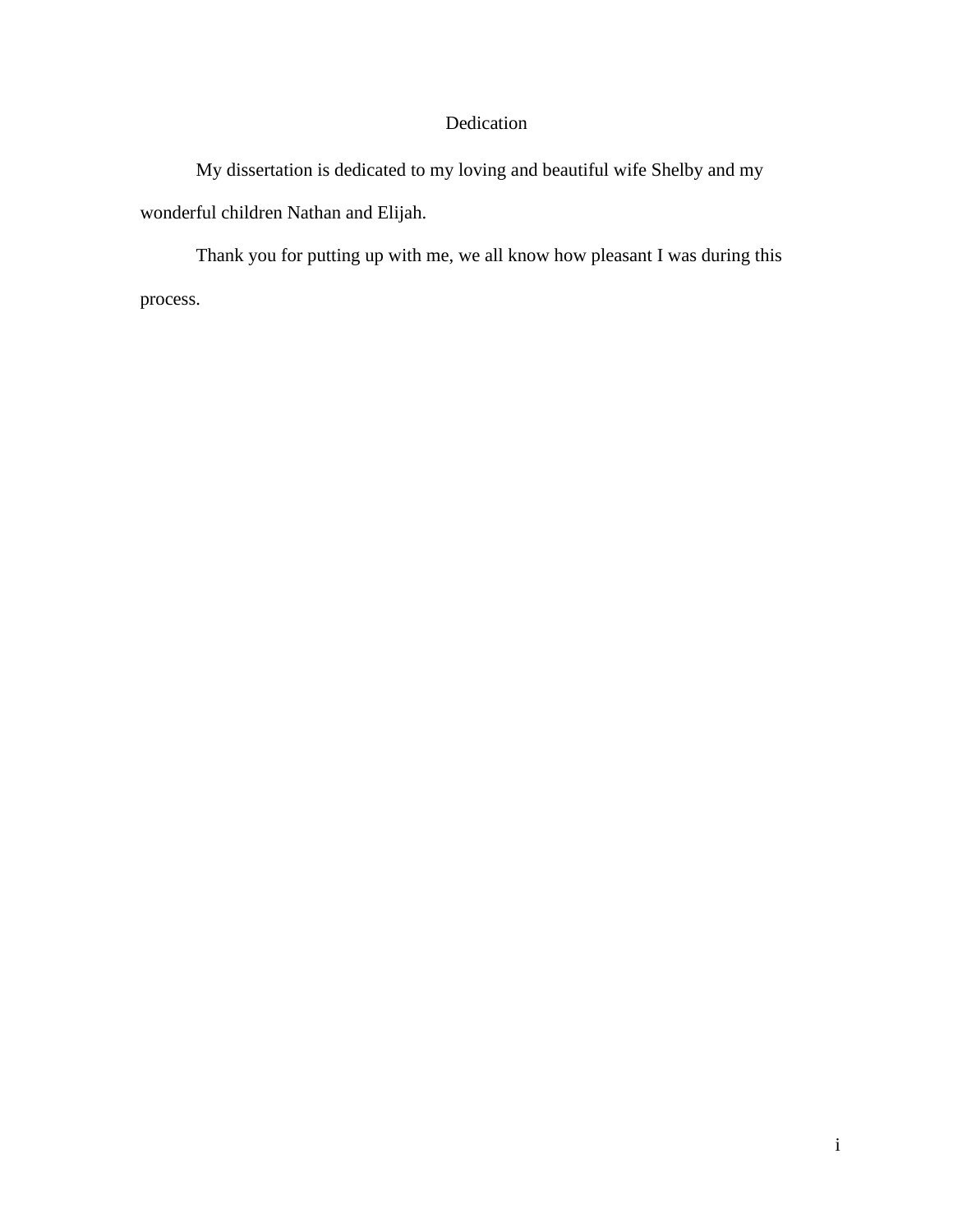#### Acknowledgements

Once again, I must acknowledge my family. Their support was absolute and unwavering.

I was able to successfully complete the doctoral program only as a result of the herculean effort of individuals willing to support me.

Dr. Richard Barndt not only provided guidance and assistance when I needed it, but he also told me "to suck it up" at all the right times. Everybody needs that little voice in the back of your brain to keep you grounded. Thank you, Rich, for being that voice.

There are no words to appropriately express my sincere gratitude to the entire Public Administration Department at West Chester University for providing support without judgement. Dr. Kristen Crossney understood what type of help I needed at each juncture of the process and was more than willing to happily provide assistance.

The West Chester University Accounting Department, especially Dr. Lori Fuller and Dr. Peter Oehlers, were a constant source of encouragement.

Thank you everyone!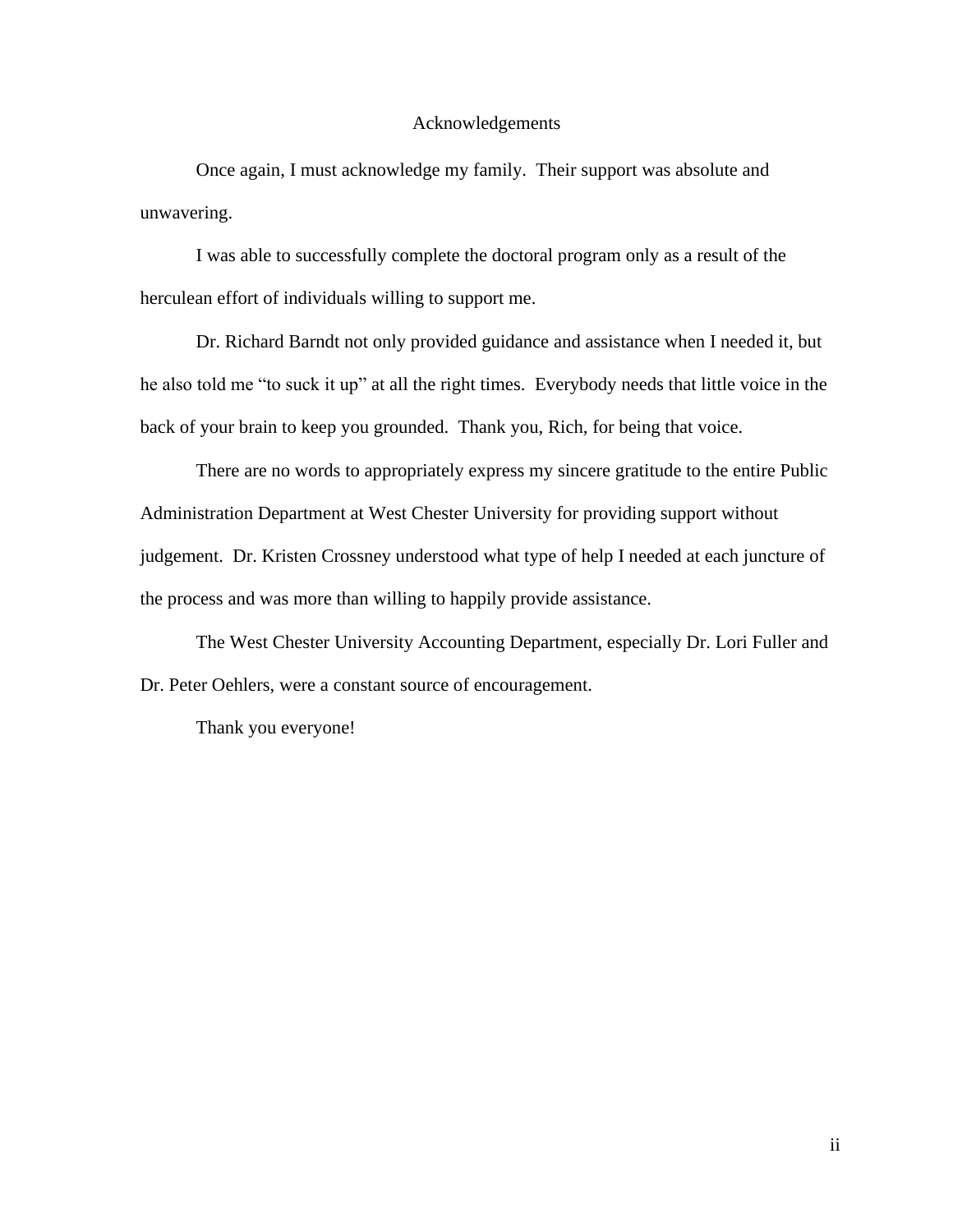#### Abstract

The white-tailed deer herd of Pennsylvania is a common pool resource. Effective management of this resource is important as the herd impacts many facets of everyday life in the Commonwealth and is an essential part of Pennsylvania's ecosystem. Responsibility for management of the resource rests with the Pennsylvania Game Commission (PGC). The purpose of this study was to consider the efficacy and fidelity of the PGC's methods of managing the herd through the allocation of antlerless hunting permits. Additionally, this study considered whether current herd management tactics resulted in an optimal herd allocation among wildlife management units (WMUs).

To answer the questions posited by this study, data from a series of publicly available data sources was accumulated and consolidated into a single database. The information collected was designed to test the fidelity of the Deer management Recommendation Process (DMRP) utilized by the PGC to manage the deer herd. Regression analysis was prepared for each WMU to determine if the variables used by the PGC in their decision process did in fact effectively predict herd size. The regression outputs provided mixed results. None of the variables used in the regressions were statistically significant at the .05 level on a consistent basis. The research concluded that managing the antlerless permits was the most effective method of her control. Further, the research points out that the reliability of the data used was such that the DMRP model is best considered as a long-term rather than a short-term model for herd management.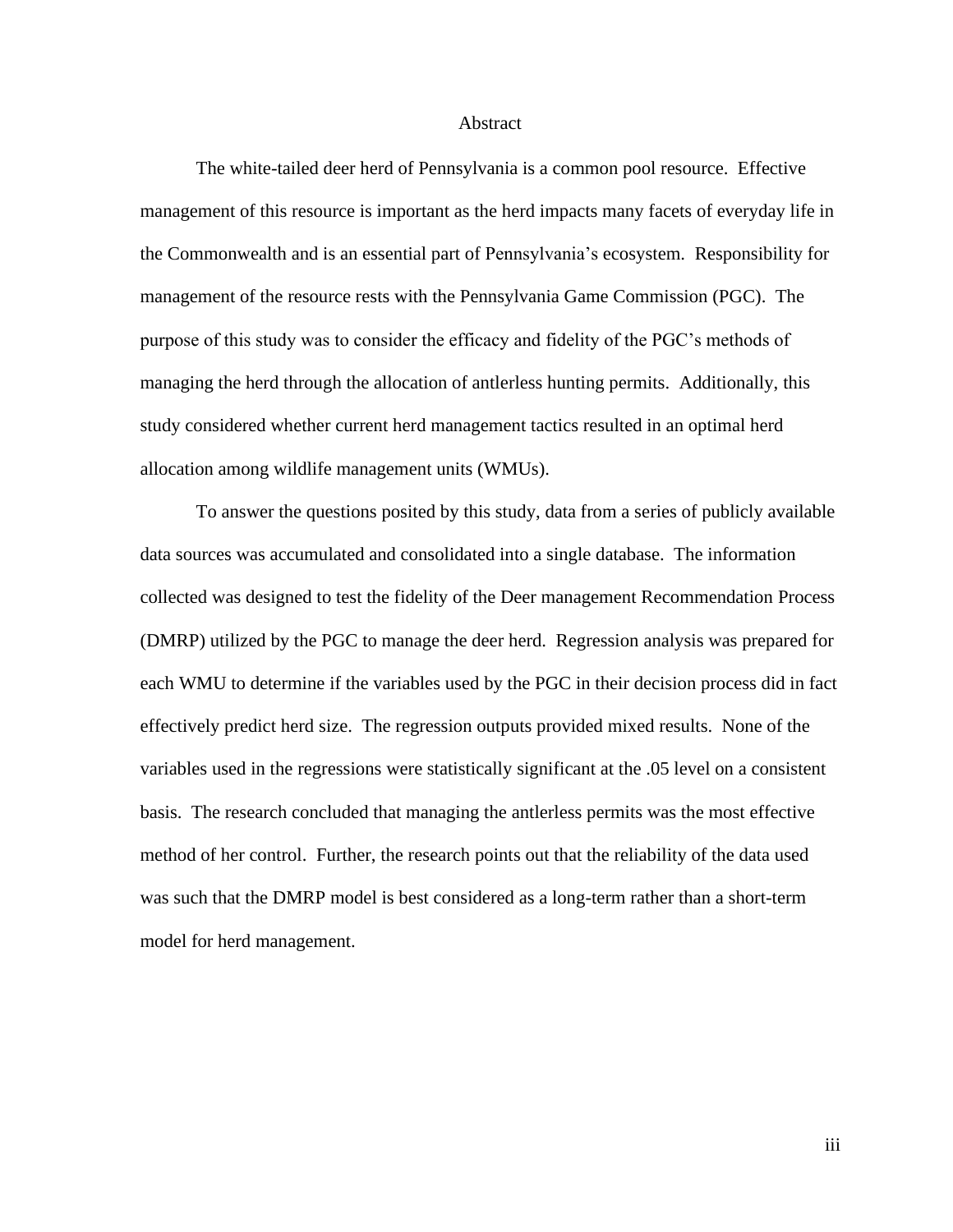# Table of Contents

 $\sim 10^{-10}$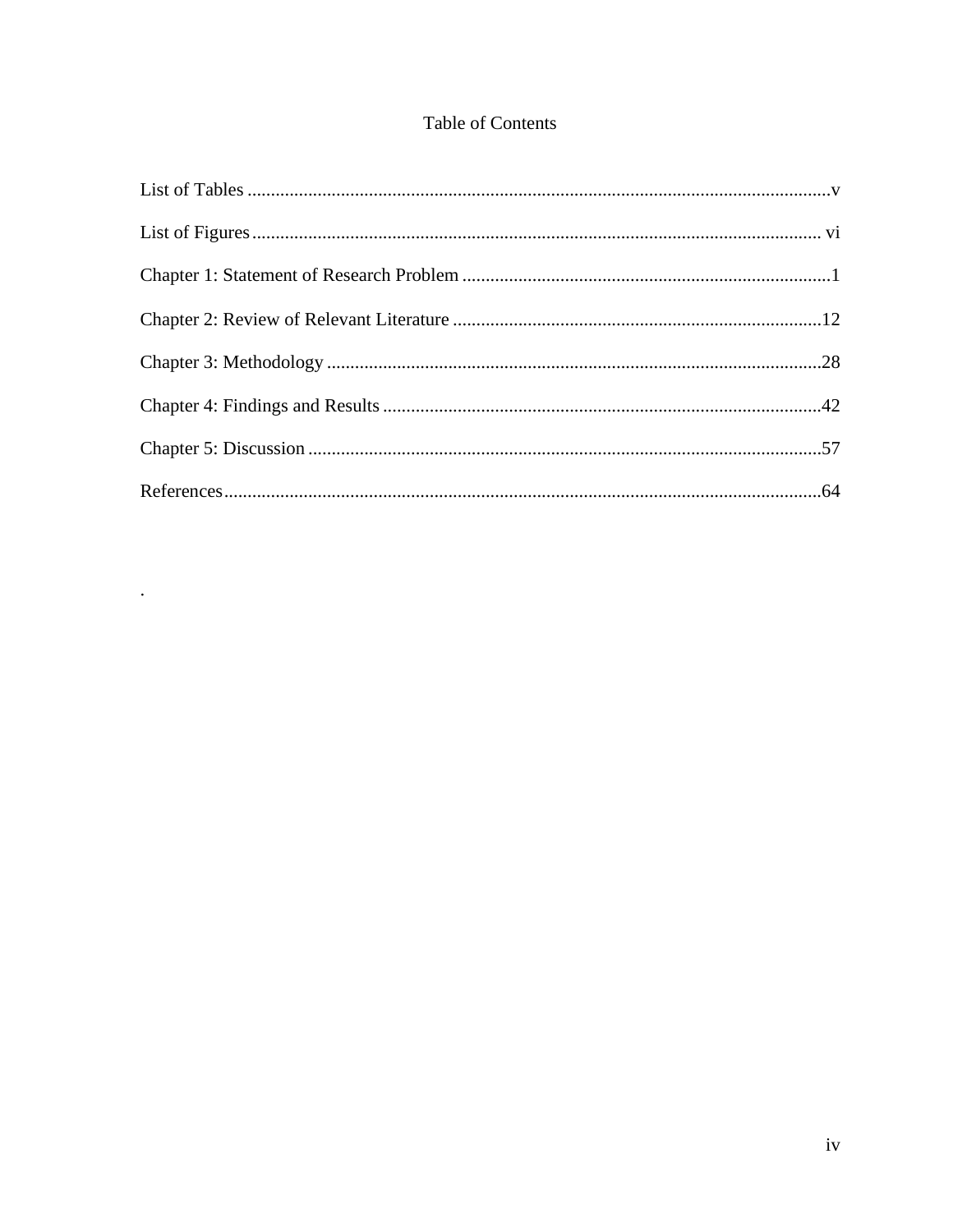## List of Tables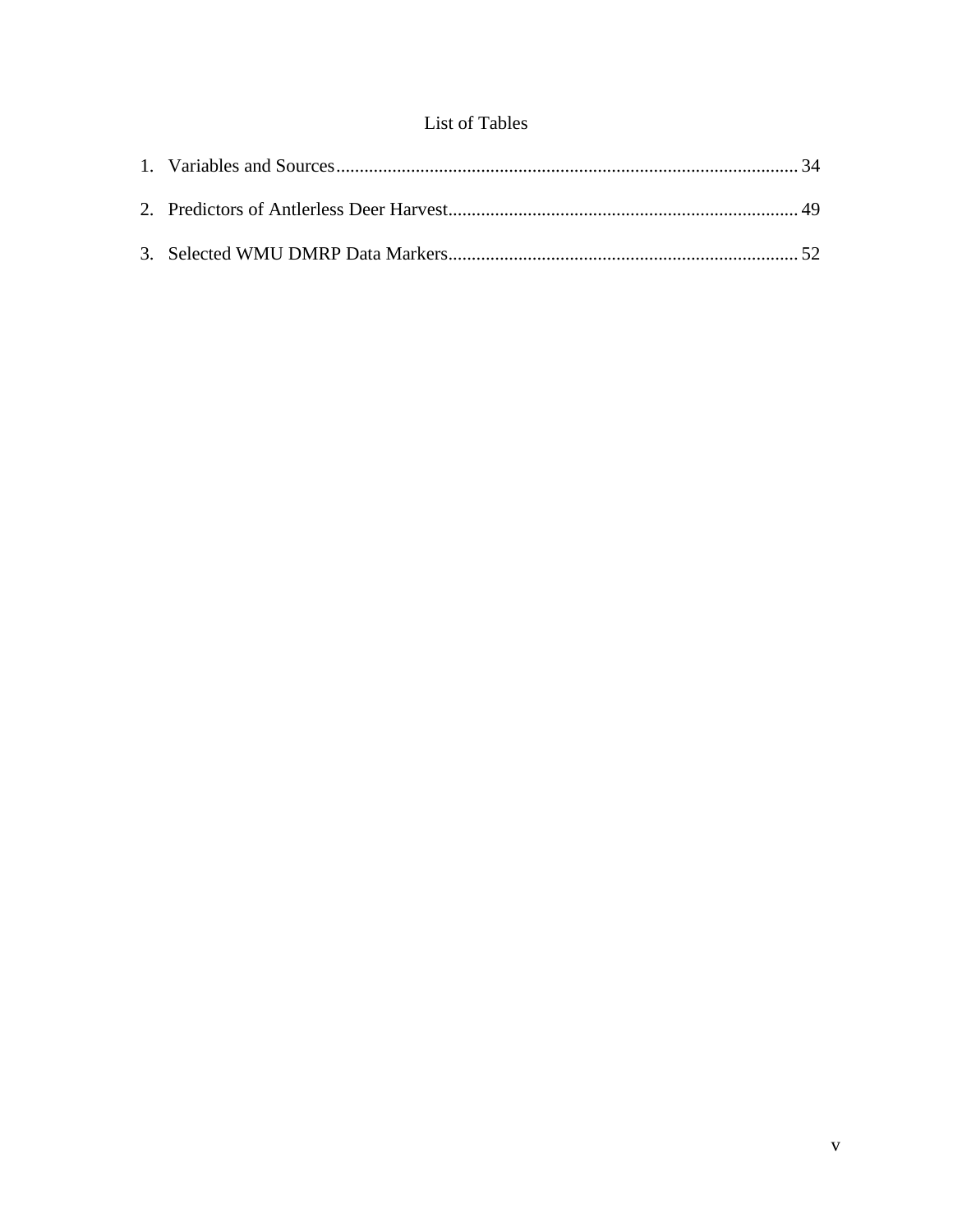# List of Figures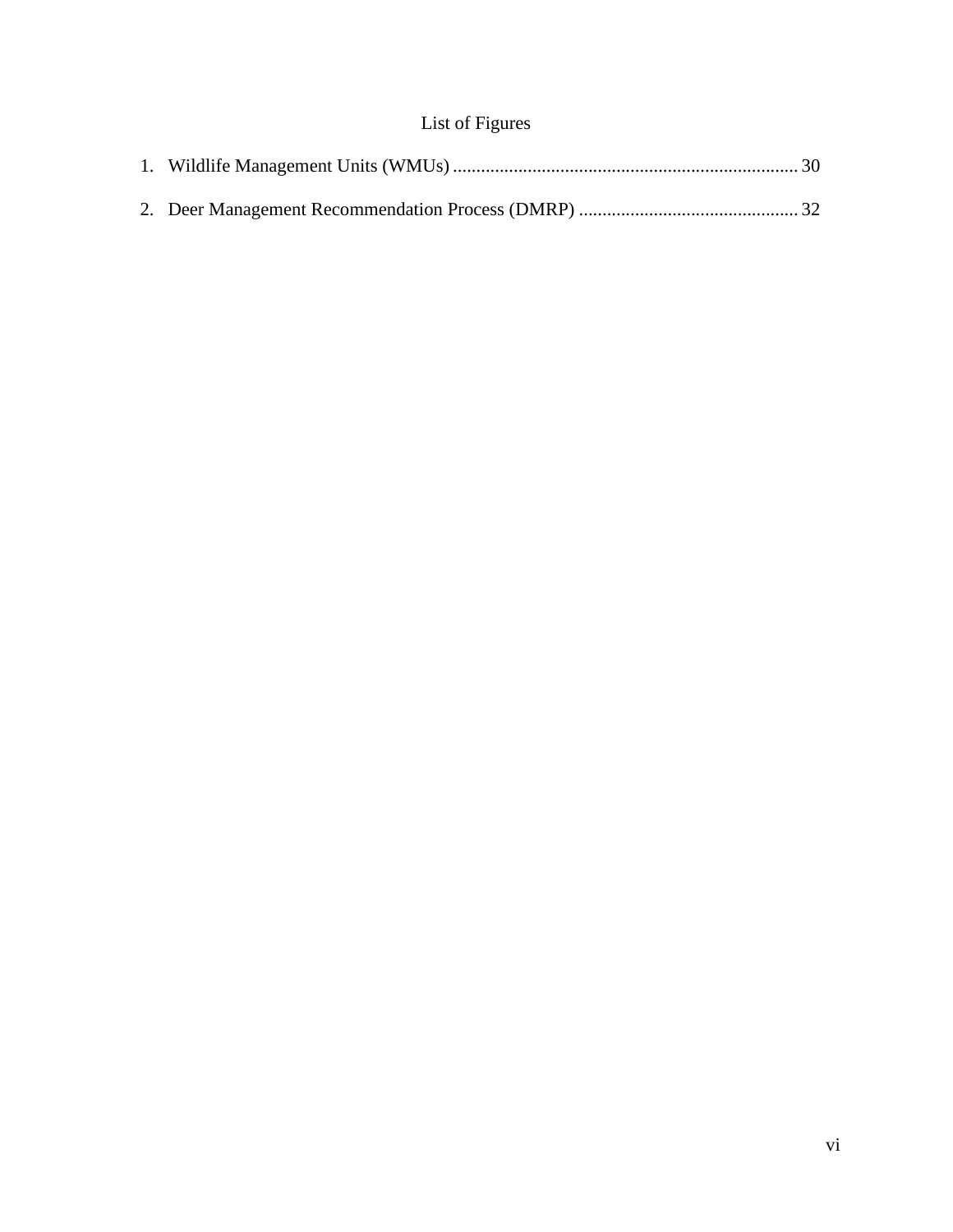#### **Chapter 1**

#### **Statement of the Research Problem**

#### **Introduction**

Equitable and fair administration of public assets is vital to the health of both the general population and the underlying resource. The Commonwealth of Pennsylvania has entrusted management of its deer herd to the Pennsylvania Game Commission (PGC). "The Pennsylvania Game Commission is legally mandated to manage wildlife, including deer, for the benefit of all Pennsylvanians, as well as all wildlife and the habitat that supports their existence. Pennsylvania's Constitution and Game and Wildlife Code direct the Game Commission to protect, manage, and preserve wildlife and their habitat within the Commonwealth for the benefit of all people, including generations yet to come." (Kosack, 2009, p. 3). Put simply, the PGC is a public management entity responsible for a common pool resource.

White-tailed deer in the Commonwealth of Pennsylvania (PA) are more than wild animals with whom suburbanites share their backyards and hunters look to harvest. The deer herd impacts many aspects of everyday life and is an essential part of the fabric of PA's human and natural ecosystems. As such, the herd must be effectively managed to ensure its continued survival and in a manner that is beneficial to as many people as possible and detrimental to as few people as possible.

The PGC's primary tool for managing the deer herd is by manipulation of the recreational hunting seasons. It manages the hunting seasons by setting bag limits for harvesting animals, managing the season beginning and end dates, controlling the number of licenses available to issue and restricting the various hunting methods. Additionally, the PGC has divided the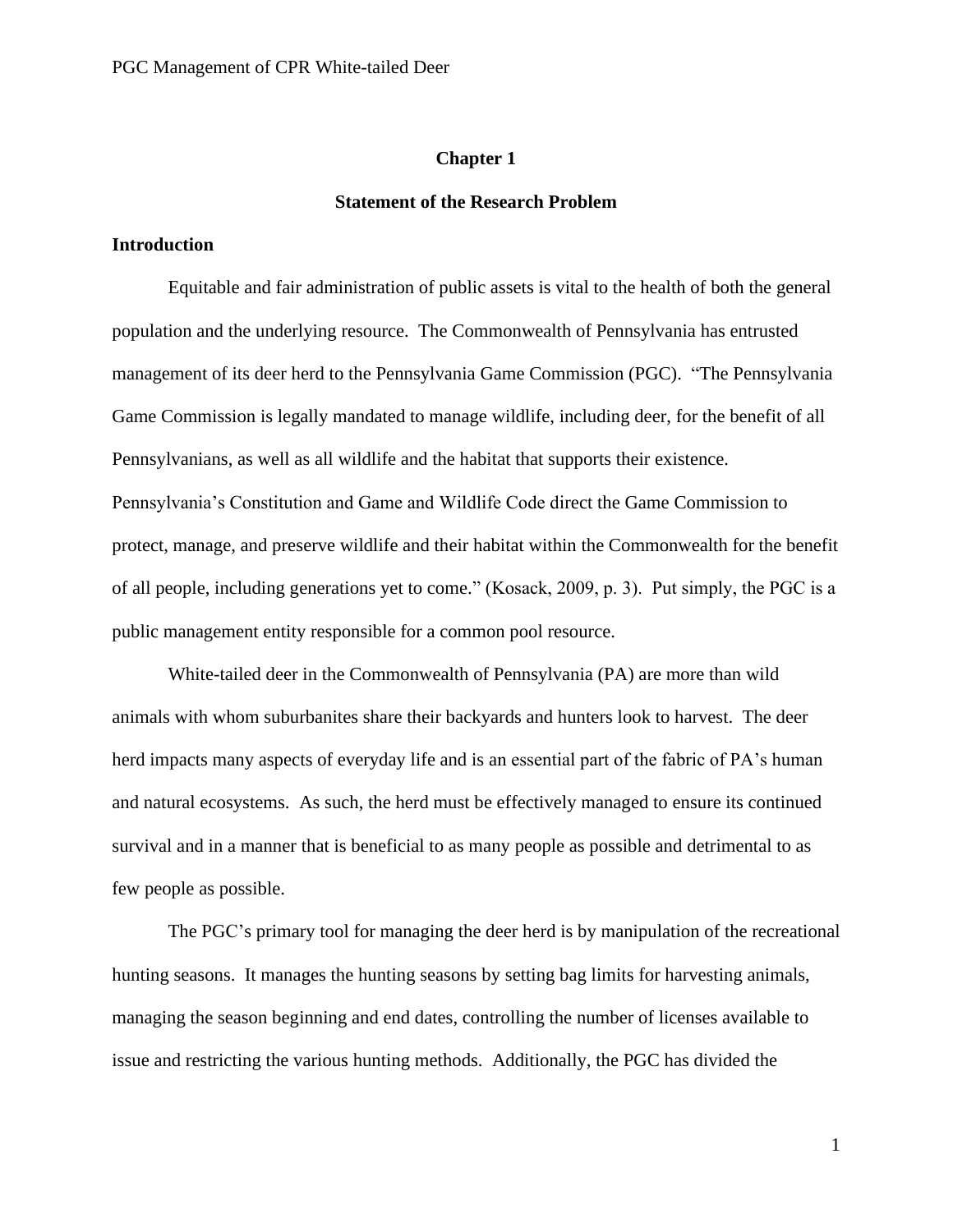Commonwealth into 23 wildlife management units (WMUs) allowing them to customize the seasons to accommodate particular geographic characteristics.

The PGC chooses or adjusts the use of tools at its disposal to manage the herd based on multiple factors. Those factors, or decision points, include the residents desire for more or fewer deer, the health of the herd, the fawn to doe ratio, the status of the forest habitat, and the stability of the deer population. While there are multiple tools at the PGCs disposal, and the choice and use of those tools is also at their discretion, the key control point is the annual antlerless license allocation. The PGC can increase or decrease the number of antlerless licenses and thereby the deer population, at their discretion.

The purpose of this study is to consider the efficacy and fidelity of PGCs methods in managing the white-tailed deer herd in PA. While there is no universal answer to herd management given the many constituency interests, the PGC has developed a process through which they attempt to increase, stabilize, or reduce the deer herd. The purpose of this study is to determine the efficacy of the PGC model be developing a regression model to include the various markers in the PGC model. Secondarily, the research will consider the efficacy of the model on Northern tier WMUs compared to Southern tier WMUs given the geographical differences between the two tiers.

#### **Common Pool Resource**

A common pool resource (CPR) is a natural resource that is large enough so that it is expensive to control access in such a way as to limit beneficiaries from deriving neither enjoyment, nor economic, nor any other benefit from the item in questions (Gardner, Ostrom, and Walker, 1990). When this situation occurs, it falls on the government in some way, shape or form to step in and attempt to manage the asset effectively.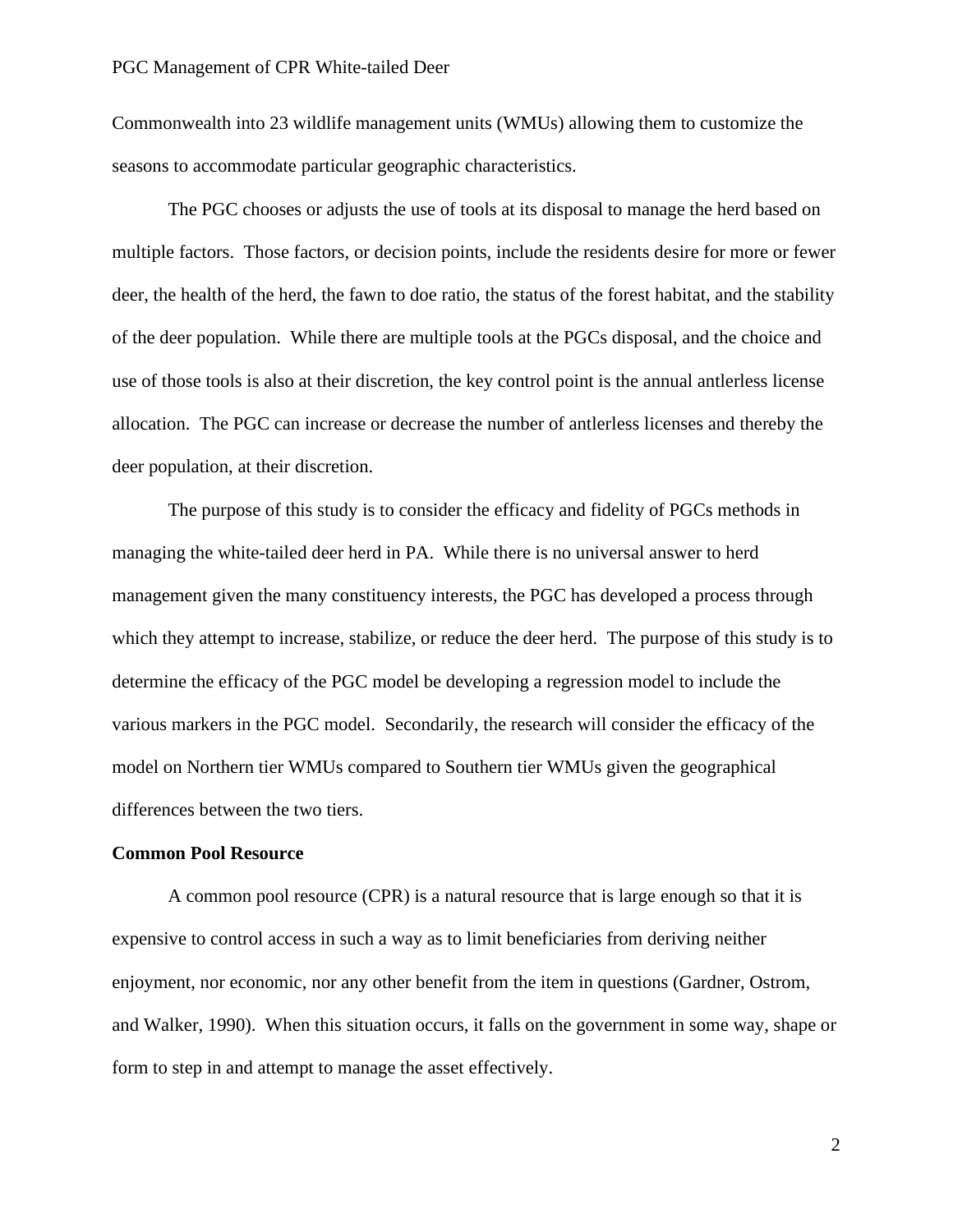CPR is a term whose derivation can be traced at least as far back as Aristotle. In fact, Elinor Ostrom (one of the more prolific CPR researchers) began her book with a nod to the great Greek Philosopher. "Aristotle long ago observed that what is common to the greatest number has the least care bestowed upon it. Everyone thinks chiefly of his own, hardly at all of the common interest" (Ostrum, 2015, p. 3). Put simply, people are selfish and will work for the common good as long as it benefits them individually. It is a rare situation when the greater good is put above one's own interests.

Using this brief definition of a CPR as a guide, the PA deer herd would qualify since it is a natural resource which impacts the entire state from economic, recreational, human health and human safety perspectives. Deer have very few natural predators remaining in PA. The mortality of the herd is mostly limited to recreational activities, also known as hunting. "With inadequate harvest, the deer population could become overabundant for the existing habitat conditions" (D'Angelo, 2009, p. 2).

#### **Background for the Study & Importance**

The entity in PA tasked with responsibility for managing the white-tailed deer herd is the Pennsylvania Game Commission. While it is difficult enough to manage a living/breathing creature such as a deer, the task is further confounded by the fact that views on the methods used as well as the perceived overall effectiveness are often split among various constituencies. Further, when a program is run by the government or an agency of the government, customer satisfaction or dissatisfaction has little impact. These kinds of programs continue no matter what the demands or the level of client satisfaction (Weiss, 1972).

**Pennsylvania Game Commission.** In the 1890's, Elk in Pennsylvania were nearly extinct, and the deer population had declined significantly. Realizing something needed to be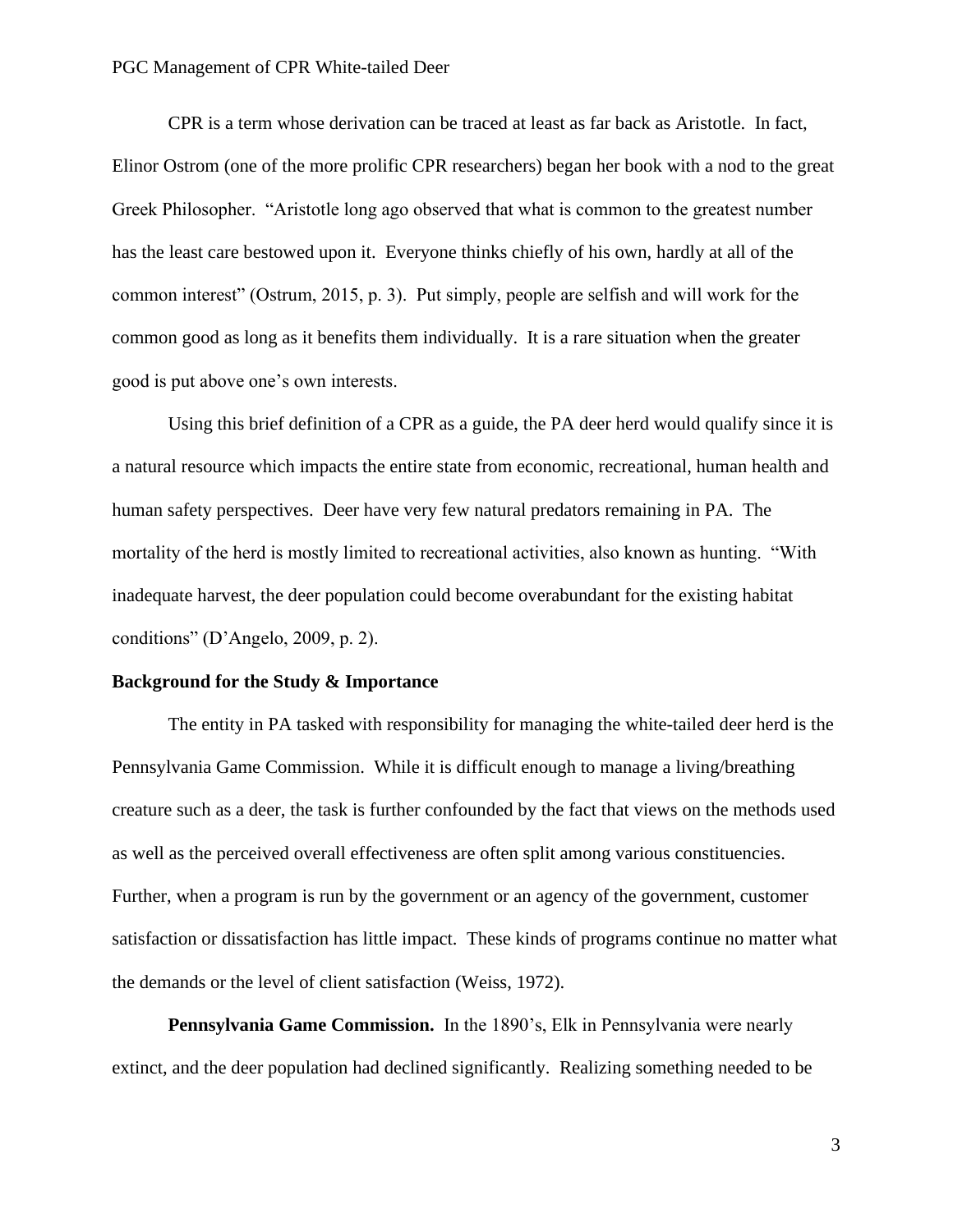done, the Pennsylvania Game Commission (PGC) was formed on 6/25/1895 as a result of lobbying efforts by hunters. "Through the first 125 years, the game commission has restored once-dwindling population of deer" (Pennsylvania Game Commission, 2020). The PGC's 2009 - 2020 deer management plan lists its goals as (Kosack, 2009, p. 3):

- 1. Manage deer for a healthy and sustainable deer herd.
- 2. Manage deer-human conflicts at levels considered safe and acceptable to Pennsylvanians.
- 3. Manage deer impacts for healthy and sustainable forest habitat.
- 4. Manage deer to provide recreational opportunities.
- 5. Improve the public's knowledge and understanding of deer and the deer management program.

**Environmental and economic impact of deer.** Management of the deer herd meets the needs of parties other than just hunters. Ornamental vegetation and landscape plantings are favorite meals for deer. They damage homeowners' properties as well as the companies (suppliers) who sell to nurseries and other retailers causing them to spend money to discourage deer from destroying their products. Crops such as fruit trees and grains are also targets of deer browsing (Curtis & Sullivan, 2001).

Deer browsing impact the timber industry because deer prefer certain varieties of tree saplings more than others. The ones they are drawn to eating tend to be the species that are marketable (e.g., oak, cherry) as opposed to species that are not in as great a demand. This hurts the profitable regeneration of forest timber. Once a forest of oak or cherry is cut and sold, the lumber company plants young trees to aid in the regeneration of their product. Deer herds come along and devour these new plantings leaving only moss and other non-marketable varieties (Parker, Larkin, Heggenstaller, Duchamp, Tyree, Rushing and Larkin, 2020).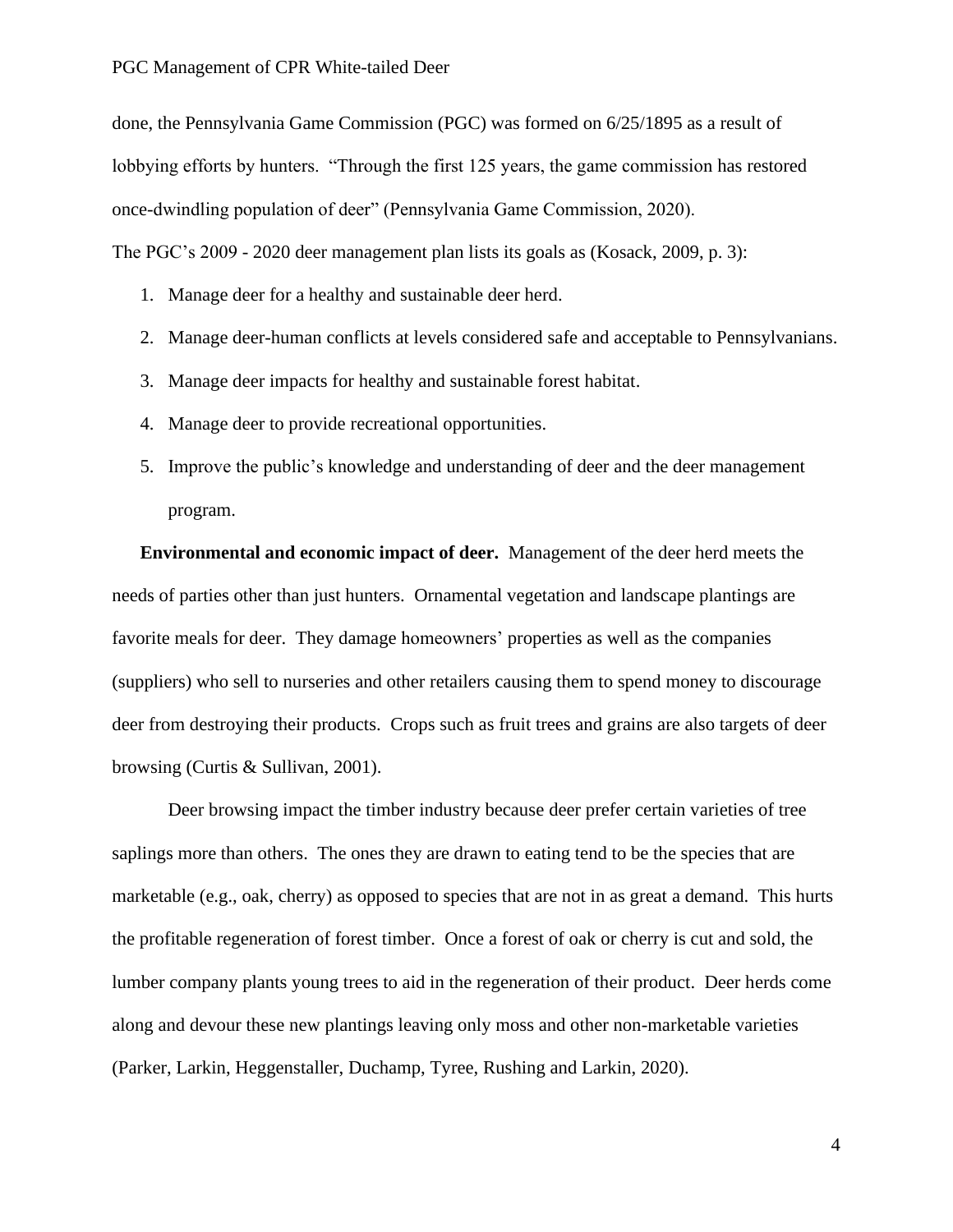The Cornell University Cooperative Extension published a white-tailed deer fact sheet which the PGC has on their site for public dissemination. Regarding economic impacts, "annual" estimates of deer damage are reported to exceed \$2 billion nationwide, including \$1 billion in car damages, more than \$100 million in agricultural crop damage, \$750 million in damage to the timber industry, and more than \$250 million in damage to metropolitan households (e.g. landscape plantings). These estimates are conservative, and it is often difficult to obtain reliable statistics for wildlife-related losses" (Curtis & Sullivan, 2001, p. 2).

While hunting may not be best known as a revenue generating endeavor, for the Commonwealth of PA it most certainly is. In total for the fiscal year ended June 30, 2020, the PGC had revenues of \$156 million and of that, \$18.3 million resulted from the sale of resident and non-resident hunting licenses. Over \$5.2 million was as a result of antlerless deer license sales and another \$14.9 million came from the sale of other game hunting licenses. Taken together, the aforementioned categories total almost 25% of annual revenue. An additional \$3.8 million in revenues were generated by the sale of timber from the lands it owns (PA Game Commission, 2020).

**Herd health.** Deer are at risk for disease just like all living creatures. Some illnesses only impact the deer itself while others may be spread to either humans or other animals. The existence of disease is another reason for effective herd management. Three examples of deer borne sickness that governmental agencies, such as the PGC and United States Department of Agriculture (USDA), track are as follows (Kosak, 2009):

• Lyme Disease: Humans are susceptible to Lyme disease. When infected, humans become susceptible to nervous system symptoms, cognitive decay, and other health issues. It was initially thought that deer were the cause of the disease, but research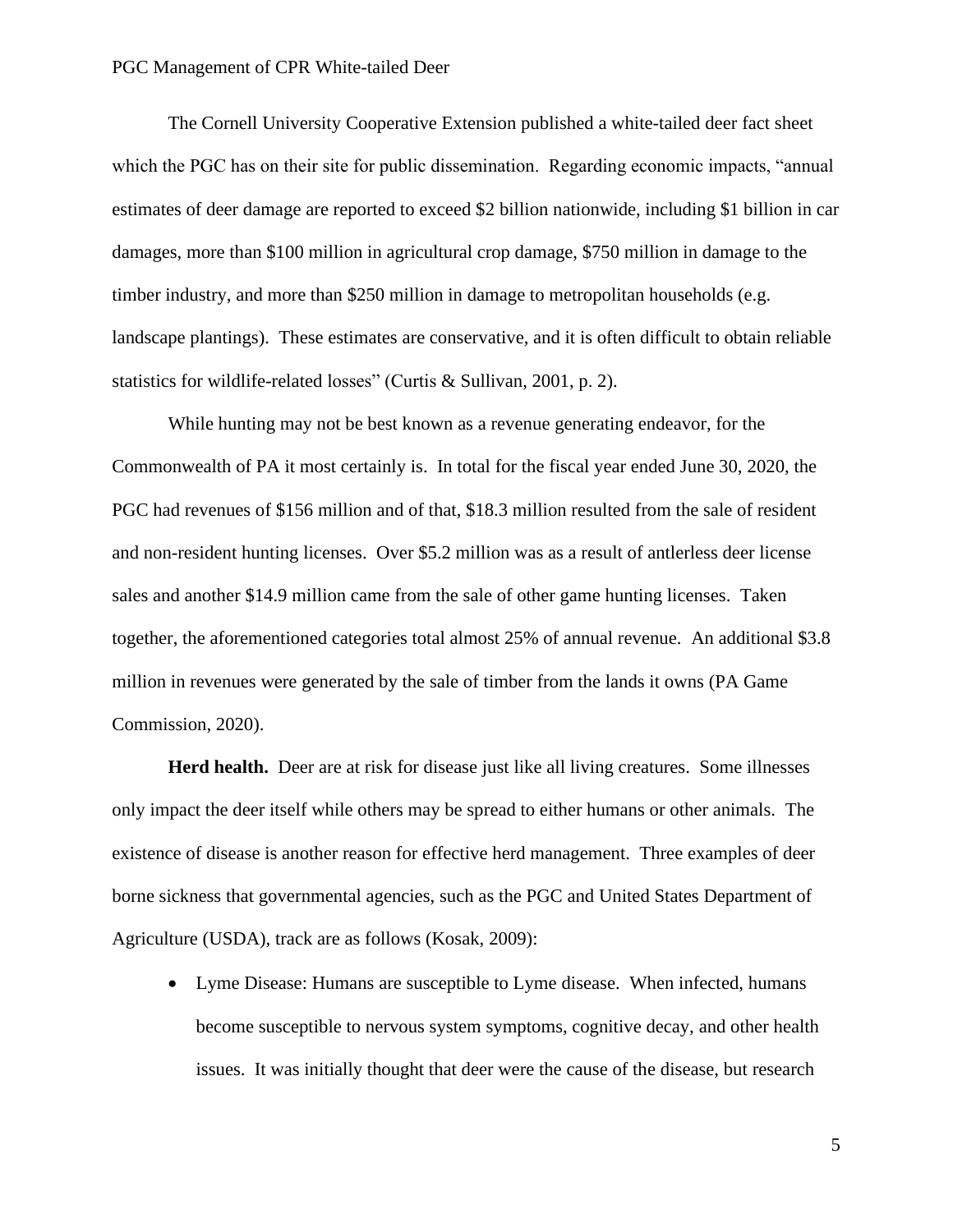has shown that the deer tick is the culprit. While this species of tick does feed on the blood of deer, the deer is not responsible for the transmission of the illness. That distinction rests with the tick.

- Chronic Wasting Disease (CWD): CWD is a fatal illness that impacts the central nervous system of the host and can be found in animals and humans. While the official name of the disease is slightly different depending upon the creature infected (e.g., mad-cow in cows and Creutzfeldt-Jakob in humans), it is thought to be spread within the species via fecal matter, bodily fluids or the like. The concern is that it could potentially be transmitted not just *among/within* a species but between differing species as well.
- Tuberculosis (TB): A disease that impacts the respiratory system in both humans and animals. Transmission occurs via close contact and, much like CWD, the PGC and the USDA track occurrences of TB in free-ranging deer herds.

**Northern tier vs southern tier.** The PGC uses Wildlife Management Units (WMU) to help them control the deer population. Predominantly used for the allocation of hunting licenses, WMU's are smaller areas that have been created by dividing the state into bite size geographic units. Each one is viewed as its own world containing similar wildlife population (species) and habitat. The manner in which the WMUs were created took into consideration both biological and social factors. Biologically, the land in each WMU should be physically large enough to support the target species and provide the appropriate habitat necessary (Rosenberry & Diefenbach, 2019).

For purposes of this study, the State has been split into two tiers: Northern and Southern. The boundary used to do the split was Interstate-80 as it is an East/West interstate that closely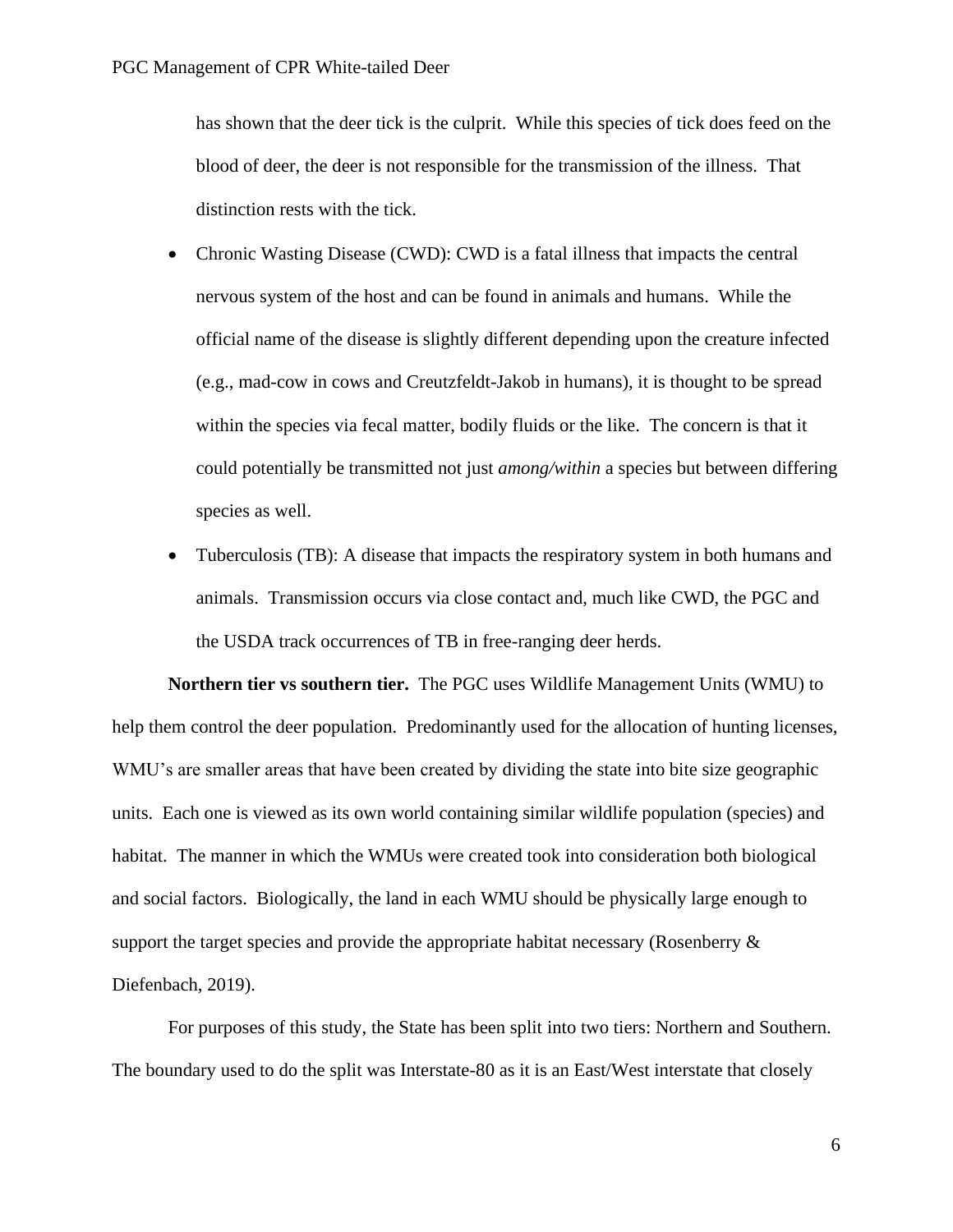bifurcates the state. The following table summarizes which WMU's are considered Northern and which are considered Southern.

| Northern Tier  | Southern Tier   |
|----------------|-----------------|
| <b>WMUs</b>    | WMUs            |
|                |                 |
| 1 B            | 1 A             |
| 2F, 2G, 2H     | 2A, 2B, 2C, 2D, |
|                | 2E              |
| 3A, 3B, 3C, 3D | 4A, 4B, 4C, 4D, |
|                | 4F.             |
|                | 5A, 5B, 5C, 5D  |

The Northern tier is both less populated in total as well as less densely populated. Philadelphia and Pittsburgh, the two largest population centers in PA, are both located in the Southern tier. In the North, hunting and hunting related activities are relied upon to supply much needed revenue to the local economies while, in the South, the revenue is welcome but not as critical to the survival of more well-off locales. Northern counties have a greater reliance on natural resources industries (e.g., lumber, coal mining and natural gas fracking) but the South has evolved towards a more service sector economy. This presents a problem for the PGC as they have the responsibility to manage the herd effectively across the state but must keep in mind the variations in each tier.

## **Statement of the Problem**

While the deer herd in the Commonwealth should be considered a valuable resource, the herd has proliferated into areas that were once people-only dominated. The loss of natural habitat in some areas has forced deer to populate suburban neighborhoods creating the potential for increased negative interactions with humans such as vehicle accidents, damage to ornamental shrubbery, and increased incidence of deer borne illness such as Lyme disease. The problem of herd management is more complicated than simply human interaction.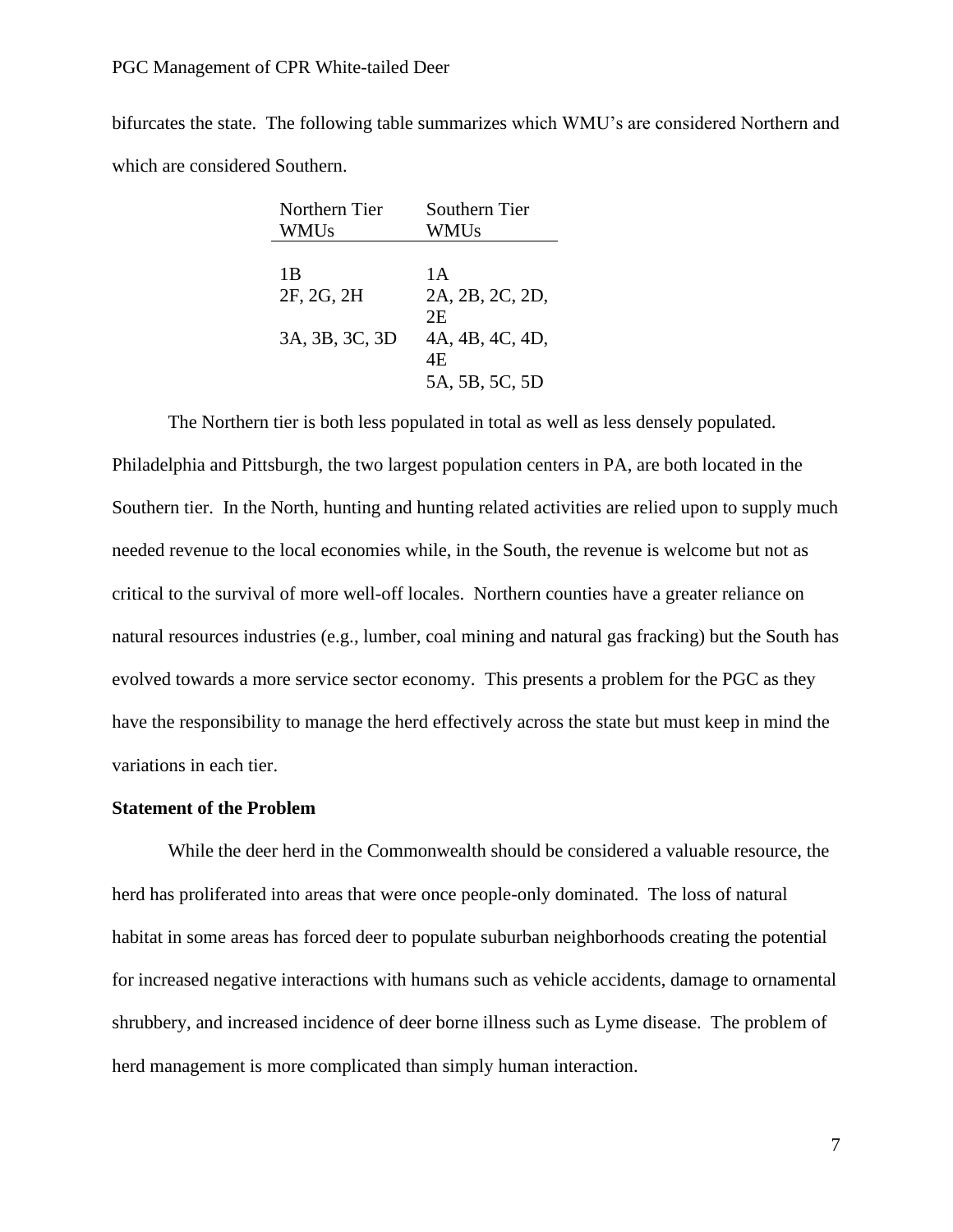Successful deer herd management has to include the ecosystem of which they are a part. Deer need food, water, protection from predators, etc. and, without healthy forests, none of that exists (DeCalesta & Stout, 1997). Deer are not simply "takers", however, as they aid natural resource managers in the form of foraging which helps keep invasive species of plants at bay. Hunters are a part of the herd management system in that they are needed to help control the population. Accordingly, annual harvests must be such that the hunters believe they will be successful or at least have good chances of seeing deer and being successful.

In the absence of natural death, people have a responsibility to properly manage the deer herd in the best interests of both citizens and the deer. CPR management systems become more complex with increased numbers of users/constituents and geographic size. While agreement of all stakeholders seems unlikely, it becomes important to know that any agency charged with the management of a CPR does so with fidelity to its goals and objectives and, to the extent possible, in the best interests of all concerned parties.

#### **Purpose of the Study**

The purpose of this study is to consider the efficacy and fidelity of PGCs methods in managing the white-tailed deer herd in PA. While there is no universal answer to herd management given the many constituency interests, the PGC has developed a process through which they attempt to increase, stabilize, or reduce the deer herd. The purpose of this study is to determine the efficacy of the PGC model be developing a regression model to include the various markers in the PGC model. Secondarily, the research will consider the efficacy of the model on Northern tier WMUs compared to Southern tier WMUs given the geographical differences between the two tiers.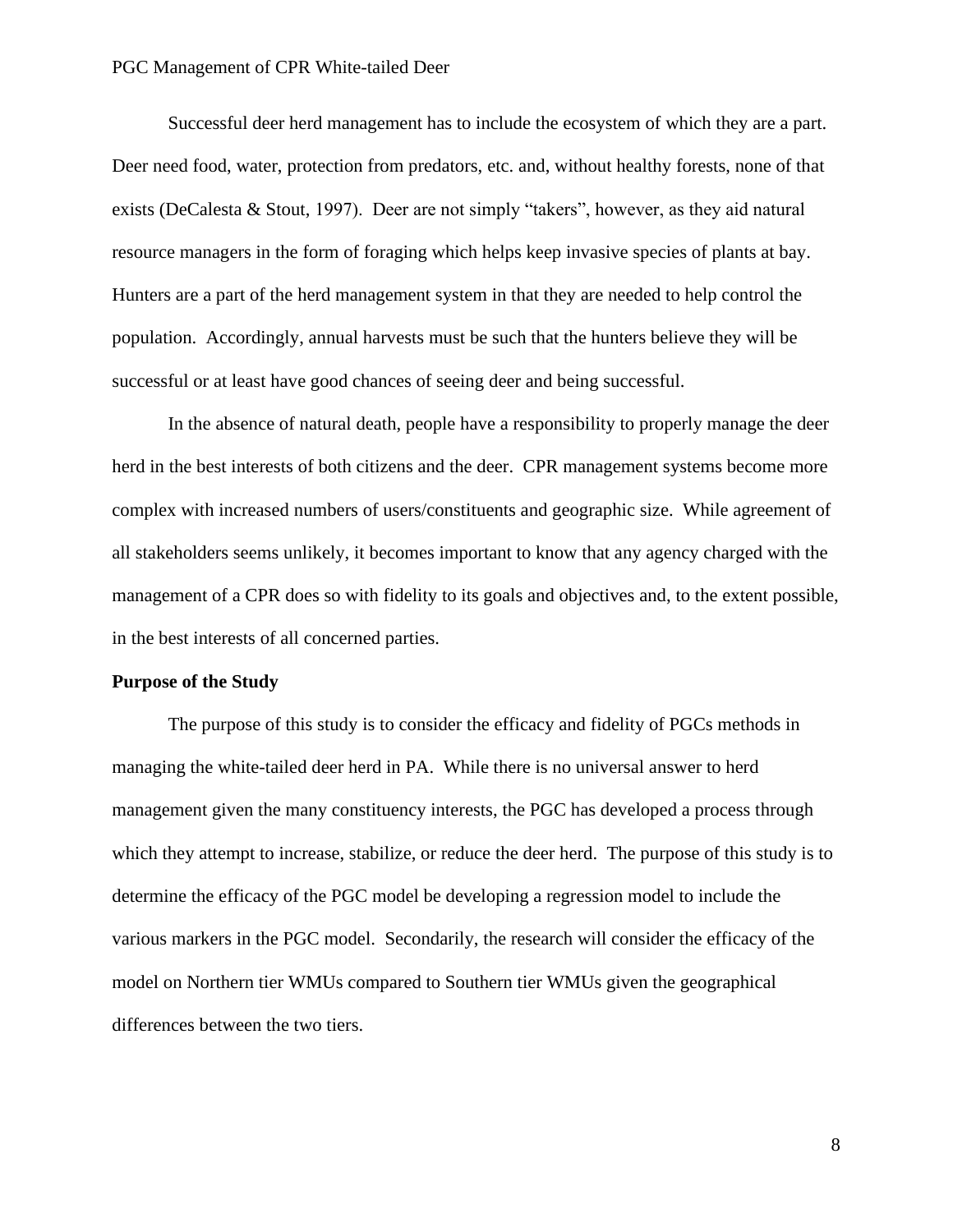## **Research Questions**

The white-tailed deer herd is a valuable resource to the Commonwealth and the efficacy of its management by the PGC is confounded by the many interested constituencies often driven by very different goals and objectives. All constituencies should, however, be concerned that the herd is being managed consistent with the best interests of the Commonwealth as implemented by the goals and objectives of the PGC process. Accordingly, this study endeavors to answer the following questions:

- 1. How effective is the PGC in the management of the white-tailed deer herd as determined by analysis of its Deer Management Recommendation Process (DMRP)?
- 2. Is controlling the number of antlerless permits by WMU an effective method of controlling herd size as measured by reported antlerless harvests?
- 3. Are current herd management tactics resulting in an optimal herd allocation between Northern and Southern tier WMUs that is the best use of resources for the citizens of the Commonwealth of PA?

#### **Significance to the Field**

PGC is tasked to protect and enhance human health and safety and provide for the equitable distribution of resources with an example being the management of the white-tailed deer herd in the Commonwealth of Pennsylvania. Public administration, as a discipline, is designed to serve the population in a manner which will support and expand the common good. A common pool resource fulfills this description since, by definition, it impacts the populous in total and it has an inherent need to be managed by public administrators. As a natural resource, white-tailed deer provide a wide array of benefits to communities across the Commonwealth of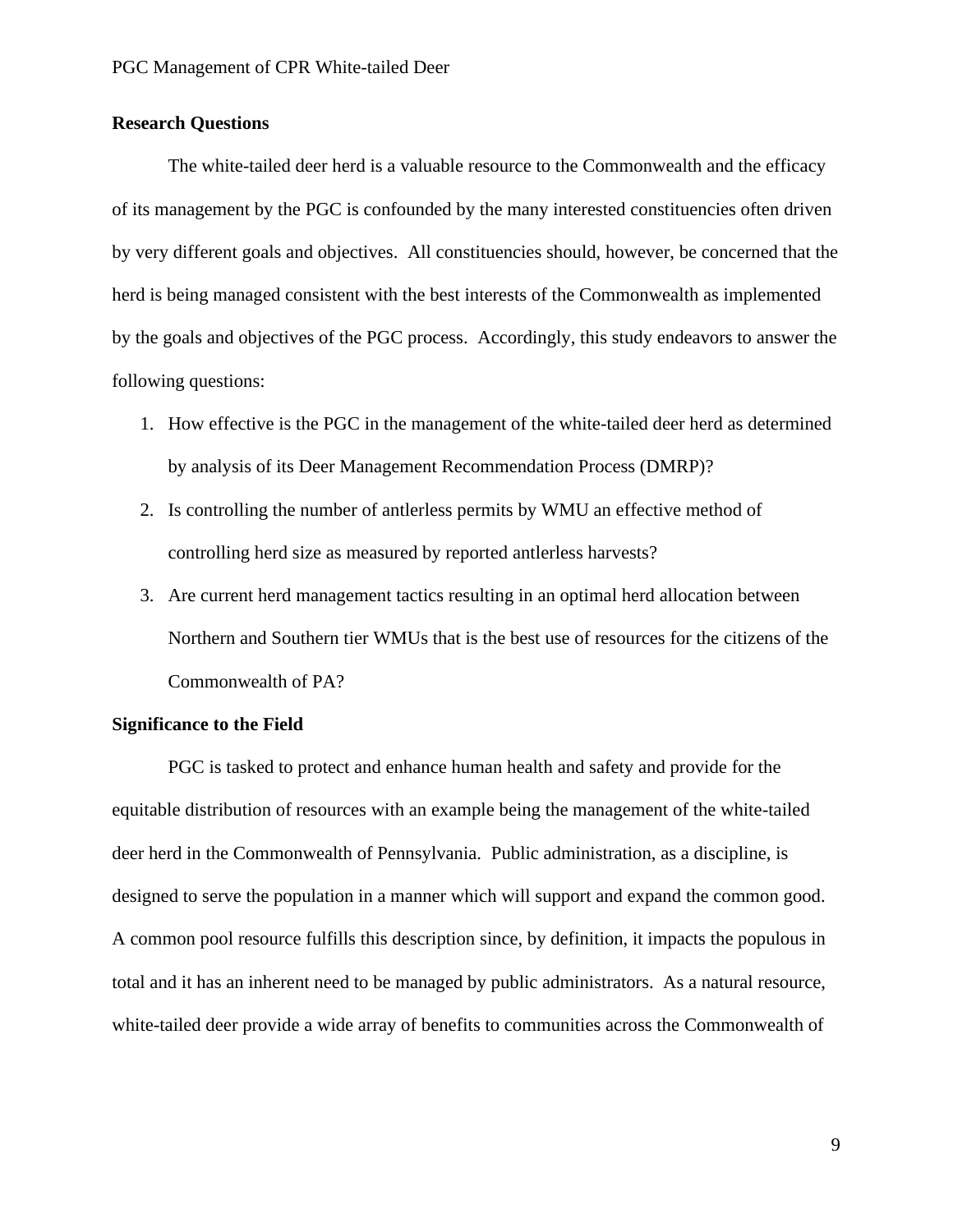PA. Additionally, there are economic, human health and human safety factors involved in addition to the more commonly held view that deer are only good for hunting.

#### **Definitions of Terms**

- Common Pool Resource: A natural resource that is large enough so that it is expensive to control access in such a way as to limit beneficiaries from deriving neither enjoyment, nor economic, nor any other benefit from the item in questions (Garder et al., 1990).
- Common Pool Resource Situation: A situation exists if the definition of a CPR is met in addition to there being multiple appropriators removing the resource and once a resource unit is used, it is not available to another appropriator (Garder et al., 1990).
- Common Pool Resource Dilemma: A CPR *situation* become a *dilemma* if, in addition to the definition of a *situation*, two additional factors are added. A possible negative outcome resulting from appropriators not functioning according to CPR rules and there must be a possible legal governmental intervention allowing it to manage the resource (Garder et al., 1990).
- Stock: The resource unit being analyzed (deer) (Garder et al., 1990).
- Appropriators: The person or group of people removing the stock from the resource system (hunters) (Garder et al., 1990).
- Resource System: The environment in which the CPR exists. For our purpose, the system includes the hunting grounds, deer sighting (which provides harvesting possibilities), the natural environment upon which the herd impacts such as humans, vehicles, farmland, etc. (Ostrom, 2015).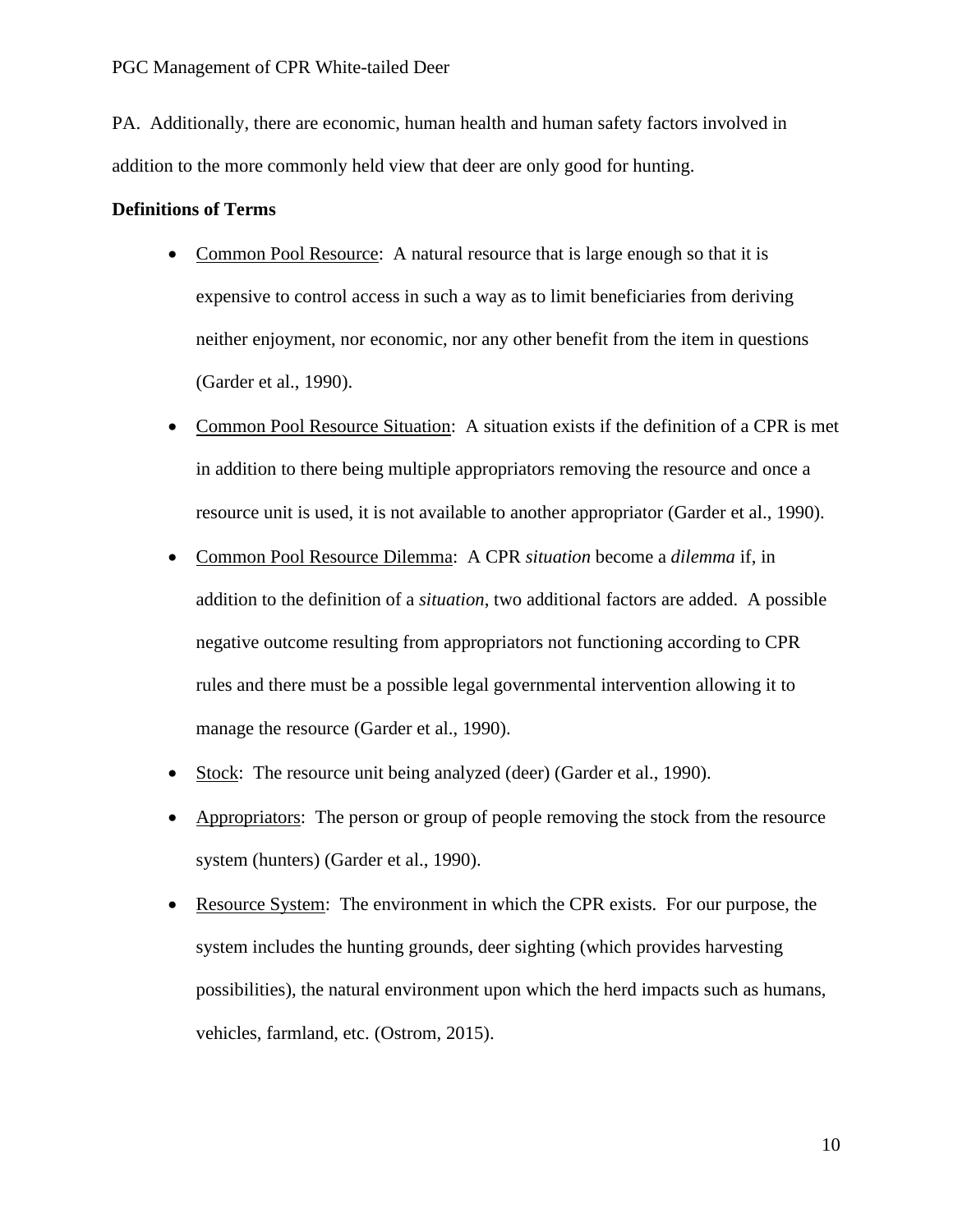- Resource Units: That which is being appropriated from the system. Since we are focusing on herd size, herd health and herd management, our unit to be harvested will be antlerless deer (doe) (Ostrom, 2015).
- Providers: The people or entity (the Commonwealth of PA and the PA Game Commission(PGC)) that create the CPR (Ostrom, 2015).
- Producers: The ones who construct or take care of the CPR (both the PBC and the game warden service) (Ostrom, 2015).

## **Summary**

This chapter began with an introductory definition of Common Pool Resources. That was followed by background information of the study including the Pennsylvania Game Commission, the environmental and economic impact of the deer herd, deer health and a brief description of the Northern and Southern tiers. Next was the statement of problem this paper is addressing followed by a description of the study's purpose. The research questions were then presented followed by a description of the significance of this topic to the field of public management. Finally, a section containing definitions of terms was included to help preempt any confusion as the reader moves through this study.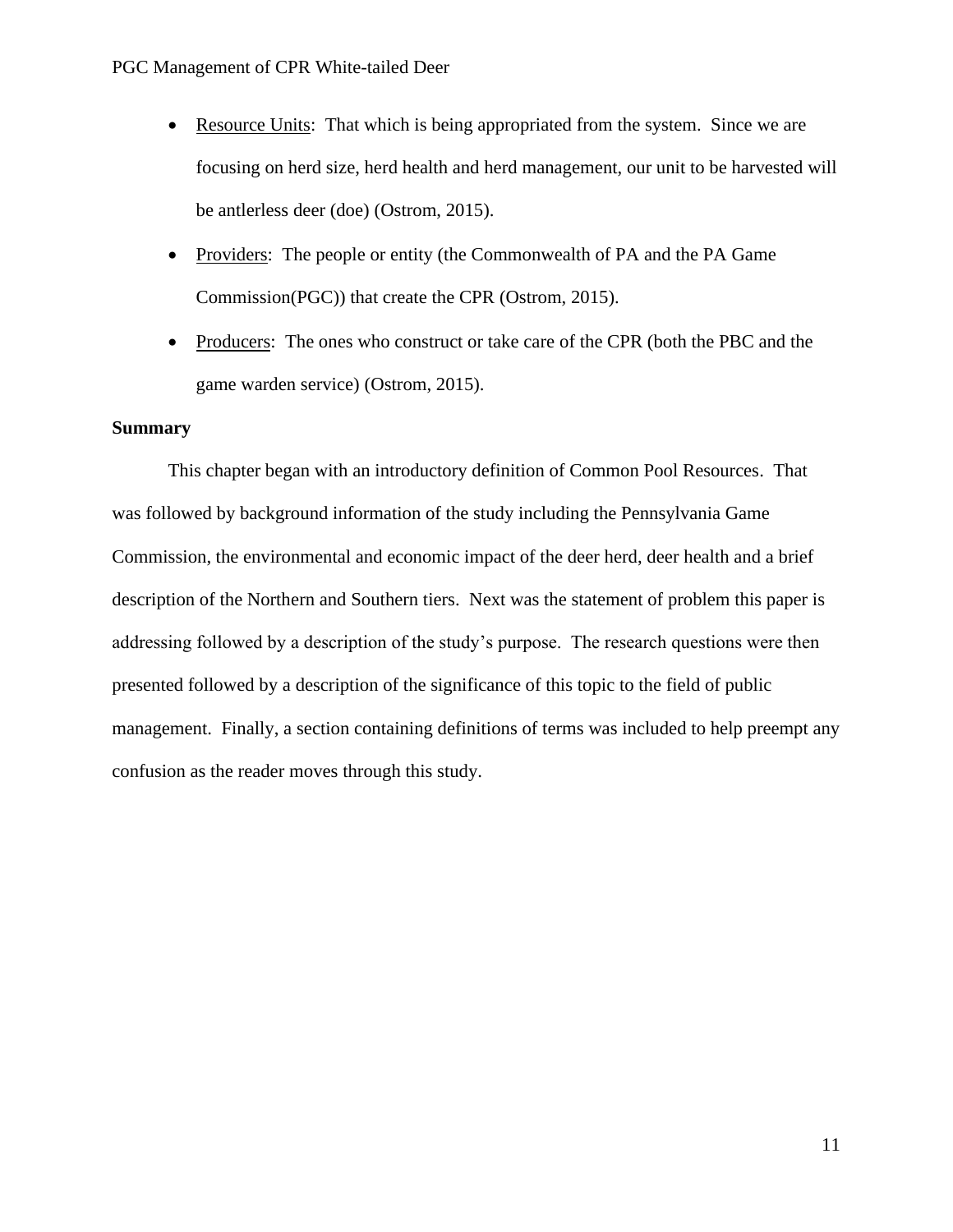#### **Chapter 2**

#### **Review of the Relevant Literature**

#### **Introduction**

The first section provides the theory on common pool resources (CPR). The deer herd in the Commonwealth of Pennsylvania is relevant for more than just hunters as there are economic, human health and human safety factors involved as well. PGC is the public entity tasked with managing the herd to protect and enhance human health, safety, and provide for the equitable distribution of resources with an example being the management of the white-tailed deer herd in the Commonwealth of Pennsylvania. The herd itself is a common pool resource and, as such, needs to be managed appropriately to ensure the needs of all constituencies are met as successfully as possible. The second section provides background information on the Pennsylvania Game Commission (PGC), the agency charged with managing the CPR. Finally, the chapter concludes with a discussion of the recreational value of the deer herd.

### **Common Pool Resources**

CPR is a term whose derivation can be traced at least as far back as Aristotle. In fact, Elinor Ostrom (one of the more prolific CPR researchers) began her book with a nod to the great Greek Philosopher. "Aristotle long ago observed that what is common to the greatest number has the least care bestowed upon it. Everyone thinks chiefly of his own, hardly at all of the common interest" (Ostrum, 2015, p. 3). Put simply, people are selfish and will work for the common good as long as it benefits them individually. It is a rare situation when the greater good is put above one's own interests.

In 1968, Garrett Hardin published his article in which he likens the CPR problem to the cold war nuclear situation of that era. "Both sides in the arms race are … confronted by the dilemma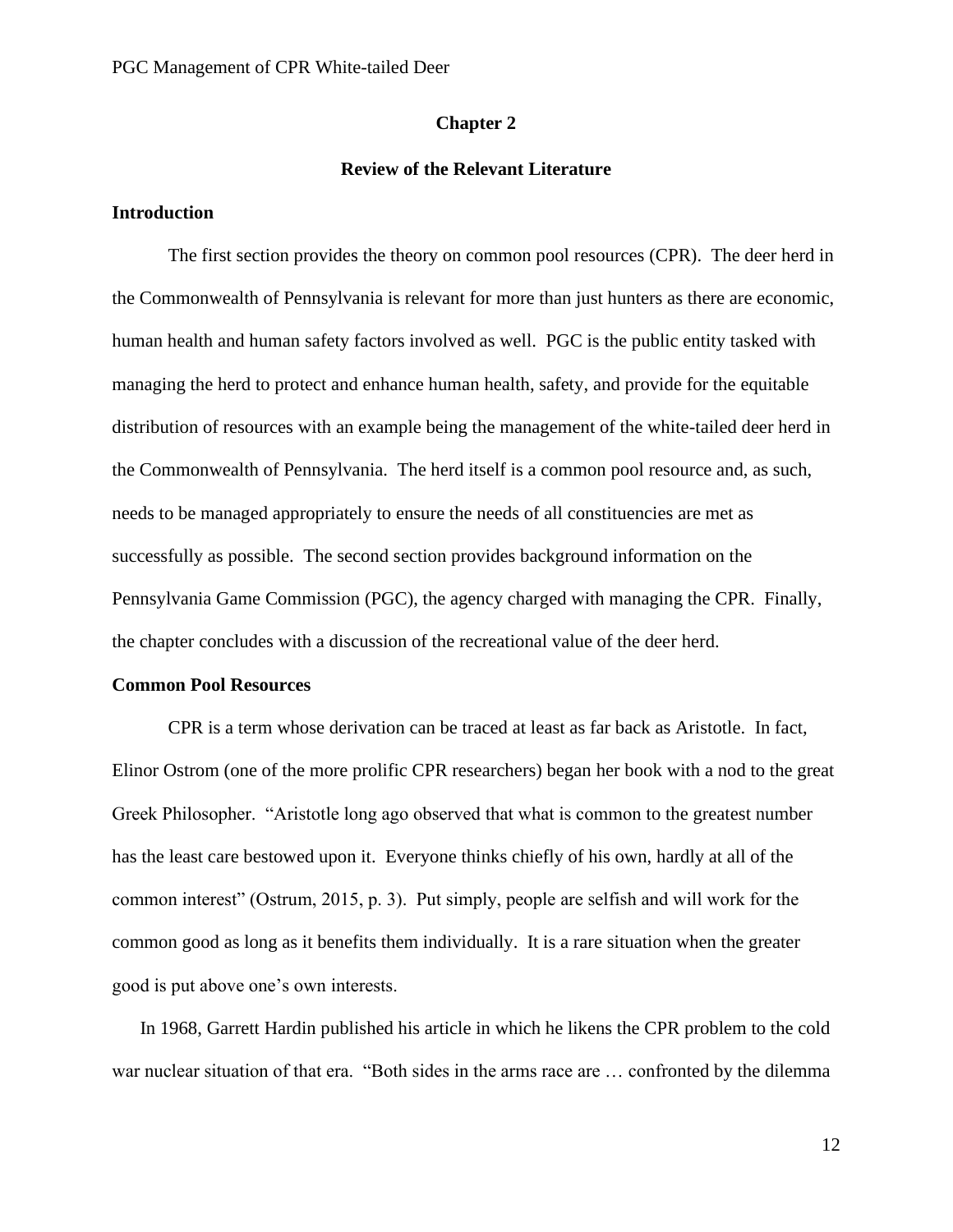of steadily increasing military power and steadily decreasing national security. It is our judgment that this dilemma has no technical solution. If the great powers continue to look for solutions in the area of science and technology only, the result will be to worsen the situation" (Hardin, 1968, p. 1243). A *technical solution* is an answer that is based on the absolute of science and/or technology and does not consider that human thoughts or actions must be changed. The unfortunate tragedy referred to in the title of his article is that to solve CPR issues it is often necessary to search for a scientific solution **in addition** to convincing people to modify their beliefs, understanding or behavior.

While there is no shortage of CPR definitions, the definition put forth by Gardner seems appropriate given the subject matter of this paper. It comes from a 1990 article published in *Rationality and Society* authored by Gardner. "Common-pool resources are defined to be sufficiently large natural or manmade resources that are costly (but not necessarily impossible) to exclude potential beneficiaries from obtaining benefits from their use" (Garder et al., 1990, p335). In his article, *Platforms for Collective Action in Multiple-Use CPRs*, Steins details some additional features of a CPR as follows (Steins & Edwards, 1999, p. 242):

- "Used by multiple-users and/or multiple-user groups"
- Joint use involves subtractability
- Difficult to exclude users"

**Tragedies and dilemmas.** Certain criteria must be met before a situation can be considered a CPR dilemma. Gardner used four conditions to indicate if a problem qualifies. Using the deer herd to help explain (Garder et al., 1990):

Condition 1 - Resource Unit Subtractability. Once the resource or *stock* (deer) is harvested, it is not available to another hunter. The gender of the deer harvested (doe vs. buck) creates a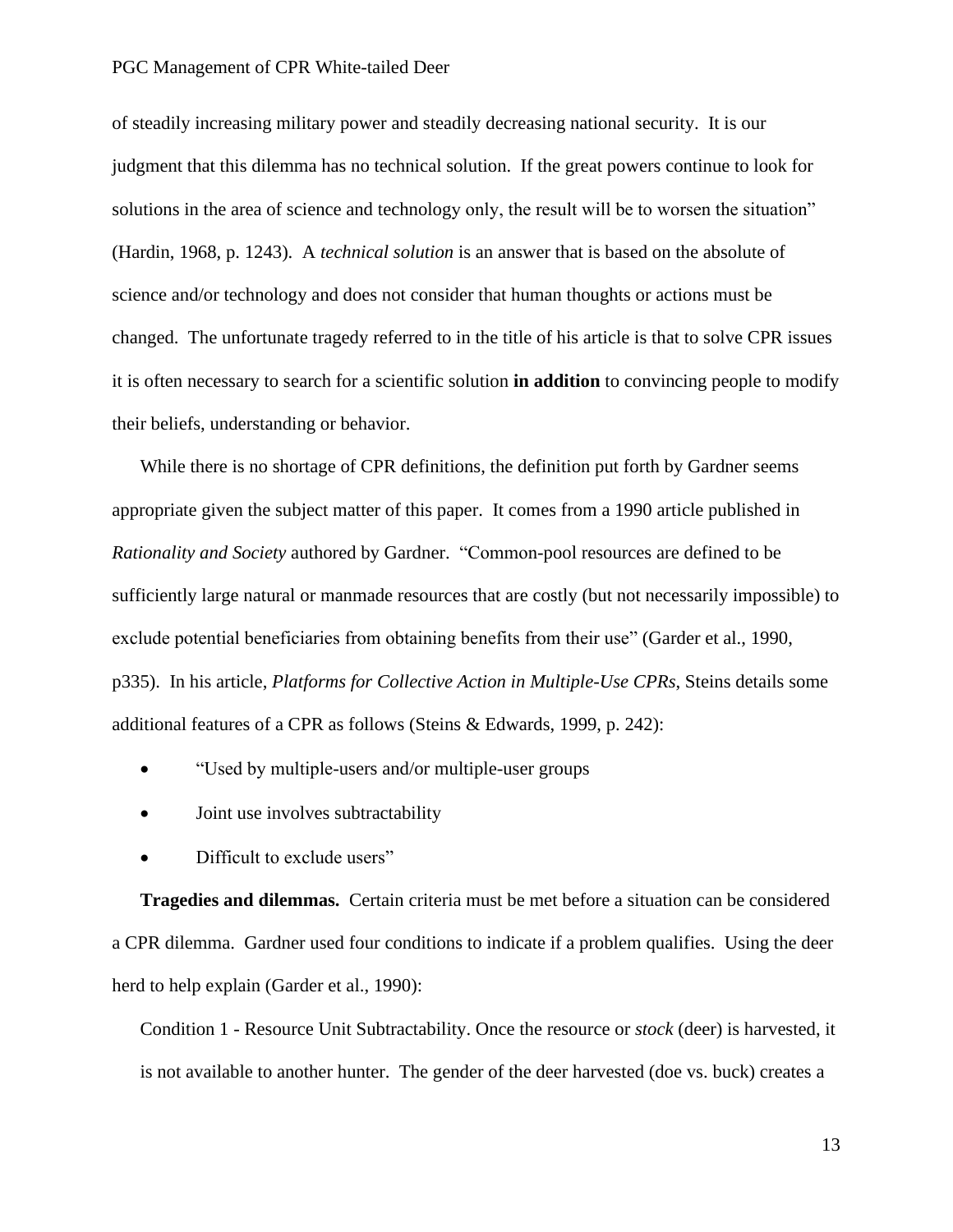possibility that each unit of resource is not equal since a doe represents future replenishment of the resource and if the ratio of male/female is not kept at optimal levels, then the herd could become too large, too small, genetically unhealthy, etc. None of those outcomes is desirable.

Condition 2 - Multiple Appropriators. More than one person or group (appropriators) are removing the stock (hunters).

Condition 3 - Suboptimal Outcomes. Given how resource takers (appropriators) function (following the rules vs. not), there has to be a possible negative outcome. In our deer case, that outcome once again could be the herd becoming too large, too small, genetically unhealthy, etc.

Condition 4 - Constitutionally Feasible Alternatives. There must exist legal strategies for governments or organizations to manage the CPR for the better.

Both  $1 \& 2$  have to exist in addition to the CPR definition being true in order for there to be a CPR *situation*. A situation could be categorized as either good or bad for the public and this is where the analysis ends unless conditions  $3 \& 4$  also exist. If all four are present, then the *situation* becomes a CPR *dilemma*. "If suboptimal outcomes are not produced for at least one combination of the physical system, technology, rules, market conditions and attributes of the appropriators, then there is nothing problematic about the situation" (Garder et al., 1990, p. 337). In the case of the deer herd, all four conditions are met which allows us to refer to the management of the deer as a CPR management dilemma.

Deer are renewable resources with the ability to replenish itself, the management of which is critical to the success of CPR sustainability. While renewable, they are not a joint use resource since once a deer is harvested it is not available to be hunted again. The goal is to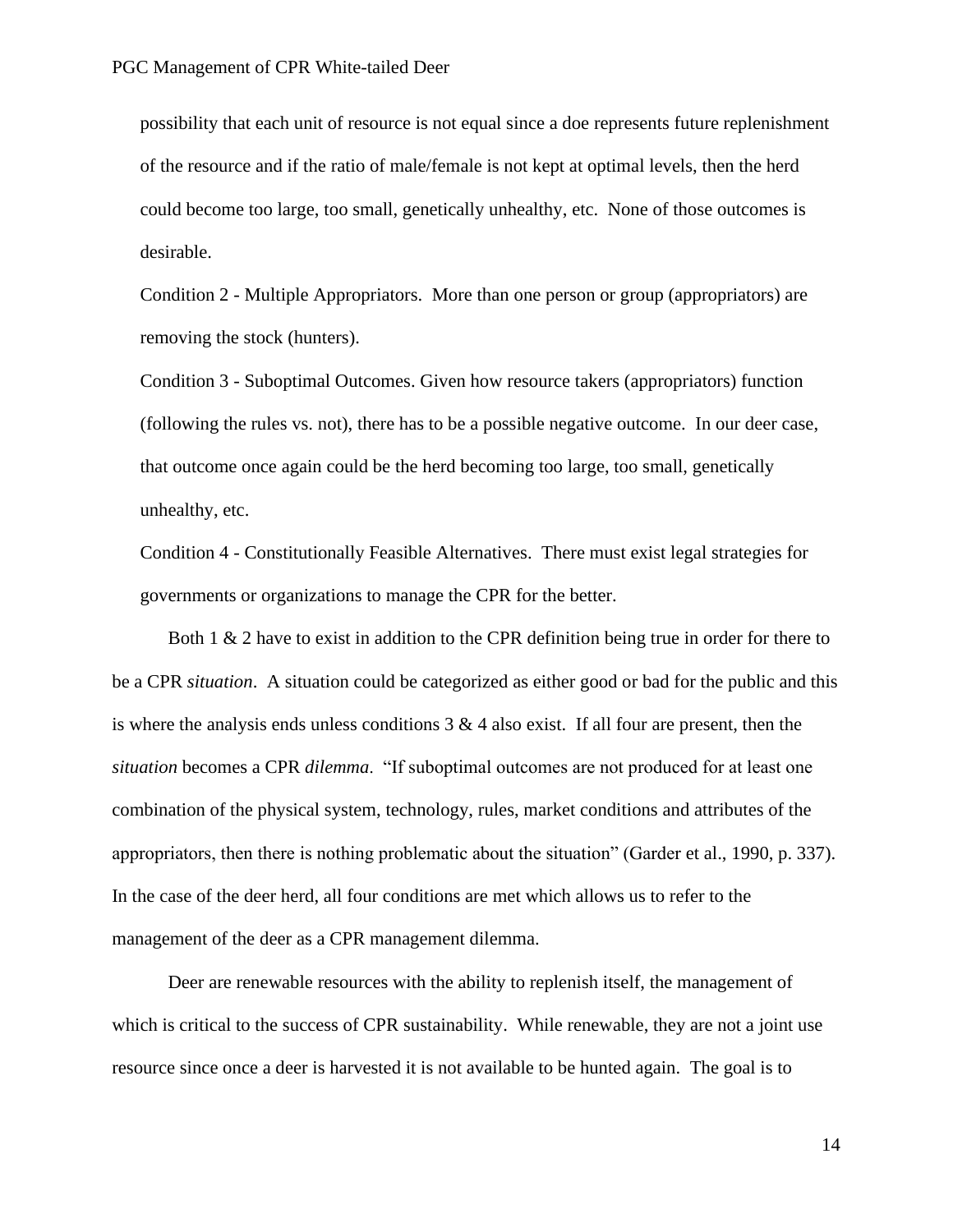support harvesting the resource (hunting) without harming the long-term health of the herd across the state.

While hunters are certainly appropriators of deer, they are not the only ones relying on the CPR. Non-hunters enjoy seeing and observing them. Additionally, the state forests rely on deer to keep the various species of non-invasive plants alive by grazing on invasive species, making deer an integral part of the overall natural ecosystem. The Commonwealth of PA manages (via the PGC) over 1.5 million acres comprising 308 state game lands (PGC, 2021b). Additionally, through the Deer Management Assistance Program (DMAP), managed jointly by the PGC and The Pennsylvania Department of Conservation and Natural Resources (DCNR), state forests and state parks are huntable with the purchase of special permits. This adds thousands more acres for harvesting opportunities (DCNR, 2021).

"If the appropriators of a resource gain considerable market power" (Ostrom, 2015, p. 31) then they have outsized influence on the CPR management and their wants and strategies impact all other users. In the case of the deer herd, hunters are a group that has the potential to be an outsized presence in the management discussion. That suggests that not all user needs are always being met. When CPRs evolve into more complex systems, resource use by separate user groups becomes increasingly interdependent (Steins & Edwards, 1999, p. 241). The more complex a CPR (number of users, geographic size, etc.) becomes, the more difficult (and necessary) it is to balance all of the different interests. "Policy-makers often fail to recognize the complexities associated with managing multiple-use CPRs due to poor communication structures between policy-makers and users" (Steins & Edwards, 1999, p. 242).

A classic tragedy of the commons is "A situation in which most users understand that the existing way of using the CPR will eventually lead to its ruin, but no one is willing to reduce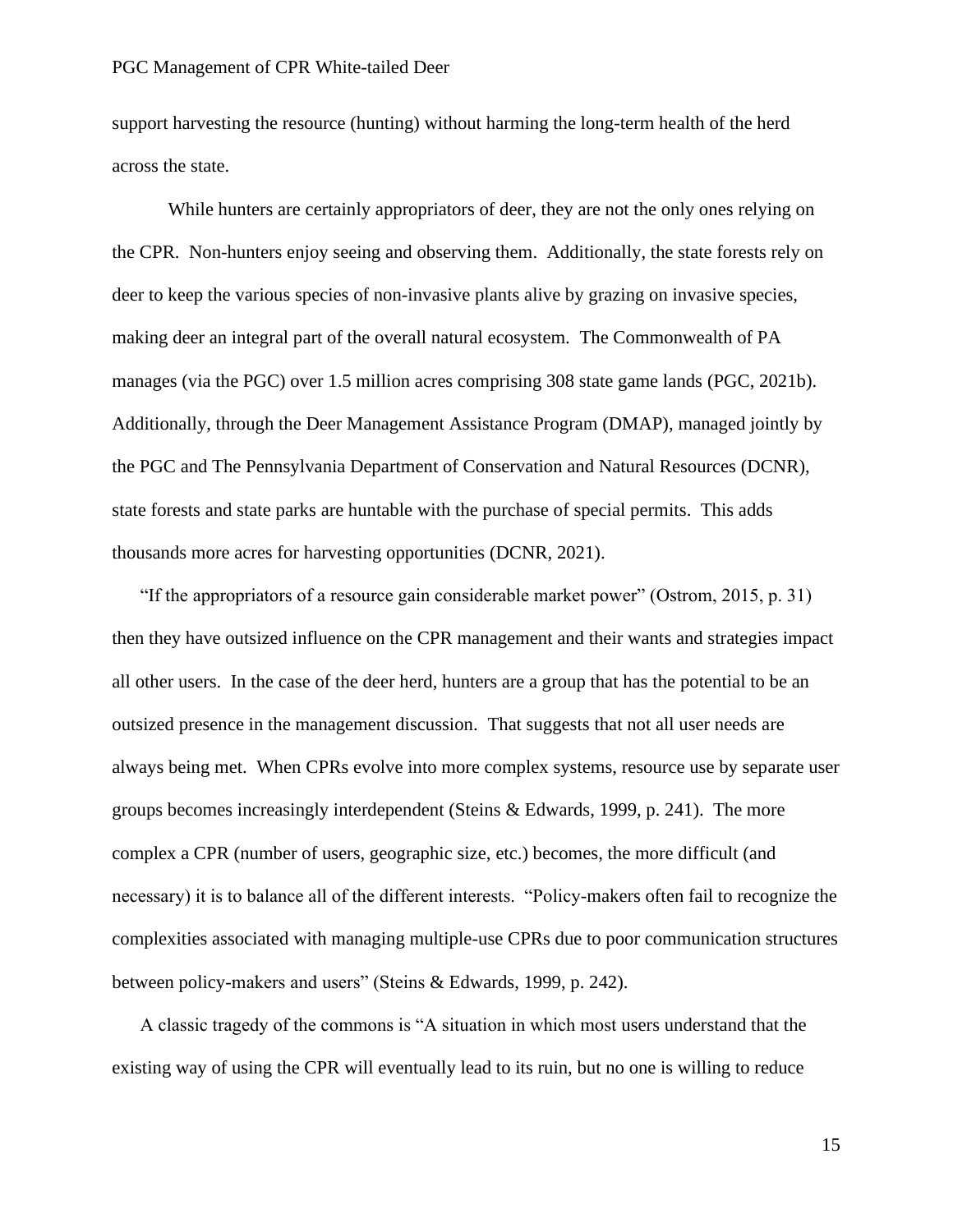one's use or contribute to its replenishment if no credible means exists to overcome the inherent collective action problem" (Tang, Callahan & Pisano, 2014, p. 791). An important part of CPRs are property rights since natural resource CPRs (such as deer) exist on various types of properties. Steins details four basic classifications of property (Steins & Edwards, 1999, p. 242):

- 1. "Open Access: No use rights are attached to a specific group, resulting in a "free for all"
- 2. Public-Property: Access for the public is held in trust by the state
- 3. Common Property or "Commons": Use rights are attached to a specific user group
- 4. Private property: Tradable rights are owned by an individual, household or company"

As will be discussed later, the CPR we are evaluating makes use of all four classifications which only serves to further complicate the management.

According to Gardner, there are two types of CPR dilemmas: appropriation problems and provision problems. In appropriation problems "production relationship between yield and level of inputs is assumed to be given, and the problem to be solved is how to allocate yield" (Garder et al., 1990, p. 340) and provision problems "relate to creating a resource, maintaining or improving the production capabilities of the resource or avoiding the destruction of the resource" (Garder et al., 1990, p. 340). The act of effectively managing a CPR needs to take both problems into consideration.

In an appropriation problem, rent dissipation is the main issue. Rent dissipation happens when a CPR can be accessed with no restriction until the CPR "rent" (in this case deer) is fully depleted (Fudenberg, 1987). Since the natural resource is not private property, the "rent" is not able to be appropriated by anyone. However, each hunter is more or less free to hunt wherever he pleases which results in a pattern of competition among hunters that, left unchecked, would culminate in the dissipation of the rent, or the herd in this case (Gordon, 1954).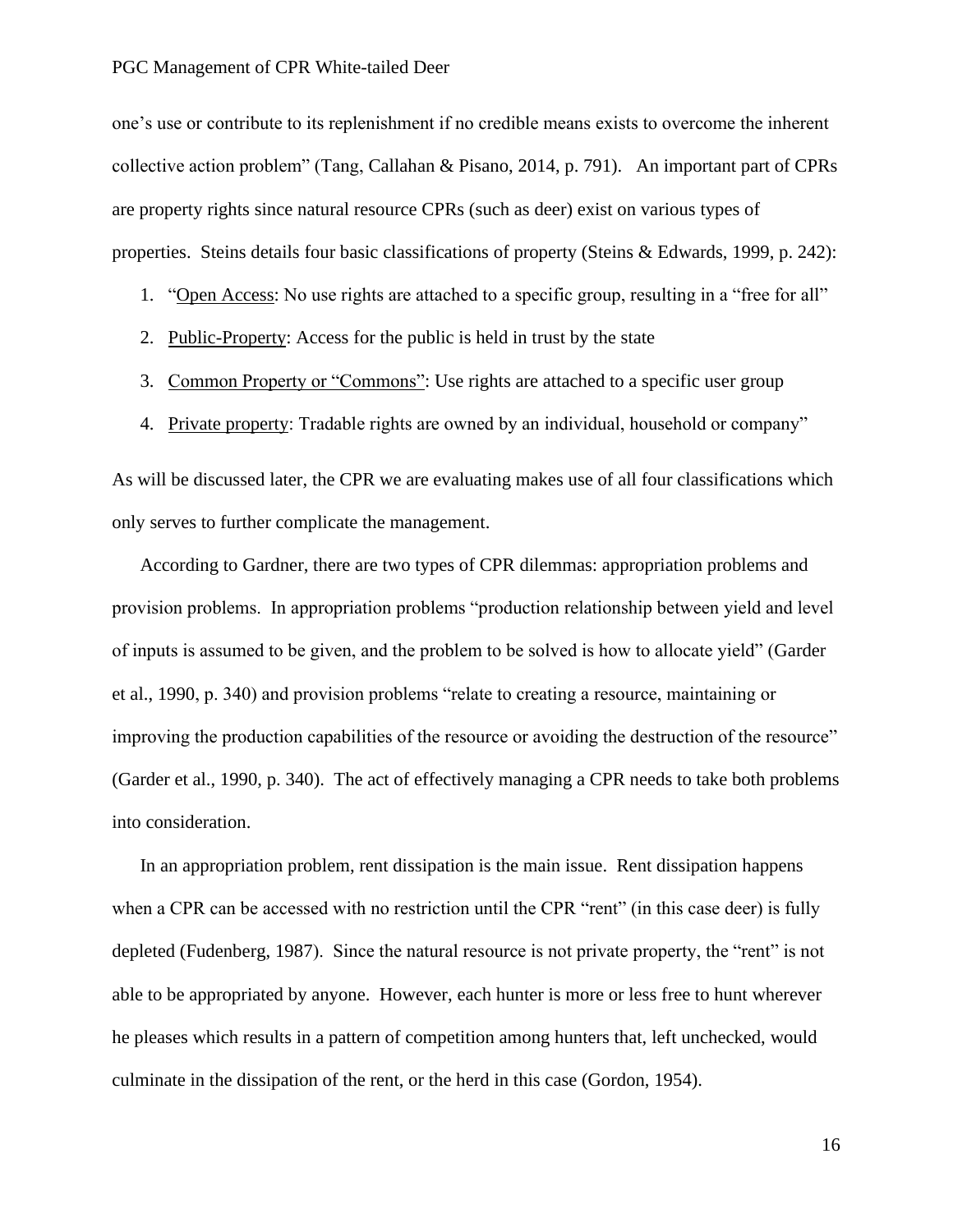Provision problems "focus on behavioral incentives for appropriators to (a) contribute resources for provision or maintenance of a CPR and (b) alter appropriation activities within an existing system to change the withdrawal patterns from the CPR so as to maximize multipleperiod returns or avoid the destruction of a resource" (Garder et al., 1990, p.344). Part (a) of the provision description is also know by managers as the supply-side and part (b) as the demandside.

**Game theory.** Game theory is an analysis approach which allows researchers to think through complex situations that have many possible outcomes and develop responses that they feel would satisfy the problem being looked at before the events actually occur. It can also be used as a tool as time moves on to help update and possibly modify the response to a given problem. Ostrom frequently used this method to help describe CPR management. There are three game theory structures utilized in a paper she wrote with Gardner (Garder et al., 1990) which help explain the problem faced in PA:

- One-Shot Games
- Time-Independent Repeated Games
- Time-Dependent Repeated Games

The first two have a natural replacement rate which is greater than or equal to the future withdrawal rate and does not apply to our situation. However, in time-dependent repeated games "appropriators face an environment in which the strategies they have undertaken in time periods t-1, t-2, ... affect the strategies available to them in periods t,  $t+1$ ,  $t+2$ , ..." (Garder et al., 1990, p.346). In simple terms, if the CPR management results in an overuse situation in any year, it will affect subsequent years. If a deer herd is hunted to extinction, you do not get to start with a new herd the next year, you start with an extinct species and have to start from scratch. There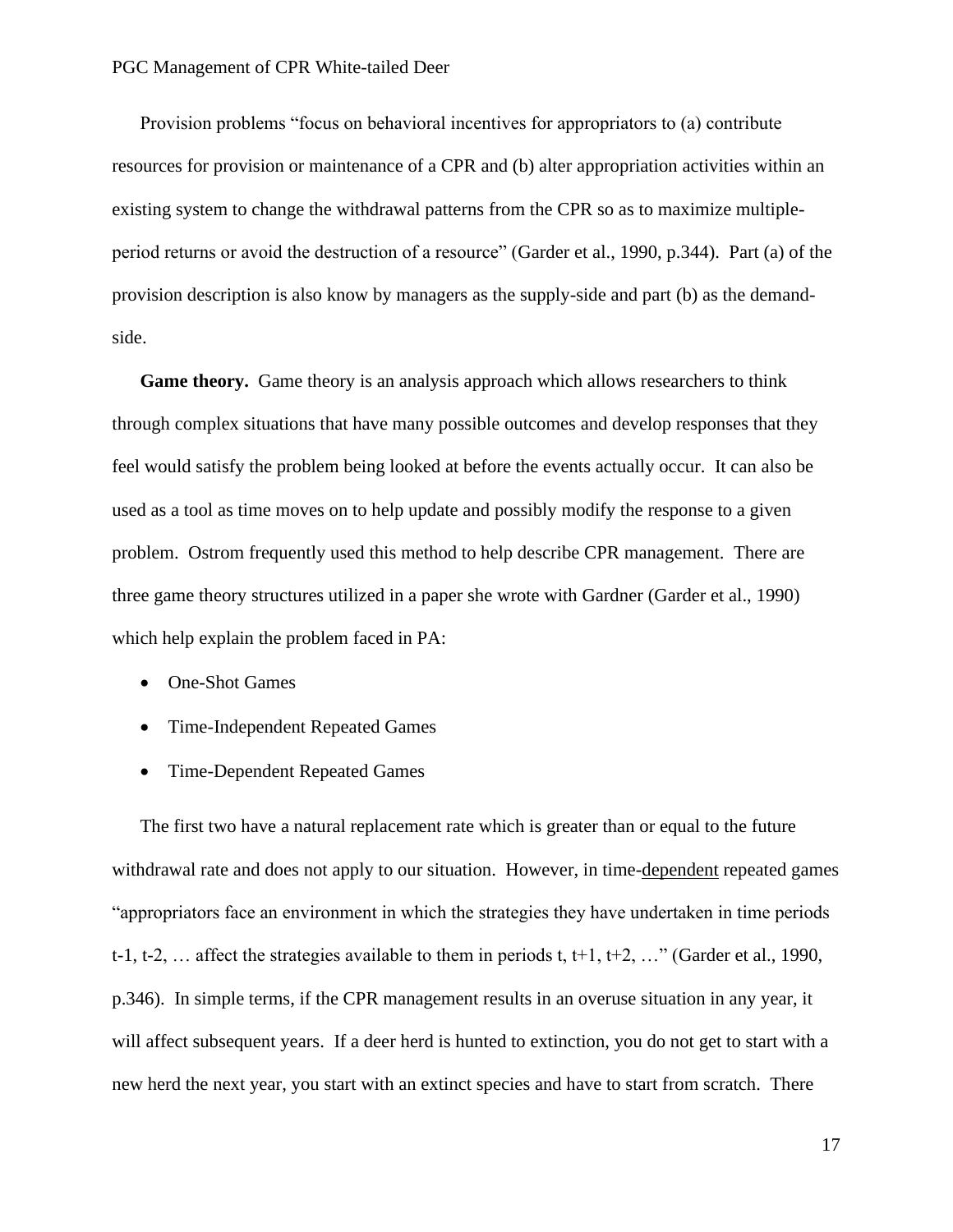are five variables identified that are useful in organizing analyses of CPRs (Garder et al., 1990, p. 355). They are:

- 1. Resource and response units
- 2. Production technologies and market structure
- 3. Operational rules
- 4. Collective and constitutional choice mechanisms
- 5. The structure of the operational action situation facing appropriators

Despite all of the positive research done on managing CPRs, it is also important to realize that the various models and theories surrounding them do have limitations. As Elinor Ostrom said, "All theories have limits" (Ostrom, 2015, p. 24). CPR theories and models are only as good as the CPR managers and appropriators that use them.

**Poaching.** A glaring hole in any management problem, but especially with a CPR, is what happens when individuals begin to act on their own. There will always be people that take advantage and only do what is best for themselves, which for deer management is illegal harvesting, or poaching. The counter to this sort of behavior falls to the other appropriators (hunters) to enforce what is best for the CPR. This is not always an easy task (Ostrom, 2015).

When a deer is illegally taken (harvested) it is deemed as poaching. The official definition from the PGC as codified in Title 34 of the Pennsylvania General Assembly is "To unlawfully take game or wildlife by means of or as a result of multiple violations of the provisions of this title or the regulations thereunder". (*Title 34*, 2021). This can include out of season hunting, hunting without a valid license or simply harvesting a deer on posted private property. Regardless of how it occurs, poaching circumvents the rules and regulations put forth by the governmental agencies responsible for herd management. This, in turn, adds a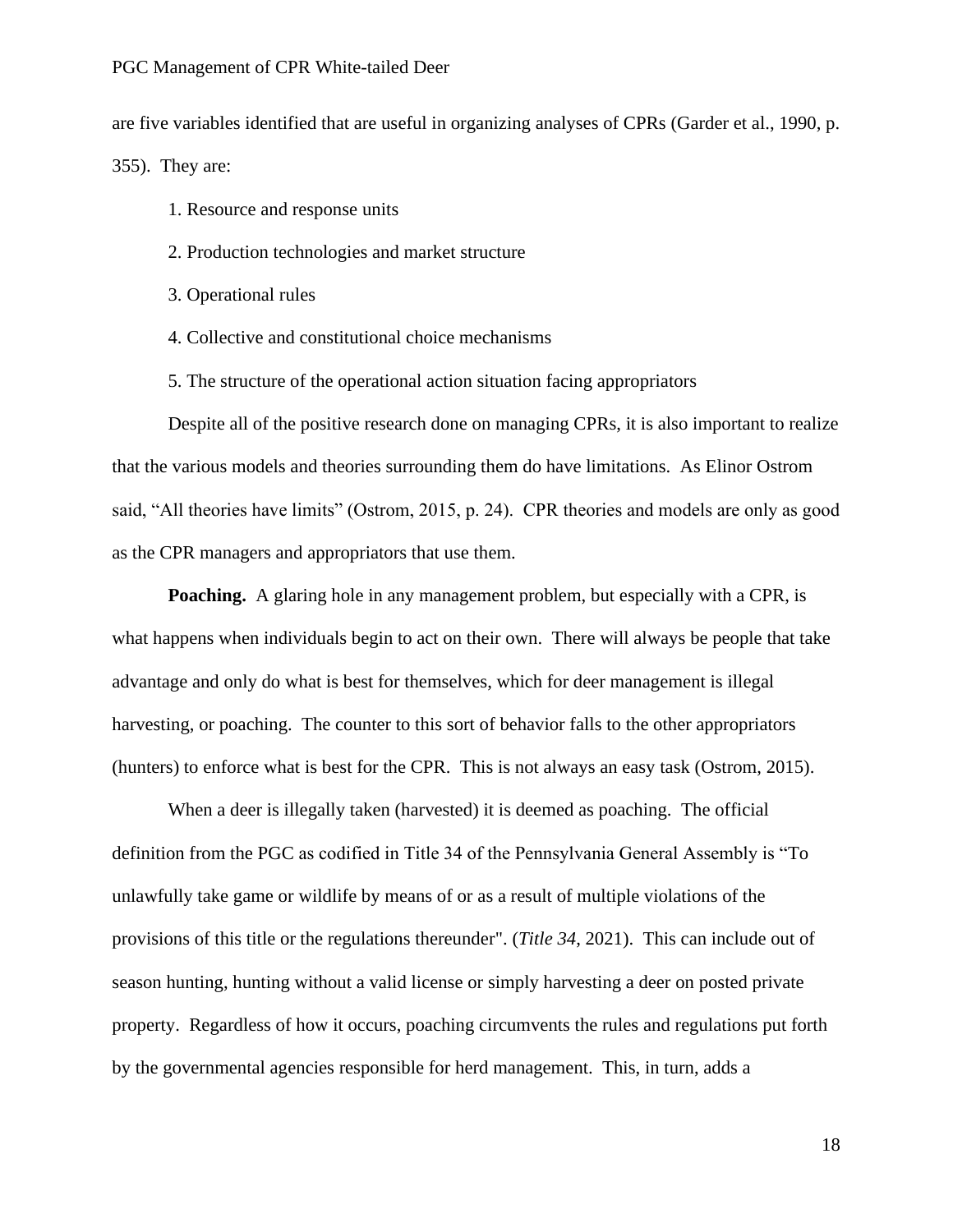unexpected and unwanted variable into the calculation of antlerless permit allocation and population projection. Estimating how much of an impact poaching has on the herd population is impossible to calculate since, by definition, it is illegal, and perpetrators are not reporting their acts. However, each year the PA game wardens pursue reports of poaching via citizen reports on the PGC online tip portal.

As Hardin discussed in his article addressing collective action in CPRs, damage to resources consumed and/or used by multiple users (or groups of users) comes about because each individual looks to maximize their own use/enjoyment (Hardin, 1968). This is commonly known as the prisoner's dilemma and is another well-known game theory. Put simply, cooperation only goes so far and when it conflicts with individual desires or needs, the entire system breaks down and managing a CPR gets nearly impossible. An article published in the *Annual Review of Anthropology* by Agrawal says it best: "…the research of commons may have ignored the possibility that all successful enforcement institutions are also coercive, and the burden of coercion tends to fall unequally on those who are less powerful" (Agrawal, 2003, p. 257).

#### **PA Game Commission**

In the 1890's, Elk in Pennsylvania were nearly extinct, and the deer population had declined significantly. Realizing something needed to be done, the Pennsylvania Game Commission (PGC) was formed on 6/25/1895 as a result of lobbying efforts by hunters. "Through the first 125 years, the game commission has restored once-dwindling population of deer" (PA Game Commission, 2020).

The mission statement of the PGC is to "Manage and protect wildlife and their habitats while promoting hunting and trapping for current and future generations" (PGC, 2021a). The PGC is not a recipient of State fund appropriations (aka the State Budget). Instead, it is self-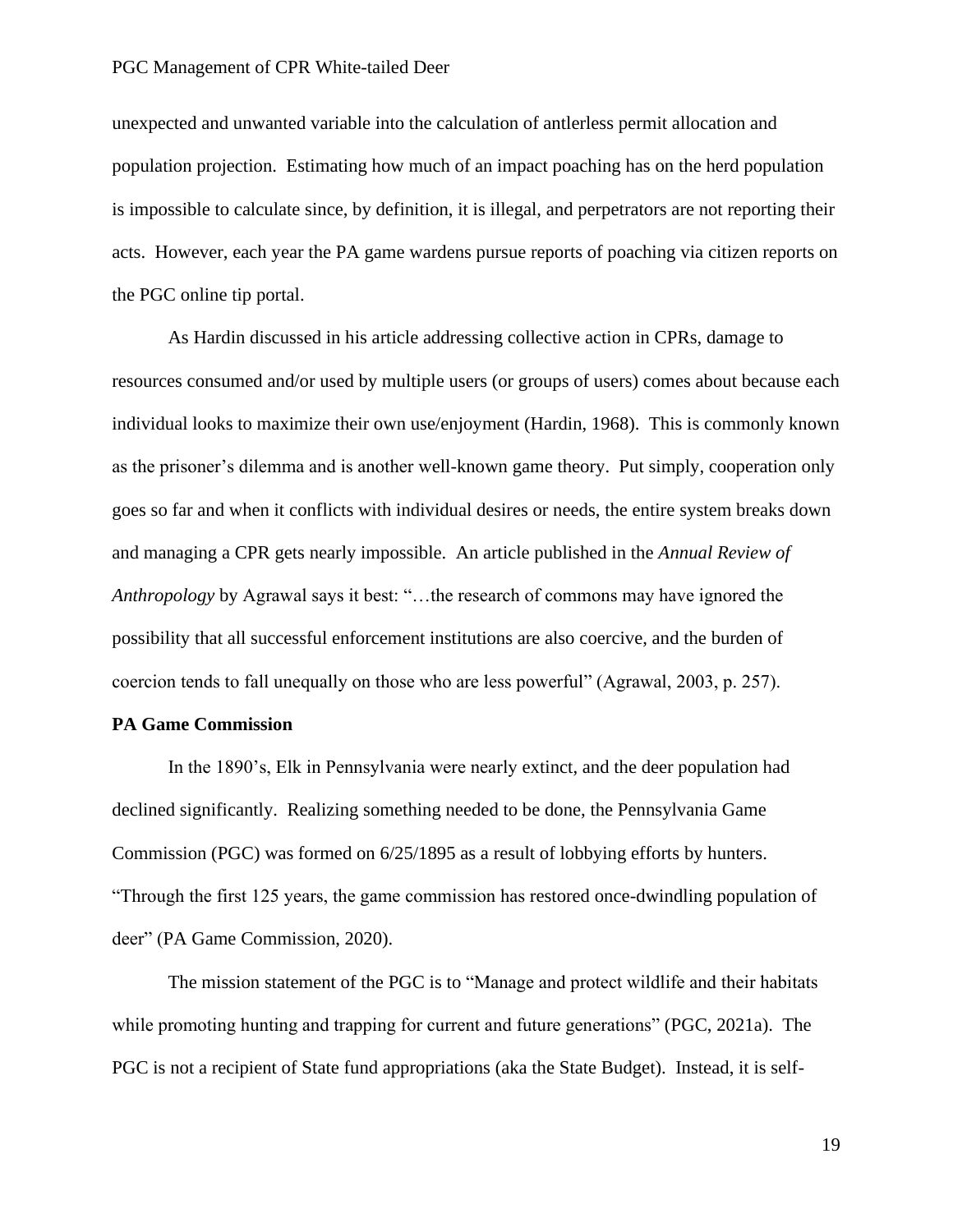supporting and funded by license sales, timber sales from its game lands, oil and gas revenues and an excise tax on ammunition.

The PGC's 2009 - 2020 deer management plan lists its goals as (Kosack, 2009, p. 3):

- 1. "Manage deer for a healthy and sustainable deer herd
- 2. Manage deer-human conflicts at levels considered safe and acceptable to Pennsylvanians
- 3. Manage deer impacts for healthy and sustainable forest habitat
- 4. Manage deer to provide recreational opportunities
- 5. Improve the public's knowledge and understanding of deer and the deer management program"

The accomplishment of the above goals is facilitated by adhering to the seven

components of the North American model of Conservation. These include (Organ et al., 2012):

- 1. "Wildlife resources are a public trust
- 2. Markets for game are eliminated
- 3. Allocation of wildlife is by law
- 4. Wildlife can be killed only for a legitimate purpose
- 5. Wildlife Is considered an international resource
- 6. Science is the proper tool to discharge wildlife policy
- 7. Democracy of hunting is standard"

While the PGC used to count the density of deer as a goal, that is no longer true.

Additionally, deer management is not based on popularity. "As PA's history demonstrates, deer management was, is, and will continue to be an issue where complete agreement by all stakeholders is unlikely" (Kosack, 2009, p. 4).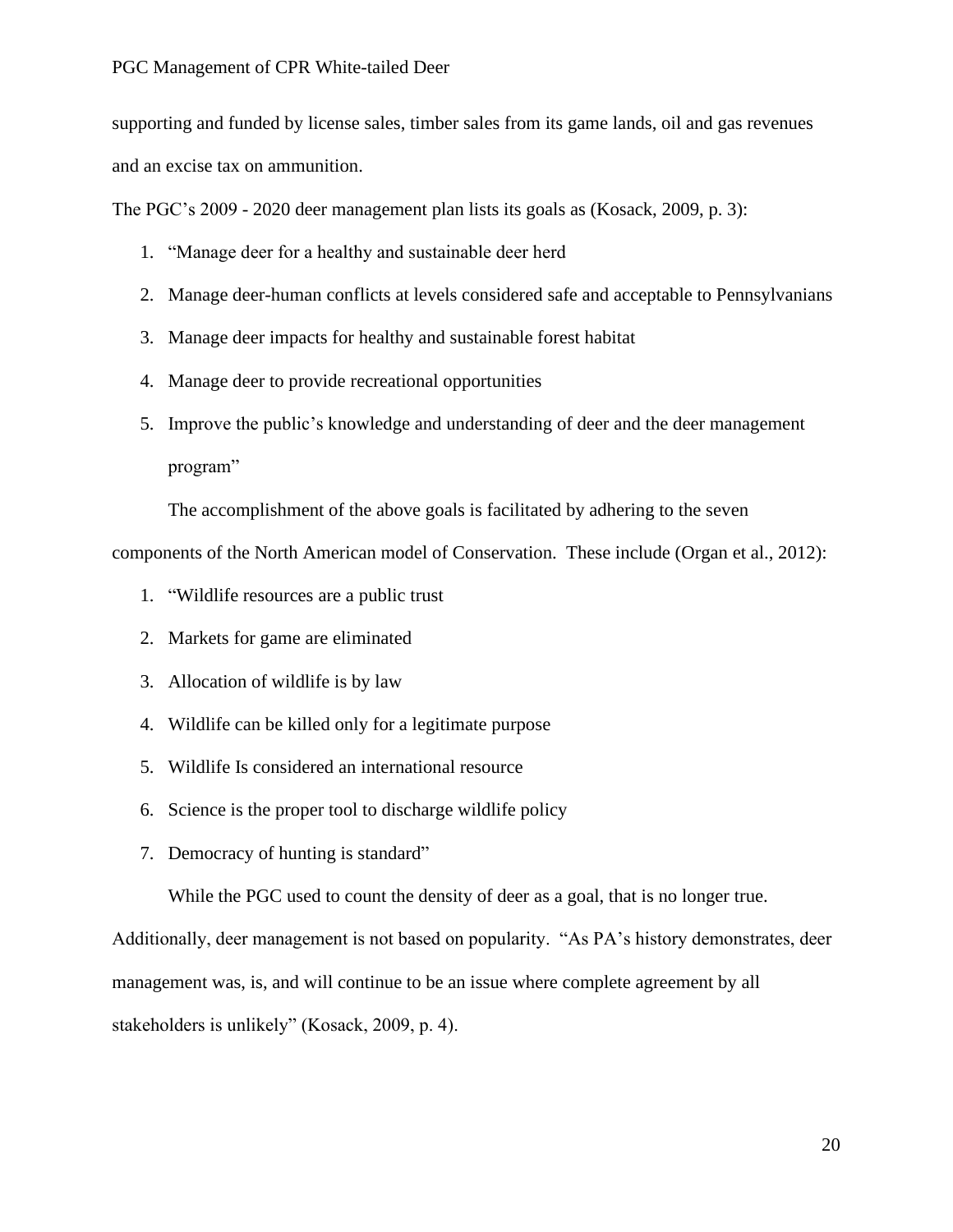In 2009, West Chester University (WCU) in Pennsylvania requested that the United States Department of Agriculture review and create a plan for the school's 150-acre nature area known as the Robert B. Gordon Natural Area (RBG). The plan was to encompass the management of white-tailed deer as well as a non-native invasive plant impact study. While it may seem silly to evaluate plants and deer together, as noted earlier, deer have an impact on their entire ecosystem. This report also has the added benefit of focusing on a Pennsylvania forest which serves as an analog for the state's issues regarding deer as a whole. It is located in a suburban setting where human interaction is commonplace, and the management issues faced by WCU at RBG are the same as what the PGC faces each day.

#### **Herd Management.**

Deer have very few natural predators remaining in PA. The mortality of the herd is mostly limited to recreational activities, also known as hunting. "With inadequate harvest, the deer population could become overabundant for the existing habitat conditions" (D'Angelo, 2009, p. 2). Although on the brink of extinction last century, white-tailed deer have rebounded both in terms of population size/growth and adaptability. In the late  $19<sup>th</sup>$  century, unregulated hunting and habitat loss caused the species to almost disappear totally. "The reestablishment of white-tailed deer population has been regarded as one of the greatest successes in the history of wildlife conservation" (D'Angelo, 2009, p. 3). Who would have thought that with the urbanization of farmland throughout the state together with the encroachment of humans into their environment there would have been little negative impact on the herd, and, instead, it would thrive?

Birth and death rates within a population have to be carefully monitored and, if necessary, adjusted in order to manage the population. This is required not just to control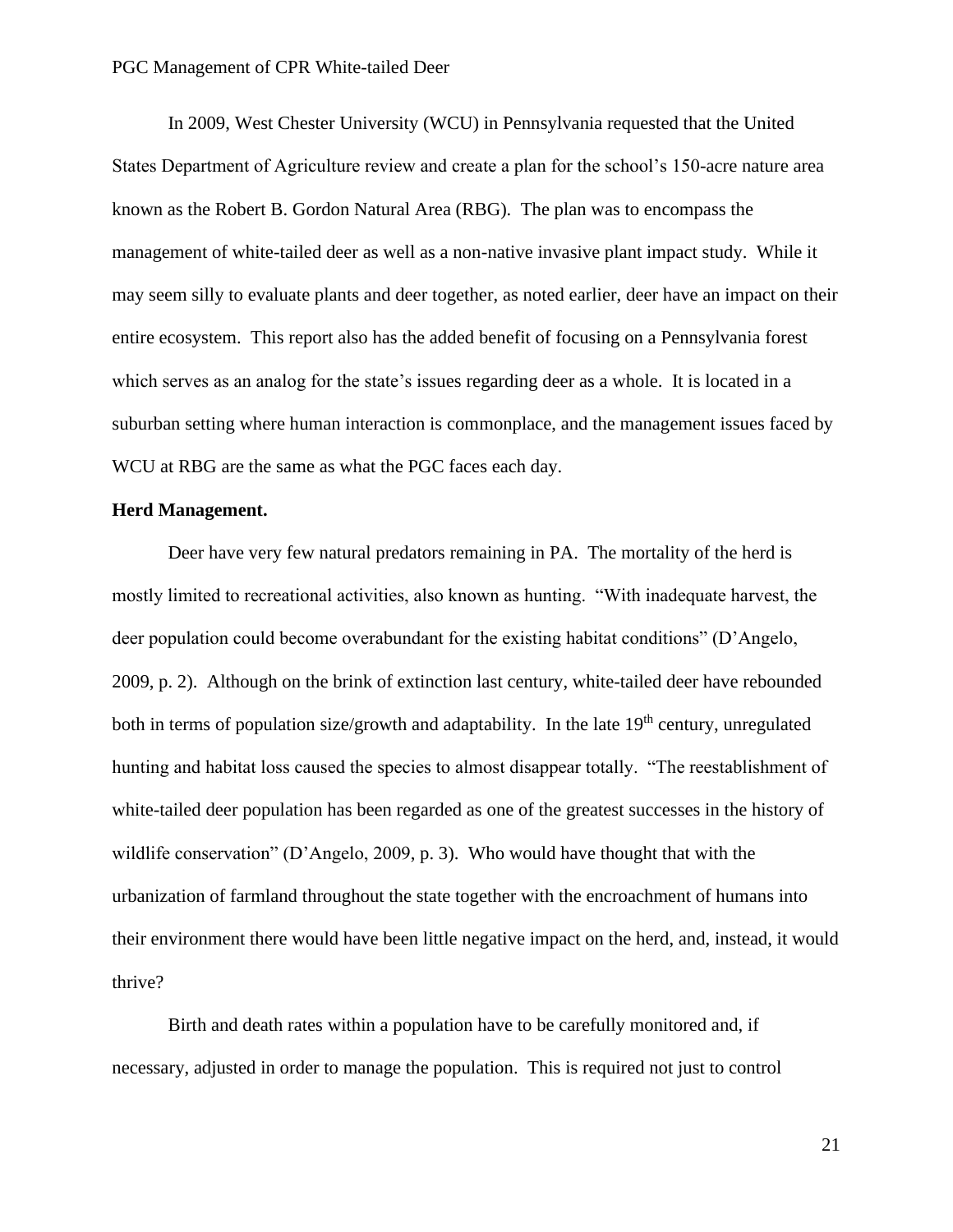population numbers, but also to maintain the overall health of the herd, protect fragile ecosystems and reduce the risk of disease. The USDA referred to two capacity limit ideals in their analysis of deer density: social carrying capacity and biological carrying capacity. "Social capacity is the level at which deer and humans can coexist without any negative impacts" and the "biological capacity is the deer limit that the natural setting can support" (D'Angelo, 2009, p. 4). Neither of these capacity numbers are static nor do they move in concert with each other.

Left to their own devices, a deer herd expands at a rate of 30% per year (D'Angelo, 2009). This makes population control all the more important because the added 30% are not guaranteed to be safely supported by either of the capacity limits.

It may seem counterintuitive, but a lower deer density can have positive impacts. The USDA points out four specific impacts in their report (D'Angelo, 2009, p. 11):

- Less damage to **native** vegetation
- Healthier deer population well below the biological carrying capacity
- Reduction in deer-vehicle collisions and other human health and safety risks (Lyme) disease)
- Positive relationship with the community

Deer population management objectives are different among different groups. Hunters, the timber industry, homeowners, and farmers all have very different definitions of the optimal number. "The majority of hunters agreed that controlling deer population was necessary, that deer population should be kept in balance with natural food supplies, and that deer affected plant and animal communities" (Diefenbach, Palmer, & Shope, 1997, p. 244). Basic logic will tell you that the more deer there are and the higher the density of deer, the greater the negative impact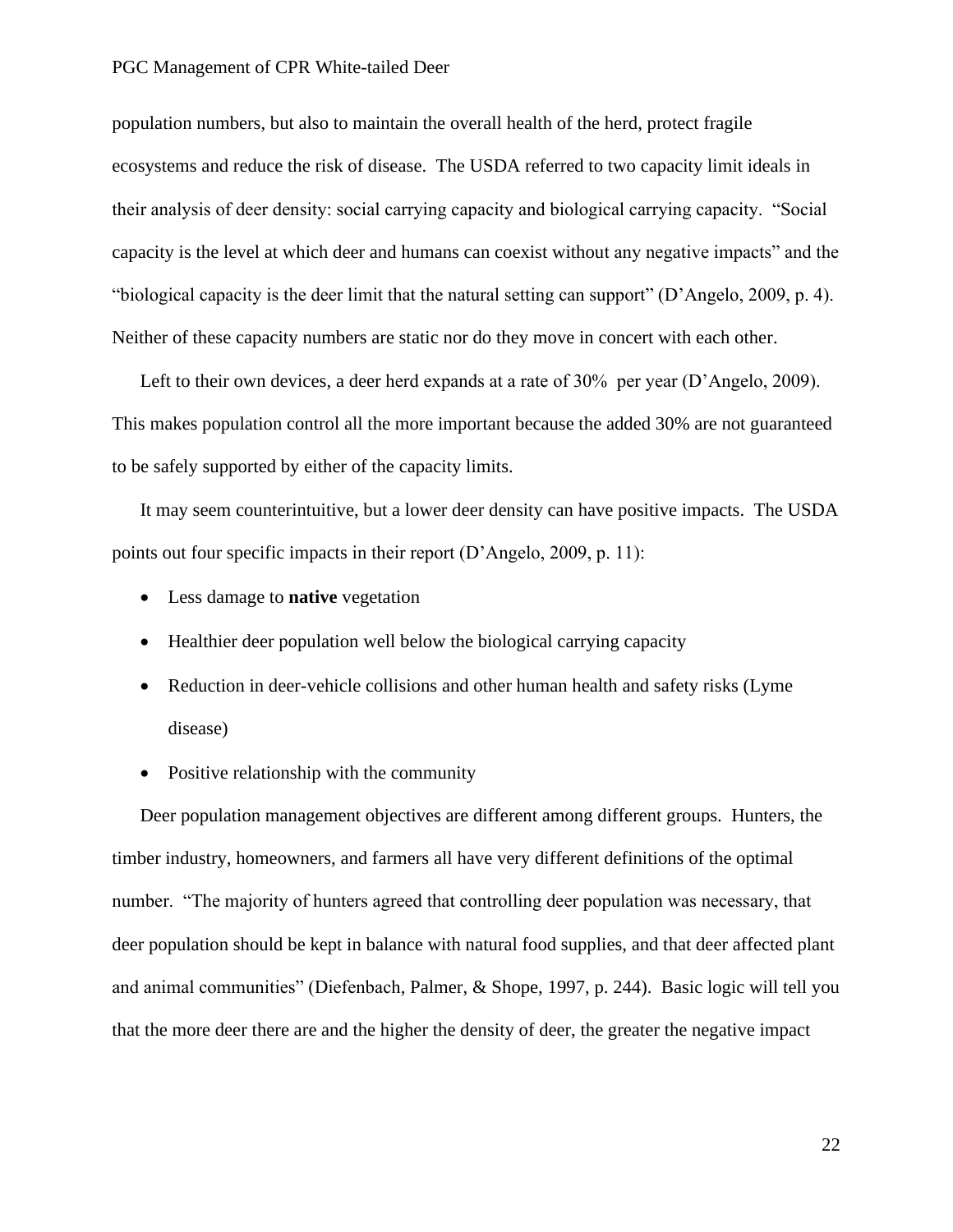they can have on forests and other habitats. This could cause a domino effect as birds, other large game species, and plant life would all suffer, or at least dramatically change.

Despite what non-hunters believe, hunters do not simply gamble about the woods aimlessly shooting at any deer they come across. There are rules governing the gender, size, and dates that a harvest can occur as well as having defined seasons for each type of hunting (e.g. rifle, archery, muzzleloader). The rules are established in an effort to satisfy many different constituencies, each with its own goals and "although the PGC has many deer programs, not one goal has been attained to the satisfaction of any special-interest group" (Diefenbach, et al., 1997, p. 245). While the PGC was originally created at the behest of hunters, it has evolved into an important financial tool for the state as deer are both a source and use of economic impact for PA.

The 2020 license fees alone were \$48.0 million and revenues for product sales and services were another \$77.8 million (PGC, 2020, p. 35). Without the positive forest regeneration impact of management, the timber and farming industries in PA would suffer. It is safe to say that the number of people who want fewer deer and the number of people who want more deer will never equal each other.

Deer browsing impact the timber industry because deer prefer certain varieties of tree saplings more than others. The ones they are drawn to eating tend to be the species that are marketable (e.g. Oak) as opposed to species that are not in as great of demand. This hurts the profitable regeneration of forests timber is harvested. Once a forest of oak is cut and sold, the company plants young trees to aid in the regeneration of their product. Deer herds come along and devour these new plantings leaving only moss and other non-marketable varieties (Parker, et al., 2020).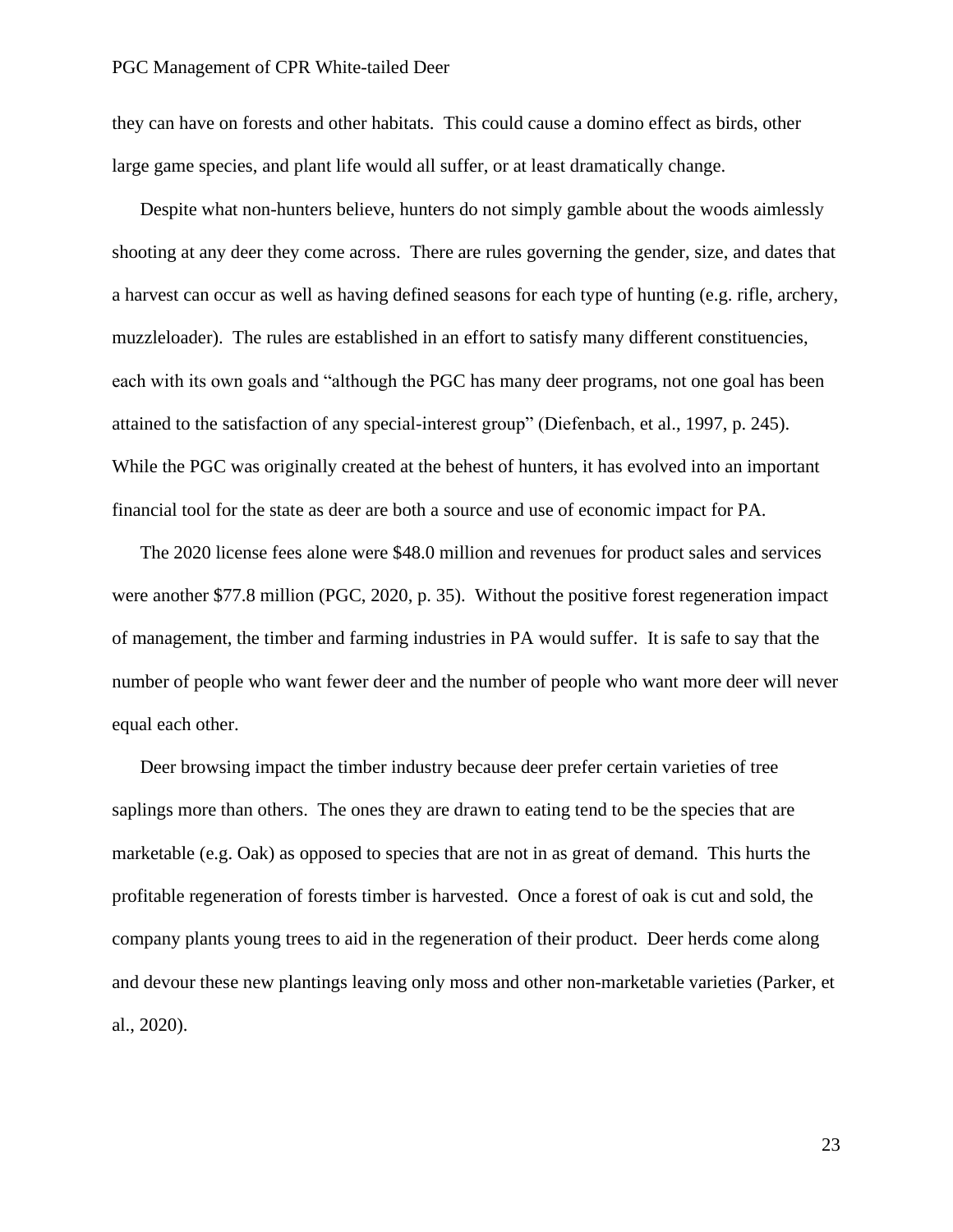The Cornell University Cooperative Extension published a White-Tailed Deer fact sheet which the PGC has on their site for public dissemination. Regarding economic impacts, "annual" estimates of deer damage are reported to exceed \$2 billion nationwide, including \$1 billion in car damages, more than \$100 million in agricultural crop damage, \$750 million in damage to the timber industry, and more than \$250 million in damage to metropolitan households (e.g. landscape plantings). These estimates are conservative, and it is often difficult to obtain reliable statistics for wildlife-related losses" (Curtis & Sullivan, 2001, p. 2).

While hunting may not be best known as a revenue generating endeavor, for the Commonwealth of PA it most certainly is. In total for the fiscal year ended June 30, 2020, the PGC had revenues of \$156 million and of that, \$18.3 million resulted from the sale of resident and non-resident hunting licenses. Over \$5.2 million was as a result of antlerless deer license sales and another \$14.9 million came from the sale of other games hunting license sales. Taken together, the aforementioned categories total almost 25% of annual revenue. An additional \$3.8 million in revenues were generated by the sale of timber from the lands it owns (Pennsylvania Game Commission, 2020).

#### **Wildlife Management Units.**

The PGC uses Wildlife Management Units (WMU) to help them control the deer population. Predominantly used for the allocation of hunting licenses, WMU's are smaller areas that have been created by chopping up PA into bite size geographic units. Each one is viewed as its own world containing similar wildlife population (species) and habitat. The manner in which the WMUs were created took into consideration both biological and social factors. Biologically, the land in each WMU should be physically large enough to support the target species and provide the appropriate habitat necessary (Rosenberry & Diefenbach, 2019). Additionally, game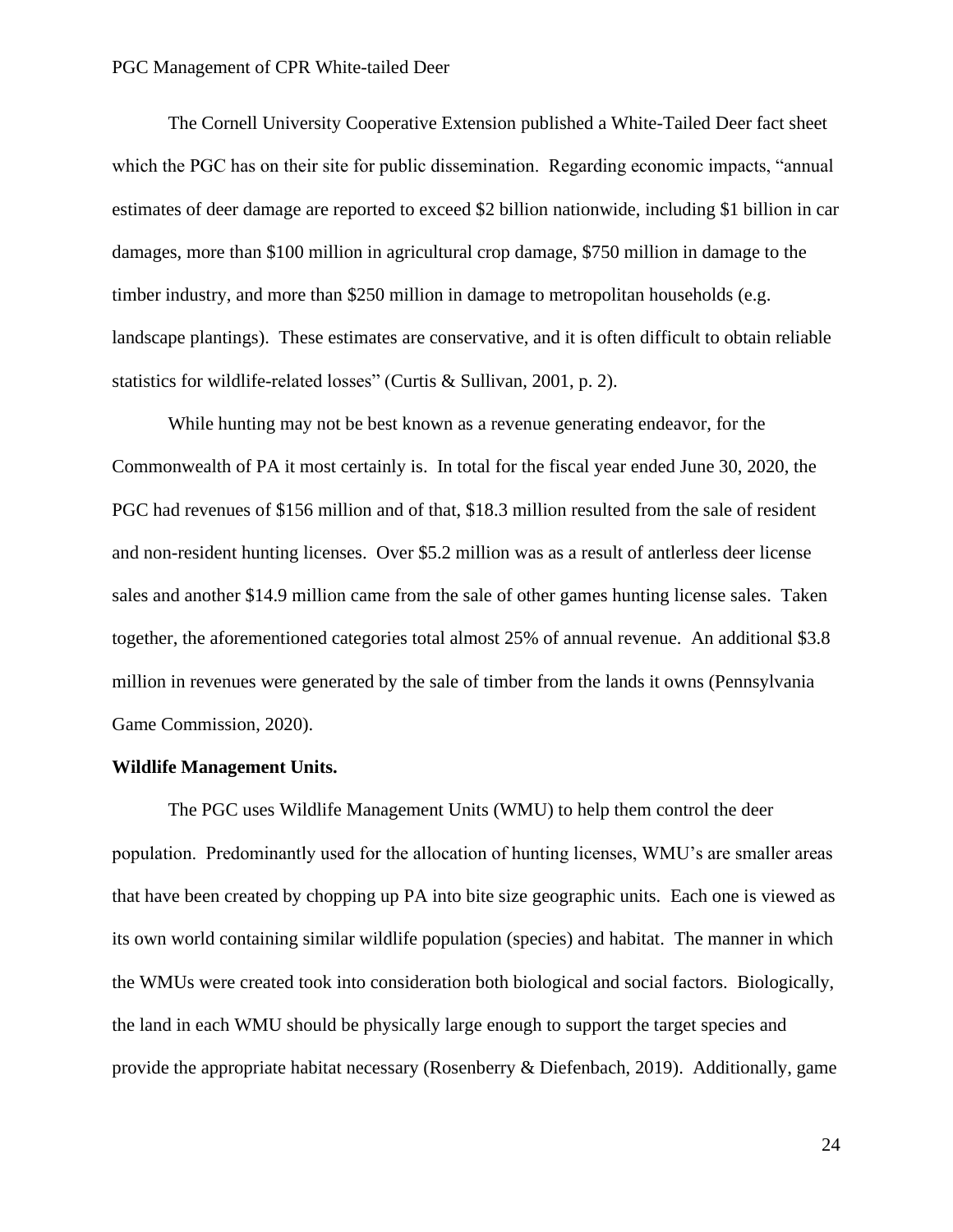managers must be able to estimate and predict herd size. From a socially important perspective, hunters need to be able to identify the WMU boundaries.

Initially, PGC designated each county as a management unit but, in 2003, switched to the current WMU. Before the change, there were 67 CMUs. After the change, there are 23 WMUs. "The WMU system represented a necessary compromise between deer management requirements for adequate data collection and deer habitat distribution and public desires for smaller management units" (Rosenberry & Diefenbach, 2019, p. 71) since smaller WMUs may not provide sufficient area to contain the population of interest. Another differentiation is that CMUs followed political boundaries (Counties) while WMUs were based on physical, human and habitat considerations.

#### **Recreational Use of the White-Tail Deer Herd (Hunting)**

Thus far we have discussed the fact that white-tailed deer are a common pool resource worthy of study and we addressed the importance of the species to various constituencies including recreational users, homeowners, industry and even the environment. It is time to focus on the role hunters play in the overall management of deer in the Commonwealth of PA. While not limited to one state, within PA, hunting is a topic with passionate supporters on both sides. Regardless of one's view, however, "it is not feasible to regulate deer populations on a statewide basis without the harvest of adult female deer through recreational hunting (Decker & Connelly, 1989, p. 455). Further, the USDA has stated that "hunting should be encouraged as it is generally the most economically feasible strategy to manage deer" (D'Angelo, 2009, p.6) when compared to other methods such as deterrents, sharpshooters, relocation and/or fertility control. That is why PGC's mission includes protecting and managing wildlife resources in such a way as to provide and maintain recreational activities (Miller and Graefe, 2001).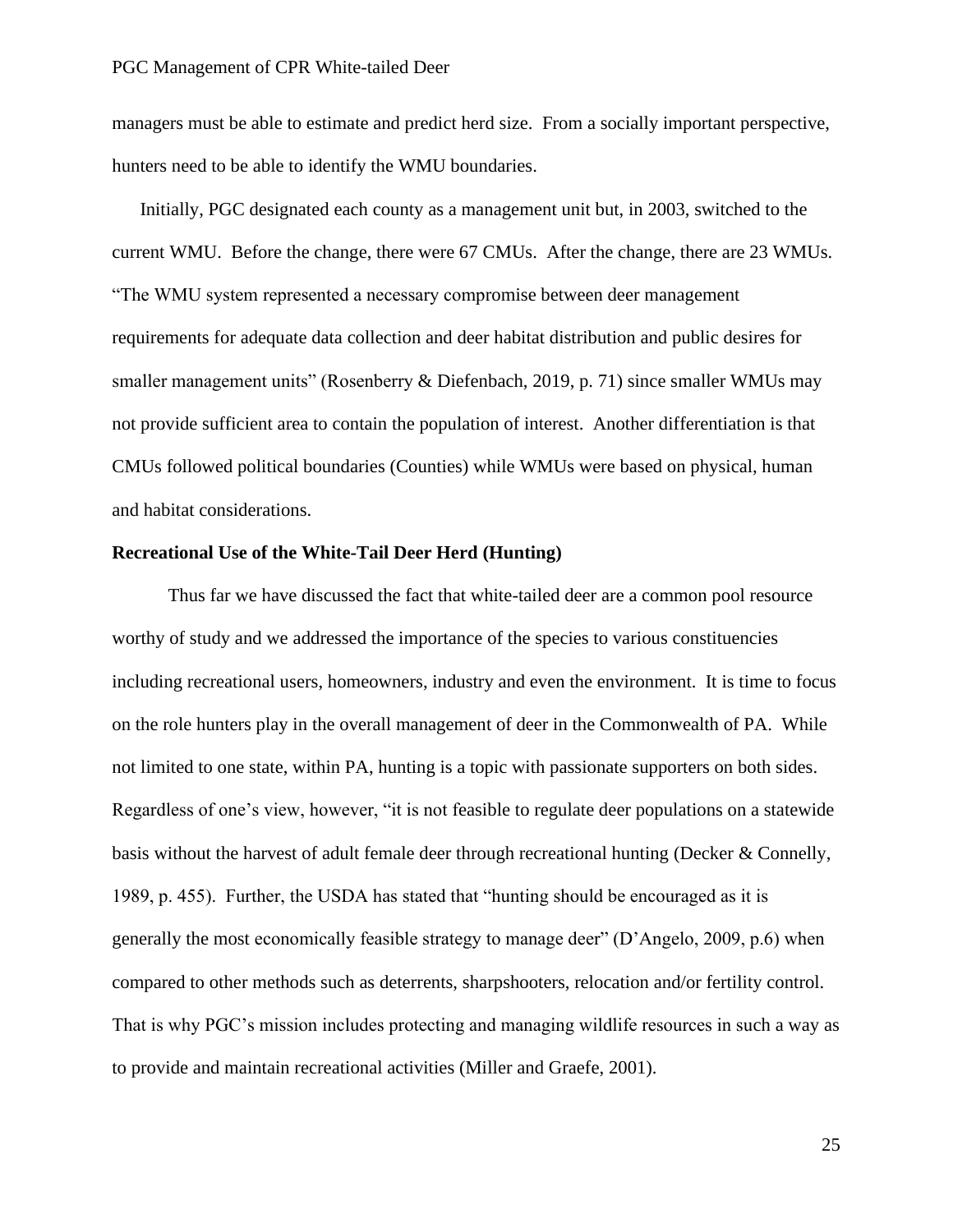Hunters classify a day in the woods as enjoyable or not. Studies have been performed over the years attempting to determine the cause-and-effect relationship between hunters' satisfaction with a day in the woods and their success or failure of harvesting a deer. The findings have been mixed. Miller and Graefe (2001) found that successfully harvesting a deer was significant in predicting satisfaction with deer management. The conclusion of a study performed by Decker yielded results that were different than Miller. He stated, "the primary motivation for participation in deer hunting for most hunters is neither a desire for venison nor as desire to manage deer" (Decker and Connelly, 1989, p. 462). Other motivations have been found to include enjoying the outdoors, friendship, family time and simply the enjoyment of quiet and solitude.

Regardless of the view each person has, hunters are needed to help control the population. If a hunter does not believe success (by their own definition) is possible, fewer people will participate in the sport and deer overpopulation could occur. "License-based hunting is the most obvious management strategy for controlling abundant game animals and has indeed been used to lower [deer] density and thereby limit adverse ecosystem impact" (Anderson, Wam, Mysterud, & Kaltenborn, 2014, p. 1282). Back to the results of Decker, "In situations where antlerless-deer-harvest systems are not achieving the desired degree of deer population control because of inadequate harvests, it is important for deer managers to develop ways…" (Decker & Connelly, 1989, p. 461) to encourage harvest opportunities based on other motivations.

Hunter satisfaction has been found to be subjective. While it might be easy to say that successfully harvesting a deer is how success is defined, that is not true for all hunters. What has been found to flow from the feeling of a trip's success is the feeling that the management of the herd has also been successful. Miller found that "hunters harvesting deer may be less likely to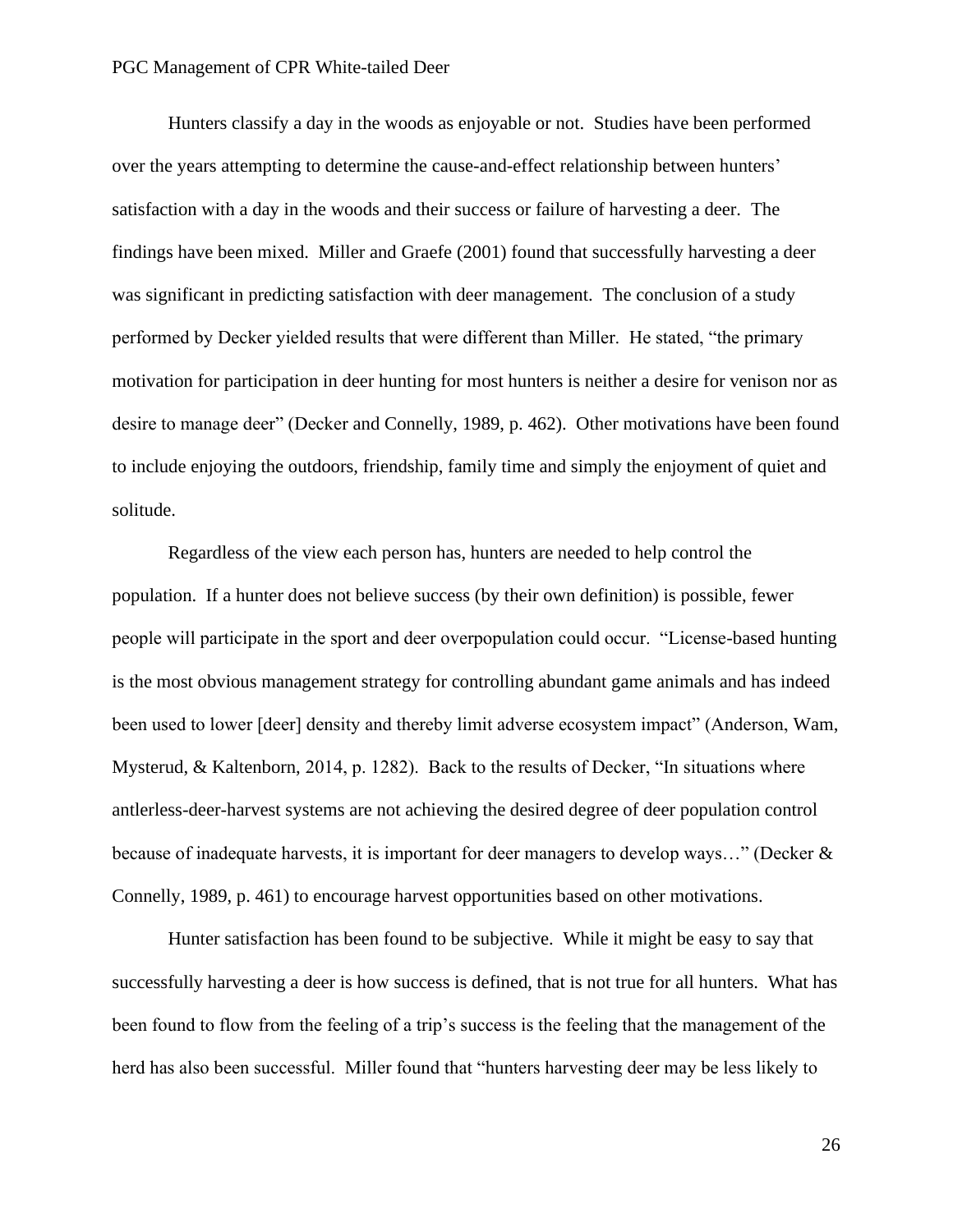state they see fewer deer and thus more likely to express satisfaction with the deer management efforts" and "successful hunters may feel that the annual harvest is balanced and may be more supportive of the management program" (Miller & Graefe, 2001, p. 200).

The importance of hunters cannot be overstated. It is the lynchpin of a management program since, without it, the population will go unchecked. That extends to the need for effective management of the entire ecosystem starting with plants (food) and ending with the deer themselves. A habitat must contain a diverse enough food source to encourage the deer to forage. No foraging availability translates into a lower density of deer which leads hunters to feeling less successful which will cause hunters to stop hunting which ultimately has an adverse effect on the entire state.

Simply increasing the number of deer that each hunter can harvest may seem like an effective strategy, but without considering birth, death, and health patterns as well as densities individual to each WMU, a negative effect on the herd is very possible. Wildlife managers need to be mindful that harvesting is not simply killing a deer, but also processing and butchering after the fact. The amount of butchering and processing time available need to be commensurate with the harvest limits.

#### **Summary**

This chapter reviewed the theory behind common pool resource management and made the linkage between a CPR and the white-tailed deer herd in the Commonwealth of Pennsylvania. This was followed by an in-depth discussion of the Pennsylvania Game Commission including its history and the complex issues it faces in managing the herd. Finally, this chapter concluded with a discussion of recreational issues with the deer herd (specifically hunting) and hunters being key stakeholders in herd management.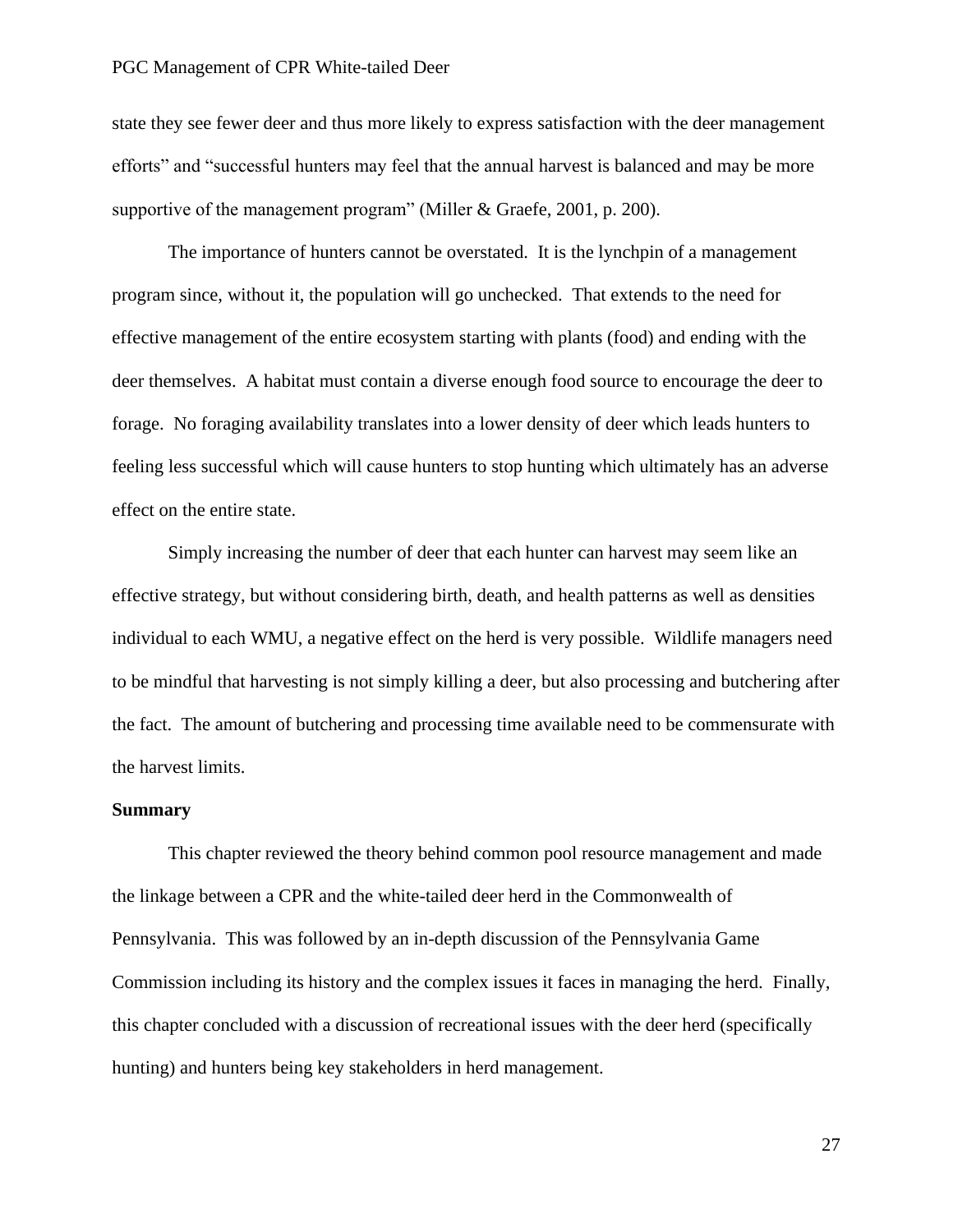#### **Chapter 3**

#### **Methodology**

#### **Introduction**

This chapter presents the research questions, describes the archival data utilized, and the planned analysis. Additionally, this chapter provides an overview of the PGCs step-by-step deer management program. An understanding of the model is necessary as it will form the basis of the analysis.

#### **Purpose of the Study**

The purpose of this study is two-fold. One is to evaluate the PGC as a public administration entity managing a common pool resource and the other is to consider the efficacy and fidelity of PGCs methods in managing the white-tailed deer herd in PA. While there is no universal answer to herd management given the many constituency interests, the PGC has developed a process through which they attempt to increase, stabilize, or reduce the deer herd (see Figure 1). The purpose of this study is to determine the efficacy of the PGC model by developing a regression model to include the various markers in the PGC model.

#### **Research Questions**

The white-tailed deer herd is a valuable resource to the Commonwealth and the efficacy of its management by the PGC is confounded by the many interested constituencies often driven by very different goals and objectives. All constituencies should, however, be concerned that the herd is being managed consistent with the best interests of the Commonwealth as implemented by the goals and objectives of the PGC process.

Accordingly, this study endeavors to answer the following questions: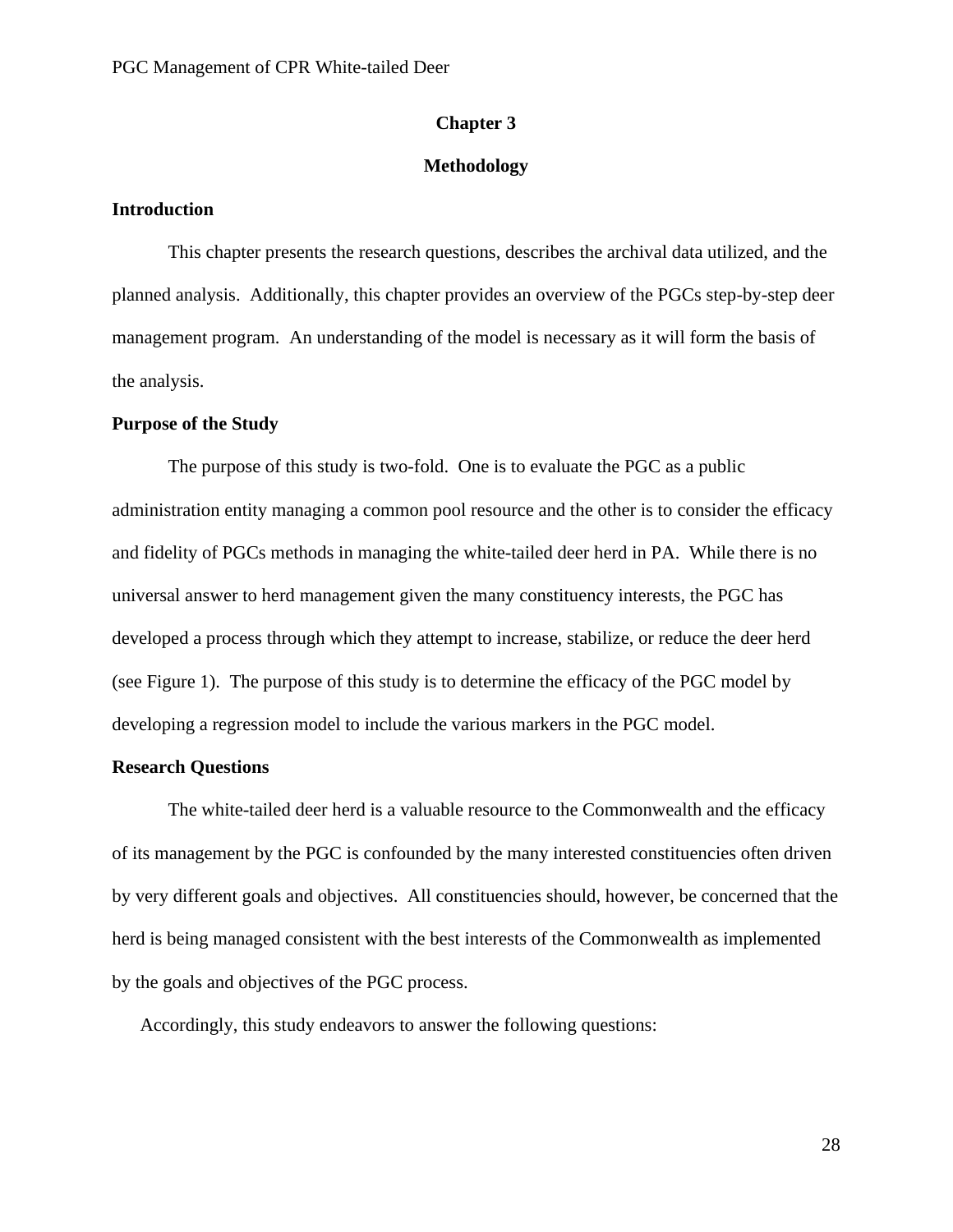- 1. How effective is the PGC in the management of the white-tailed deer herd as determined by analysis of its Deer Management Recommendation Process (DMRP)?
- 2. Is controlling the number of antlerless permits by WMU an effective method of controlling herd size as measured by reported antlerless harvests?
- 3. Are current herd management tactics resulting in an optimal herd allocation between Northern and Southern tier WMUs that is the best use of resources for the citizens of the Commonwealth of PA?

### **Design of the Study**

This research could correctly be categorized as a program evaluation. Some program evaluations focus on the process or how things are getting done. Specifically, is the program being administered with fidelity in terms of its goals and objectives. Other program evaluations focus on outcomes and effects of the program or are participants gaining the benefits they were intended to receive. This research intends to look at both process and outcome.

This will be a quantitative study utilizing multiple regression techniques. The deer herd in PA is managed through the Deer Management Recommendation Process (DMRP) model administered by the PGC. This research will build a multiple regression model using the markers of the DMRP as well as other markers as a guide to predict the antlerless deer kill, the key control point of deer herd size. An analysis of the regression model using statewide data will be used to answer research questions 1 and 2. Variations of the model comparing data from northern tier WMUs versus southern tier WMUs will be used to answer research question 3.

### **Methods of Data Collection**

This study makes use of archival data produced by governmental agencies. In addition to the Pennsylvania Game Commission and the United States Department of Agriculture, the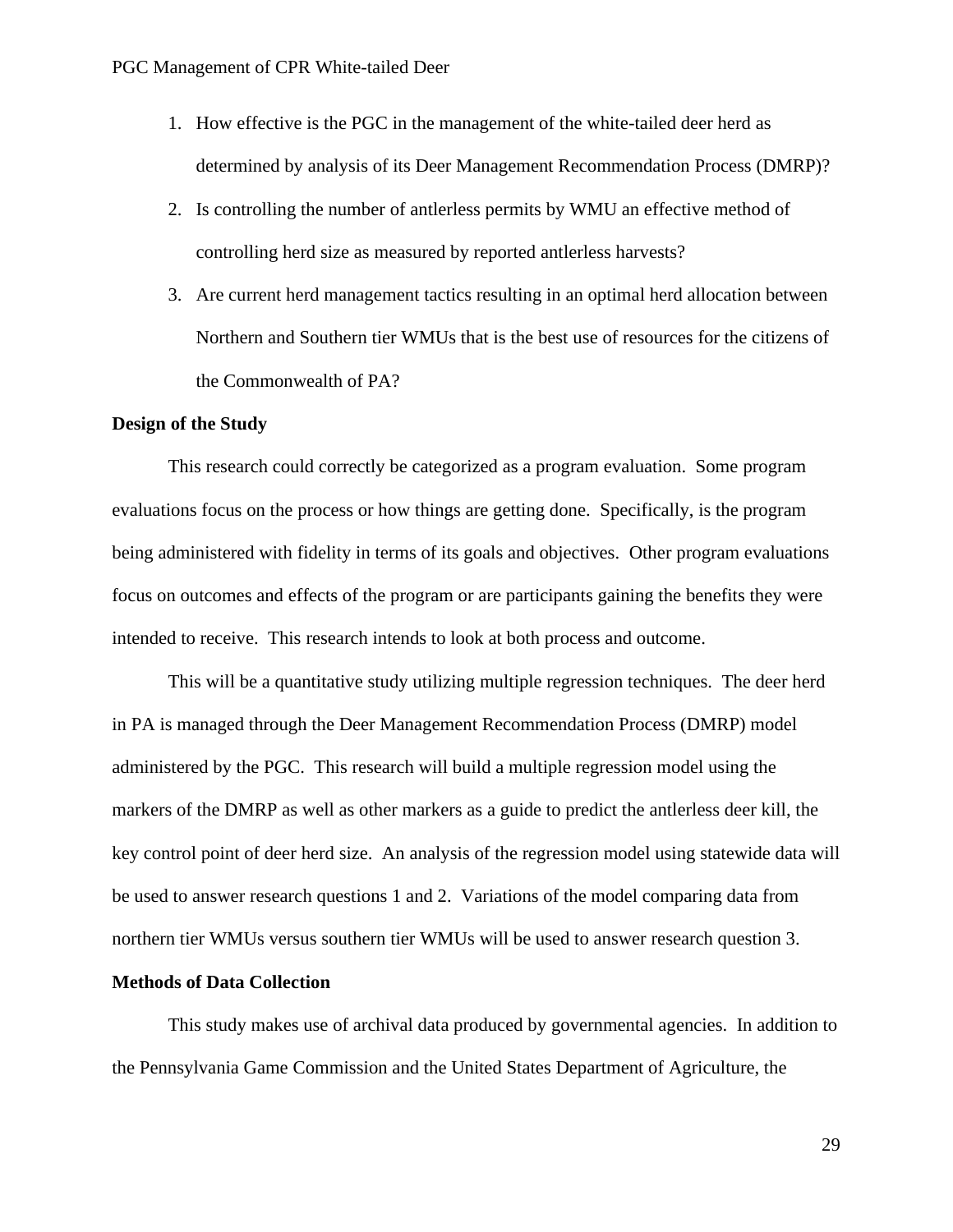Pennsylvania Legislature and others produce information which is publicly available. The data which will be used in the regression models have been sourced from multiple publicly available data bases obtained from a variety of governmental and public entities. While "government issued" does not mean it is perfect data, the fact that these entities have a fiduciary duty to present data to the citizenry that is vetted to the best of their ability provides for a high degree of reliability. While the reliability of the source data is certainly important, the validity of each measure used in this analysis is of equal importance. A reliable variable is only an effective measure if it actually quantifies what it purports to quantify.

**WMUs.** Initially, PGC designated each county as a management unit but, in 2003, switched to the current WMU mapping (see Figure 1).



Figure 1. Wildlife Management Units (WMUs)

*Note*: Adapted from the Pennsylvania Game Commission, Bureau of Wildlife Management Deer and Elk Section. (2021). *Annual Deer Population Report & 2021–22 Antlerless License Allocations Recommendations*. https://www.pgc.pa.gov/Wildlife/WildlifeSpecies/White-tailedDeer/Pages/default.aspx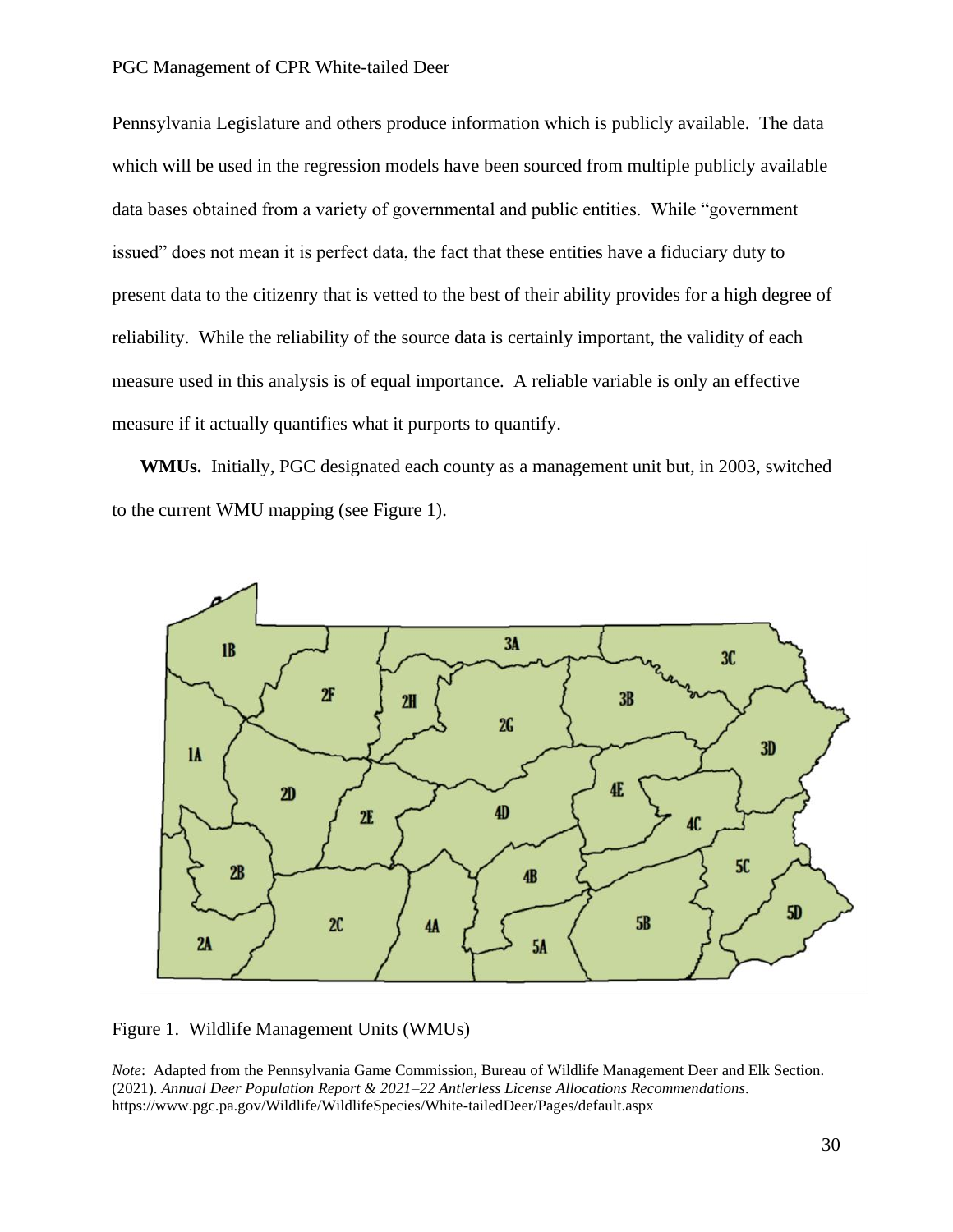Before the change, there were 67 CMUs. After the change, there are 23 WMUs. "The WMU system represented a necessary compromise between deer management requirements for adequate data collection and deer habitat distribution and public desires for smaller management units" (Rosenberry & Diefenbach, 2019, p. 71) since smaller WMUs may not provide sufficient area to contain the population of interest. An important differentiation is that CMUs followed political boundaries (counties) while WMUs were based on physical, human and habitat considerations.

This study considered the period from 2006 to 2020. In 2013, WMU 2G was split into two different WMUs (2G  $\&$  2H) and, where available, data prior to 2013 was retroactively split between the two locations. The 2G/2H data split was not determined by the author of this study. The agencies owning the data performed the split and provided the information. Additionally, there are three WMUs (2B, 5C and 5D) that are considered highly developed. WMU 2B includes metropolitan Pittsburgh while 5C and 5D largely make up the five county Philadelphia metropolitan area. "The PGC is not using the PASAK to estimate deer populations in these WMUs. The assumption regarding the relationship between hunter effort and antlered harvest rates may be invalid in these WMUs. For this reason, the PGC does not use PASAK estimates to track deer population trends in these WMUs (Rosenberry, Fleegle, & Wallingford, 2011, p. 8)". Data for this research, to the extent possible, was gathered by WMU.

**DMRP**. The PGCs deer management program begins with a decision tree / algorithm designed to arrive at a deer population recommendation, specifically, stabilize the herd, increase the herd, or decrease the herd (see Figure 2). The PGC considers data for each decision point in arriving at its recommendation. Once the herd recommendation is determined, the PGC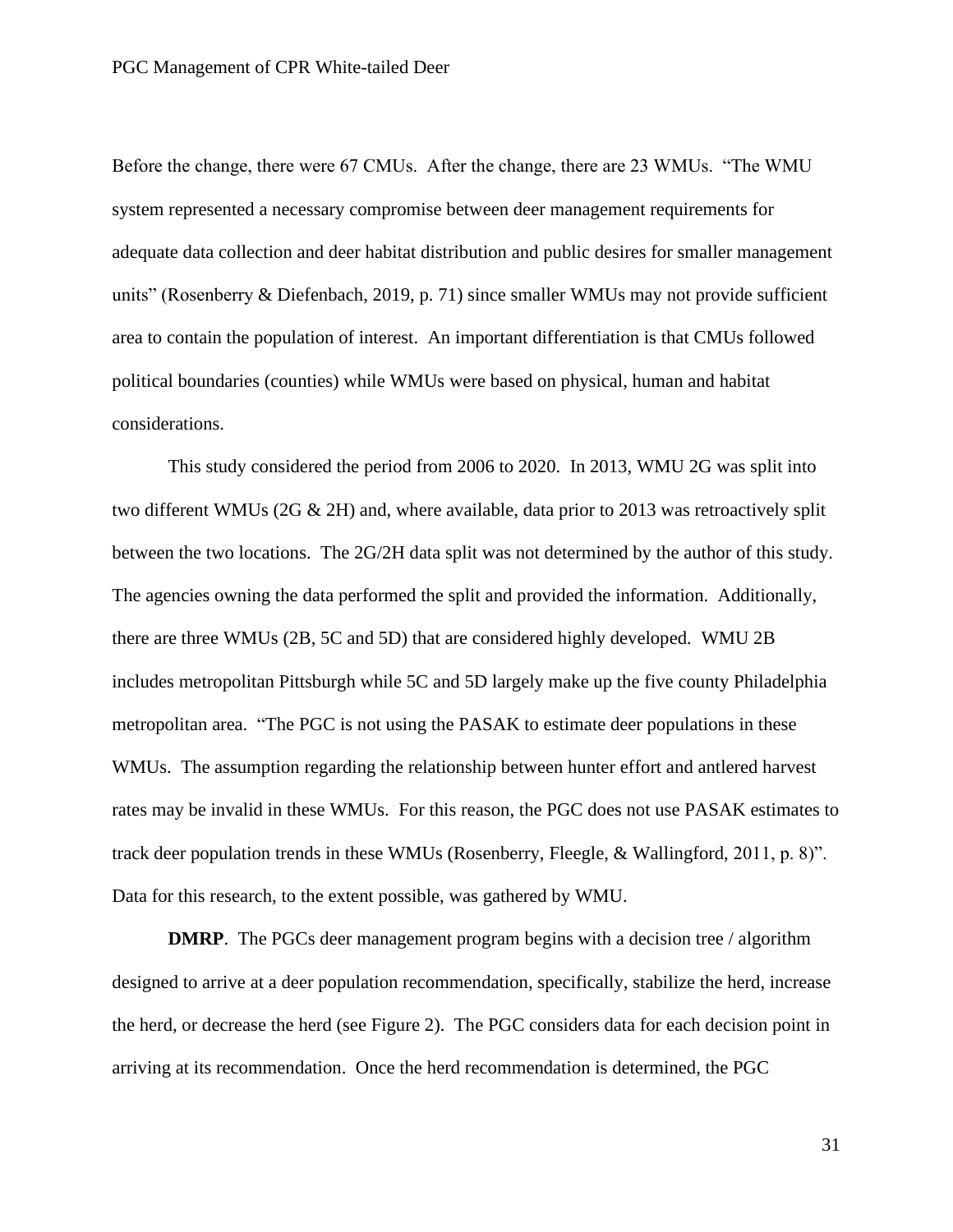considers various factors including estimated herd size to determine which tools it will manipulate to operationalize the recommendation.



Figure 2. Deer Management Recommendation Process (DMRP)

*Note*: Adapted from the Pennsylvania Game Commission, Bureau of Wildlife Management Deer and Elk Section. (2021). *Annual Deer Population Report & 2021–22 Antlerless License Allocations Recommendations*. https://www.pgc.pa.gov/Wildlife/WildlifeSpecies/White-tailedDeer/Pages/default.aspx

The deer herd in Pennsylvania is a CPR. As such, there are many governmental entities that have jurisdictional responsibilities which are served by data collection. Additionally, there is a large amount of data collected on both a scheduled basis (e.g., annual, bi-annual, every 5 years) and on an ad hoc basis (e.g., once for a specific purpose). This research gathered the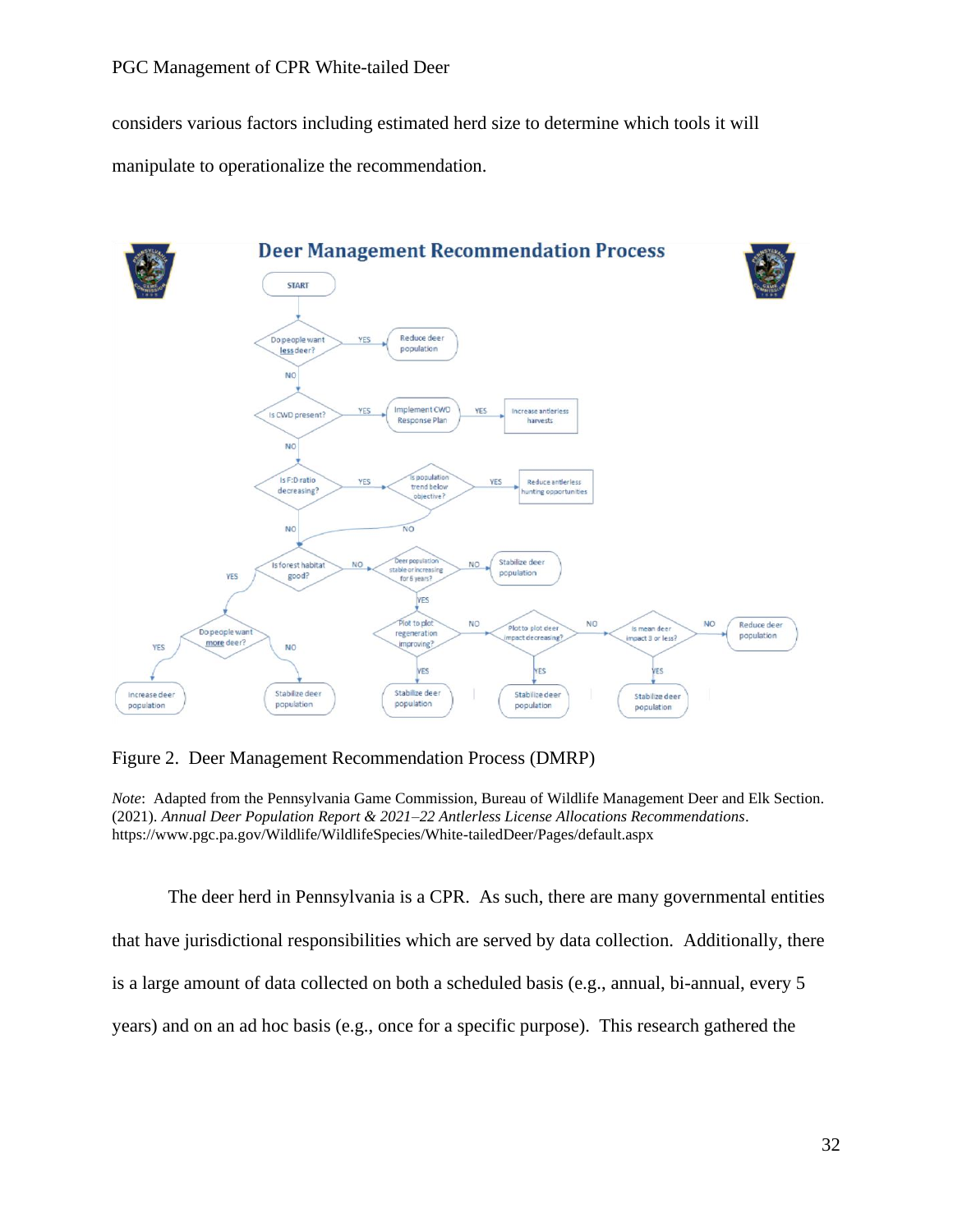needed information made available to the public through public access websites and organized it into a usable data base.

The metrics or markers monitored to determine the success or failure of CPR management are varied. There is no one universal answer since each CPR is managed by a different authorized body, each CPR represents a different challenge, and each CPR has different goals. This study is specifically focused on determining if the PGC effectively manages the deer herd by considering the following decision points used by the PGC in the DMRP:

- The presence of CWD
- Status of the fawn / doe ratio
- Status of the forest habitat
- Citizens desire for more / less deer

The PGC has various tools at their disposal the purpose of which is to operationalize the outcomes of the DMRP. Those outcomes would be to increase the deer population, stabilize the deer population, or decrease the deer population. Those tools would involve manipulating:

- Annual antlerless license allocations, both in total and by Wildlife Management Unit
- Length of regular firearms hunting season
- Starting day of regular firearms hunting season
- Starting day of the antierless season
- Antlerless permits authorized by WMU

Finally, the PGC compiles the following summary information to aid in evaluating the success or failure of the model:

• Pennsylvania annual deer population, both in total and by Wildlife Management Unit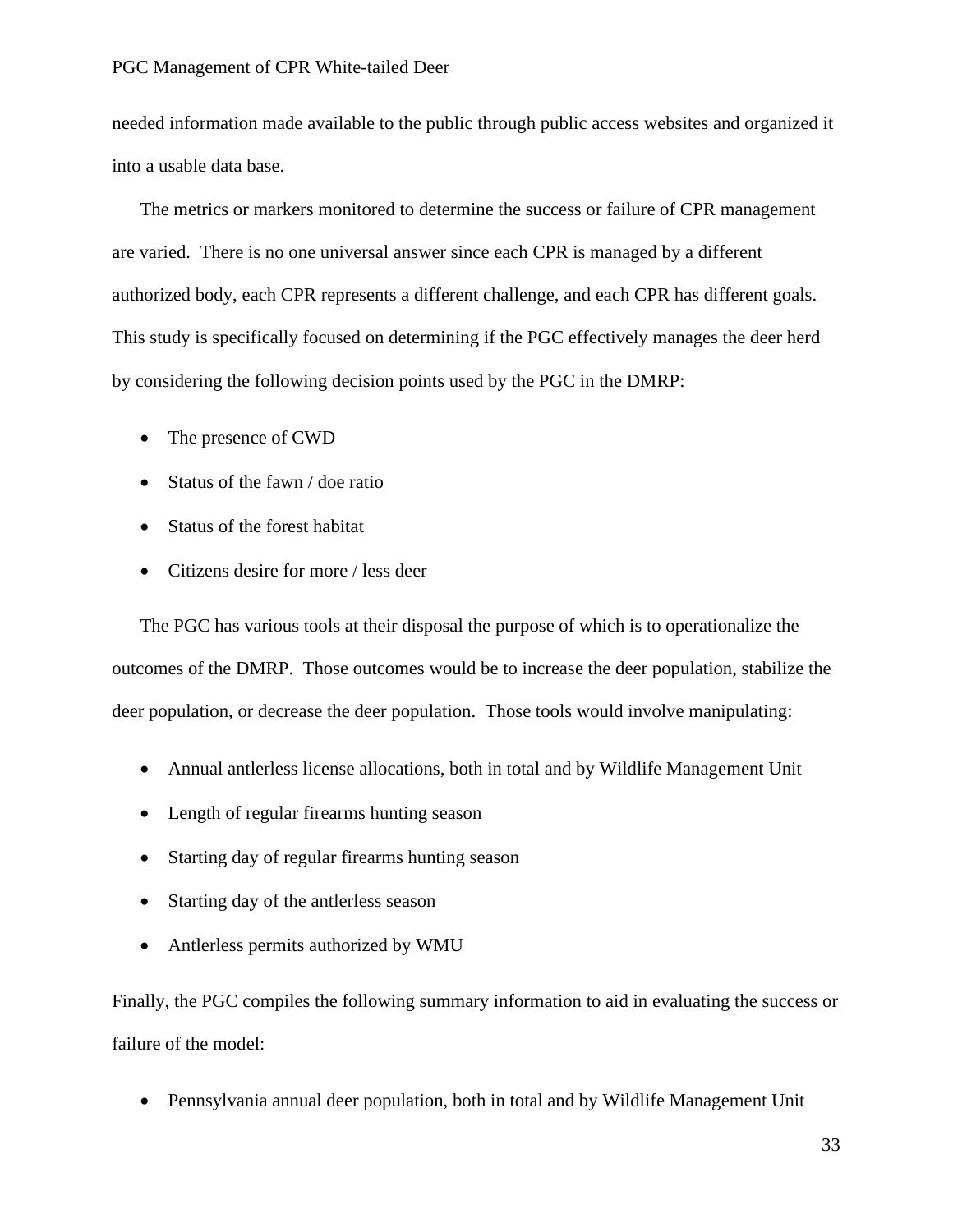- Annual antlerless harvest, both in total and by Wildlife Management Unit
- Annual antlered harvest, both in total and by Wildlife Management Unit
- Total annual hunting licenses issued.

This research considered data on the DMRP decision points, data relative to the manipulative tools, and summary data collected by the PGC and others.

While there is seemingly a large amount of data available, disparate sources had to be located through a labyrinth of websites and governmental bureaucracies and then assembled into an organized and usable database appropriate for this research. The data for this study is organized by wildlife management unit (WMU). The following table provides a summary of the above data points and the data source:

# Table 1

| Data Point                            | Source                        | Years of Data |
|---------------------------------------|-------------------------------|---------------|
| The presence of CWD                   | Pennsylvania Game Commission  | $2013 - 2020$ |
| Status of fawn / doe ratio            | Pennsylvania Game Commission  | $2008 - 2020$ |
| Status of forest habitat              | Pennsylvania Game Commission  | $2007 - 2019$ |
|                                       | / USDA Forest Service         |               |
| Citizens desire more / less deer      | Pennsylvania Game Commission  | 2011 & 2019   |
| Annual antierless license allocations | Pennsylvania Game Commission  | $2005 - 2020$ |
| Annual post hunt deer population      | Pennsylvania Game Commission  | $2006 - 2020$ |
| Annual antlerless harvest             | Pennsylvania Game Commission  | $2005 - 2020$ |
| Annual antlered harvest               | Pennsylvania Game Commission  | $2005 - 2020$ |
| Length of regular firearms season     | State of Pennsylvania State   | $2005 - 2020$ |
|                                       | <b>Agency Bulletin</b>        |               |
| Starting day of the regular firearms  | State of Pennsylvania State   | $2005 - 2020$ |
| season                                | <b>Agency Bulletin</b>        |               |
| Starting day of the antlerless season | State of Pennsylvania State   | $2005 - 2020$ |
|                                       | <b>Agency Bulletin</b>        |               |
| Total hunting licenses issued         | Unites States Fish & Wildlife | $2006 - 2020$ |
|                                       | Service                       |               |

### *Variables and Sources*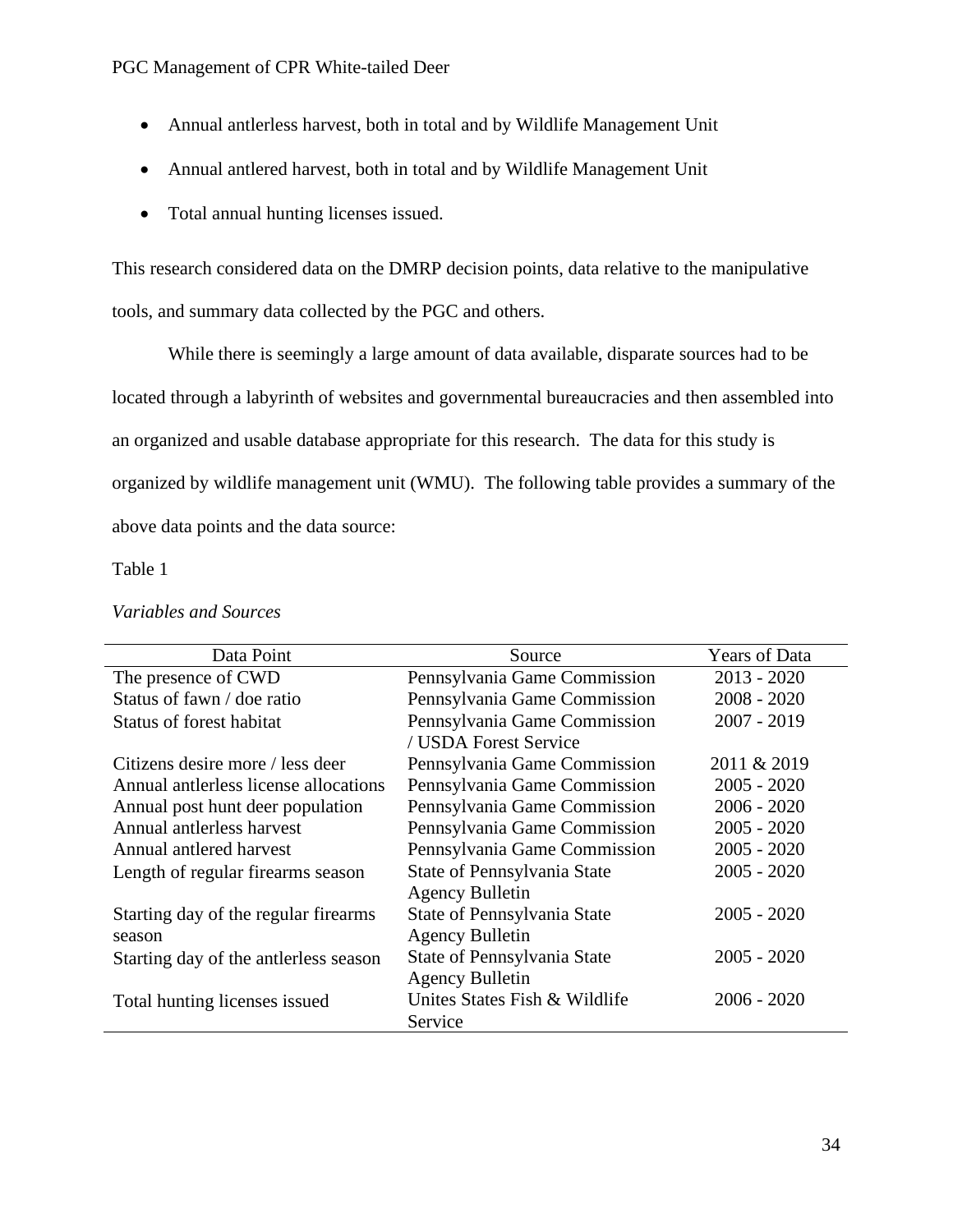**CWD.** Chronic Wasting Disease (CWD) is a fatal illness that impacts the central nervous system of the host and can be found in animals and humans. While the official name of the disease is slightly different depending upon the creature infected (e.g., mad cow in cows and Creutzfeldt-Jakob in humans), it is thought to be spread within the species via fecal matter, bodily fluids or the like. The concern is that it could potentially be transmitted not just *among/within* a species but between differing species as well (Kosak, 2009).

Thousands of free-ranging deer get tested each year and the results are accumulated and published on the Game Commission's CWD Results and Surveillance interactive website. This is kept up to date in real time and contains instances of CWD dating back to when the first instance of CWD was discovered in PA deer (2012). The information can be used by the public to determine if their WMU harvest is at risk, and it also allows for searching by harvest tag number to see if that animal was specifically tested and what the results were.

**Fawn / doe ratio.** This ratio provides an index of reproductive rates and is an essential component in models used to estimate herd size. Employees at the PGC have been trained as *agers* which allows them to test samples of harvested antlerless deer to determine how many fawns were taken. The proportion of fawns in the antlerless harvest is called the *fawn to doe* ratio (Pennsylvania Game Commission Bureau of Wildlife Management Deer and Elk Section, 2021). Depending upon the status of this ratio (declining, stable or increasing) the PGC uses this to assist in the antlerless license allocation numbers for each WMU.

**Citizens opinions.** The PGC has periodic surveys performed to determine Pennsylvania residents' opinions on deer management in general and, more specifically, if the deer population in the WMU where they live is too high, just right, or too low. These surveys are conducted every few years by *Responsive Management* a third-party company contracted by the PGC. The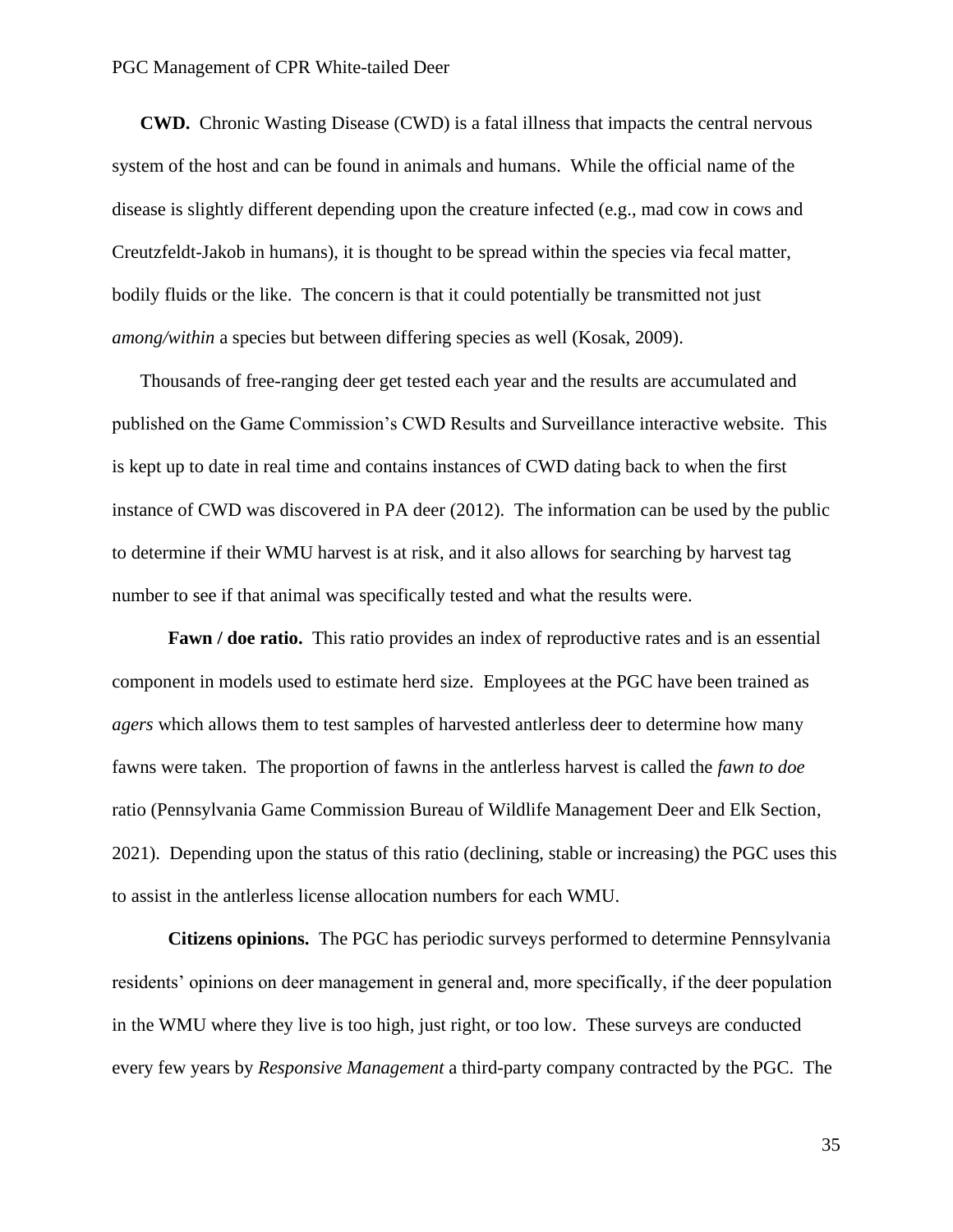most recent results were based on a survey performed in 2019. The entire survey document has not been made available as of the writing of this study, but the results needed for testing have been published as part of the *Annual Deer Population Report & 2021-22 Antlerless License Allocations Recommendations document*.

The survey performed in 2012 has been published and the methodology described in that survey is as follows: "This study was conducted for the Pennsylvania Game Commission (PGC) to determine Pennsylvania residents' opinions on and attitudes toward deer and deer management, including their participation in deer-related and other wildlife-related activities, their opinions on management efforts and management goals, their opinions on methods for managing deer, and their concerns about deer nuisance problems. The study entailed a telephone survey of Pennsylvania residents 18 years old and older" (Duda et al., 2012).

**Deer harvest information**. All data about the deer harvest in the Commonwealth of Pennsylvania is provided each season by the PA Game Commission by WMU. The harvest numbers for both antlered and antlerless deer are based on hunter harvest reports. Each deer, immediately upon harvest, must have a tag attached to it detailing the time, the WMU where harvested and other pertinent information. Upon returning from the field, hunters are required to report their harvest to the PGC. At the end of the season, harvest numbers are aggregated and reported to the public. The tag also has the hunting permit number pre-printed on it so that the deer can be tracked back to individual hunter, if ever needed. Each report of a deer kill equals one unit of harvested antlered or antlerless deer.

The process of deer hunting requires each hunter to purchase a general permit. This general permit affords the hunter the opportunity to harvest, among other game, a single antlered deer. These permits are available through a network of issuing agents of sporting goods stores,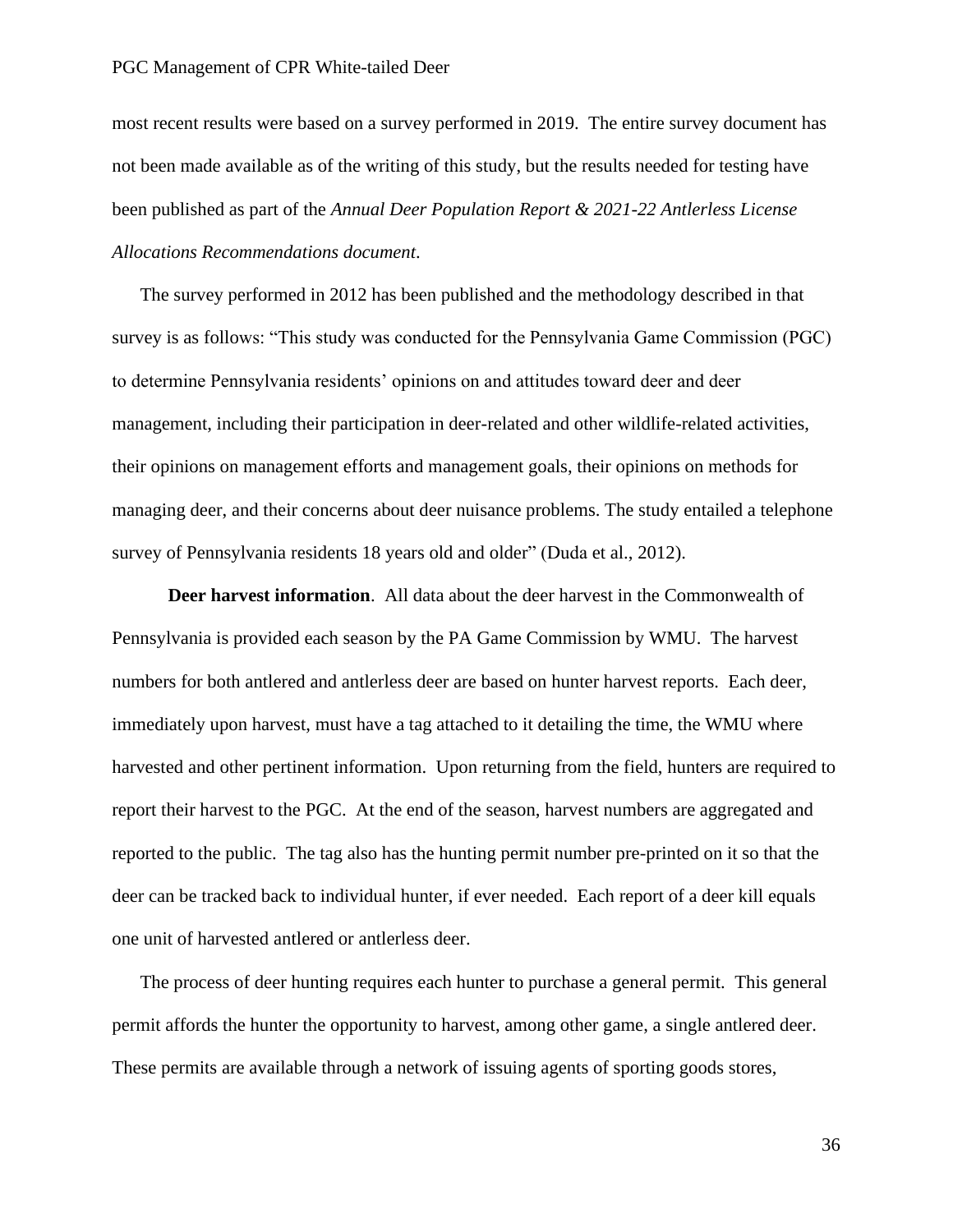department stores, and county treasurers who must print out the licenses from a proprietary system. In addition, the individual has the ability to apply for and purchase the right to hunt an antlerless deer (doe). The PGC sells these permits via individual county treasurers. As a result, each tag sold is recorded and the PGC has data which details the exact amount of all hunting permits sold.

**Post deer hunt population**. The post hunt deer population as calculated by PGC is the measure used to estimate the number of deer after hunting season. This helps the Commission determine what the harvest amounts for both antlered and antlerless deer should be. Based on this estimate, they determine the number of antlerless tags to issue which would result in that targeted population. The number of hunting licenses sold determines the total population of hunters attempting to meet the harvest numbers needed/wanted by the PGC.

**Status of forest habitat**. Having access to an appropriate habitat which provides food, shelter and water is a critical component to the health of a species. However, it is a fine line between a healthy deer herd and a healthy forest. The U.S. Department of Agriculture performs an ongoing forest regeneration study in an effort to quantify the health of the Commonwealth's forests. An analysis of the study demonstrates that "white-tailed deer (*Odocoileus virginianus*) have emerged as the keystone herbivore that drives understory composition and structure" (McWilliams et al., 2017,p. 280). Put simply, forest health is directly linked to deer health. Hunting deer (harvesting deer, actually) is what helps control the deer population which, in turn, helps the state's forests survive. The goal is homeostasis (balance) between the deer and forest regeneration.

Each year, the Commonwealth of PA performs a forest regeneration study which produces a result measured in a percentage. There are then three tiers into which the percentage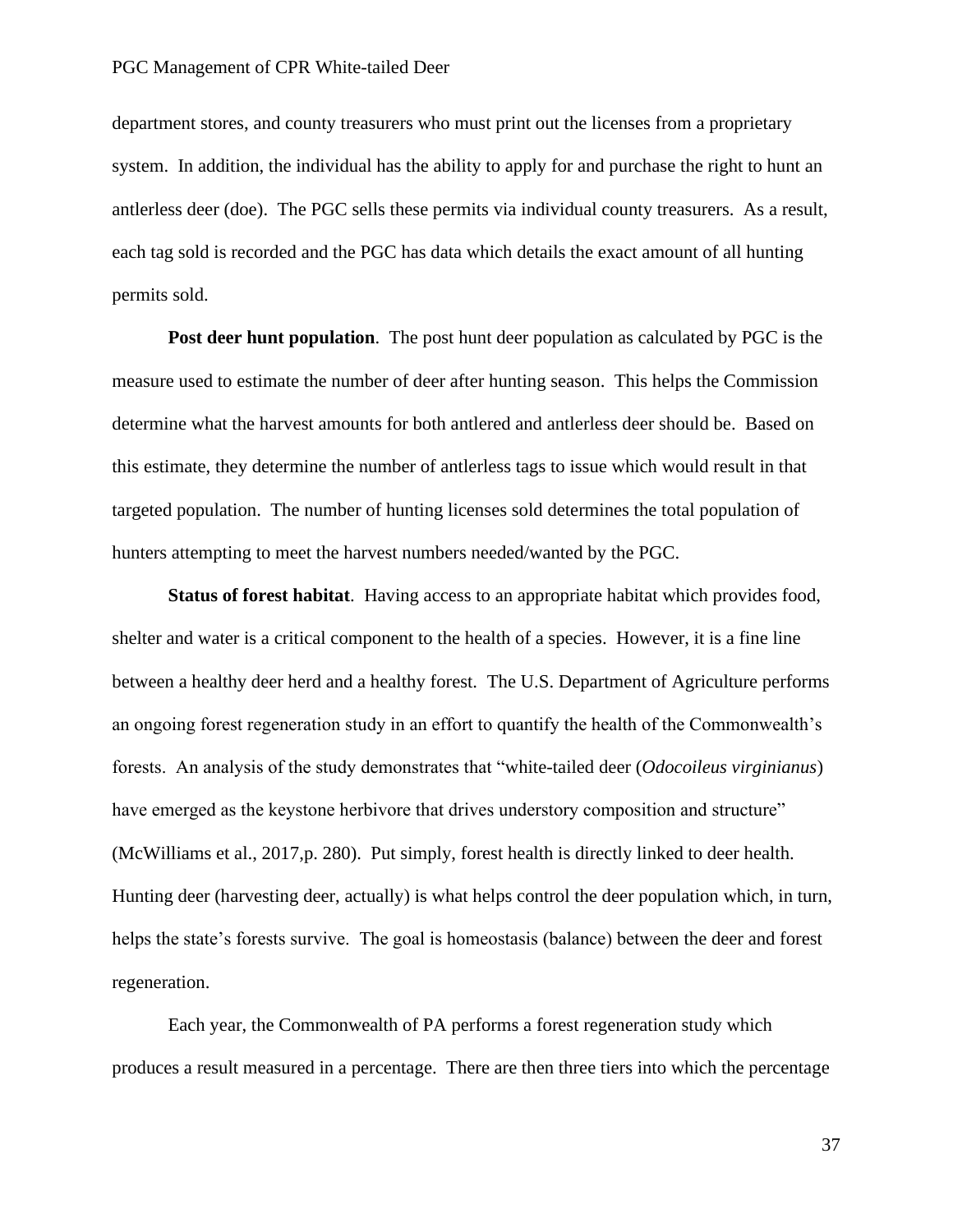is placed based on the value. "If 70% of forested plots have adequate regeneration, forest habitat is considered good. If less than 50% of forested plots have adequate regeneration, forest habitat is considered poor. If 50% to 70% of forested plots have adequate regeneration, forest habitat is considered fair" (PGC, 2021b).

**Season characteristics**. Each year, the PGC publishes the dates of all hunting seasons. The seasons listed for deer are broken out by antlered and antlerless deer. For purposes of this study, these dates were converted to number of hunting days available for both antlered and antlerless deer. This results in two additional independent variables. While it may seem like the seasons should be the same for all of the WMUs, the PGC uses hunting days as another tool in their population managing arsenal and the number of days is not consistent across all WMUs. Other tools used by the PGC in deer population management are the length of the various hunting seasons and the days on which they begin. Over the years, the start day of the regular firearm season for both antlered and antlerless deer has moved between various days (Friday, Saturday, or Monday). The season start dates are relevant as they are believed to have an impact on harvest numbers.

Historically, antlered season opened statewide the Monday after Thanksgiving and lasted for two weeks. Antlered season closed on a Saturday and antlerless season opened the following Monday for a period of three days for those hunters with antlerless permits. During more recent times season opening dates, managed at the WMU level, and Sunday hunting have made season characteristics a bit more complex.

These various season characteristics are considered relevant for this research as they are presumed to impact the harvest. A Monday start date eliminates a weekend day of hunting. Most recently seasons have opened on a Saturday which is believed to be more convenient for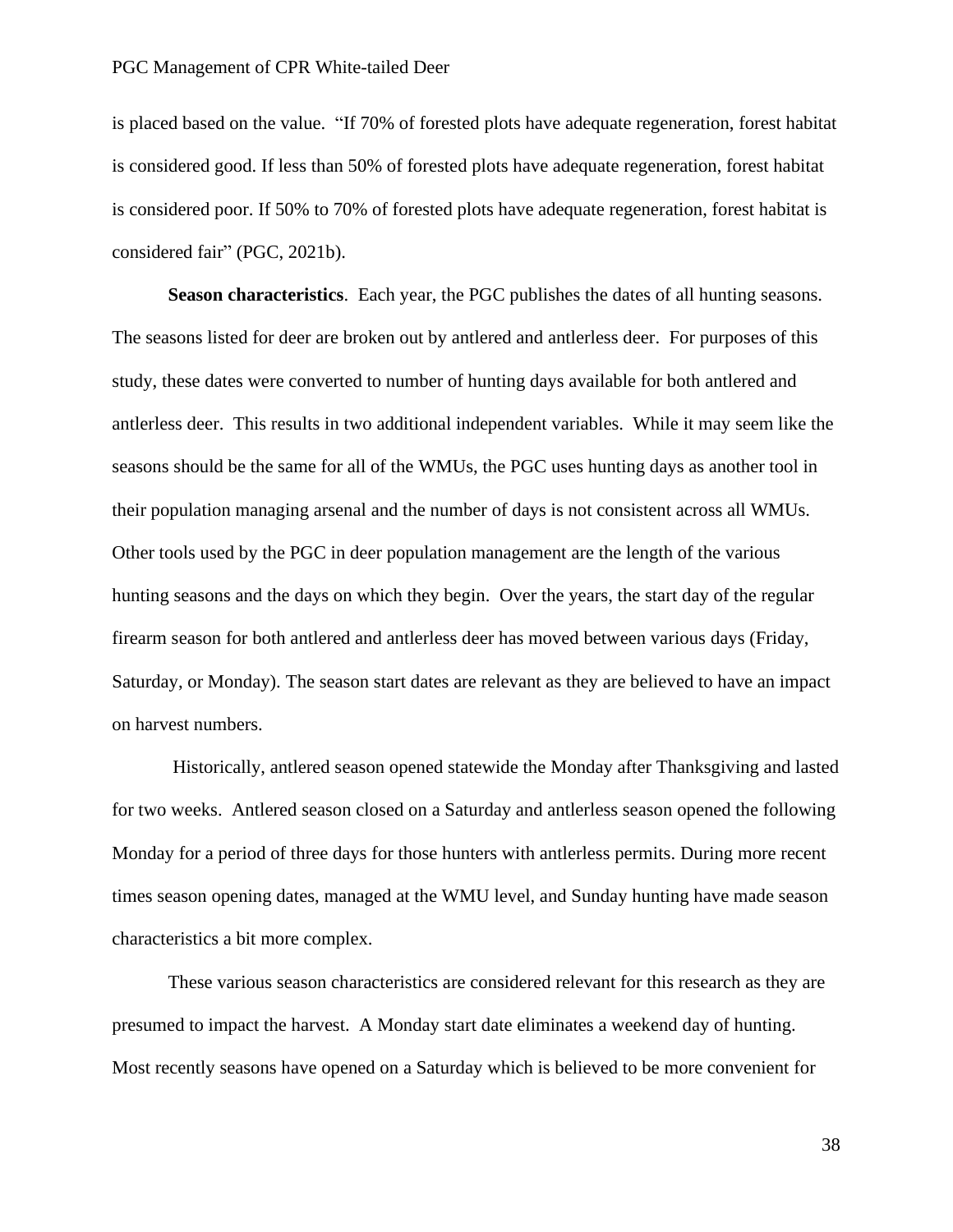sportsman. Additionally, a Saturday start date is presumed more convenient for student or youth hunters in that they do not need to miss school for the seasons opening day.

The date that antlerless begins and how long the season lasts has also changed over time. Historically, the antlerless season began after the close of the antlered season and lasted for only three days. In more recent times, antlerless has opened the second week of regular season and for some seasons, antlerless has opened concurrently with antlered. The effect of this manipulation is believed to be increased or decreased antlerless harvest. Given the possible variations in season length and start, season characteristics will have multiple variations.

**Annual deer population**. The deer population is calculated using a wildlife management model known as sex-age-kill. The Commonwealth of Pennsylvania simply added the "P" and "A" in front of it and calls it the PASAK model. PASAK was developed in 2005 by PGC biologists. The PGC runs the PASAK model in order to determine the population of deer in each WMU. The population amount allows the commission to determine how many deer need to be harvested to hit the desired post hunt population number. Each deer is scored as one unit of the population number.

Peer reviews were performed on the model by biologists and biometricians from around the country and Canada. Upon completion of the review in 2010, the Wildlife Management Institute (WMI) concluded that "The PGC has developed a credible model that factors in necessary adjustments to reflect antler restrictions. WMI also documented that the PGC strives continually to improve the precision of the model inputs by conducting field research. All parties interested in deer management in Pennsylvania can be confident in the ability of the PGC to track deer population trends at the statewide and WMU levels through the use of the PASAK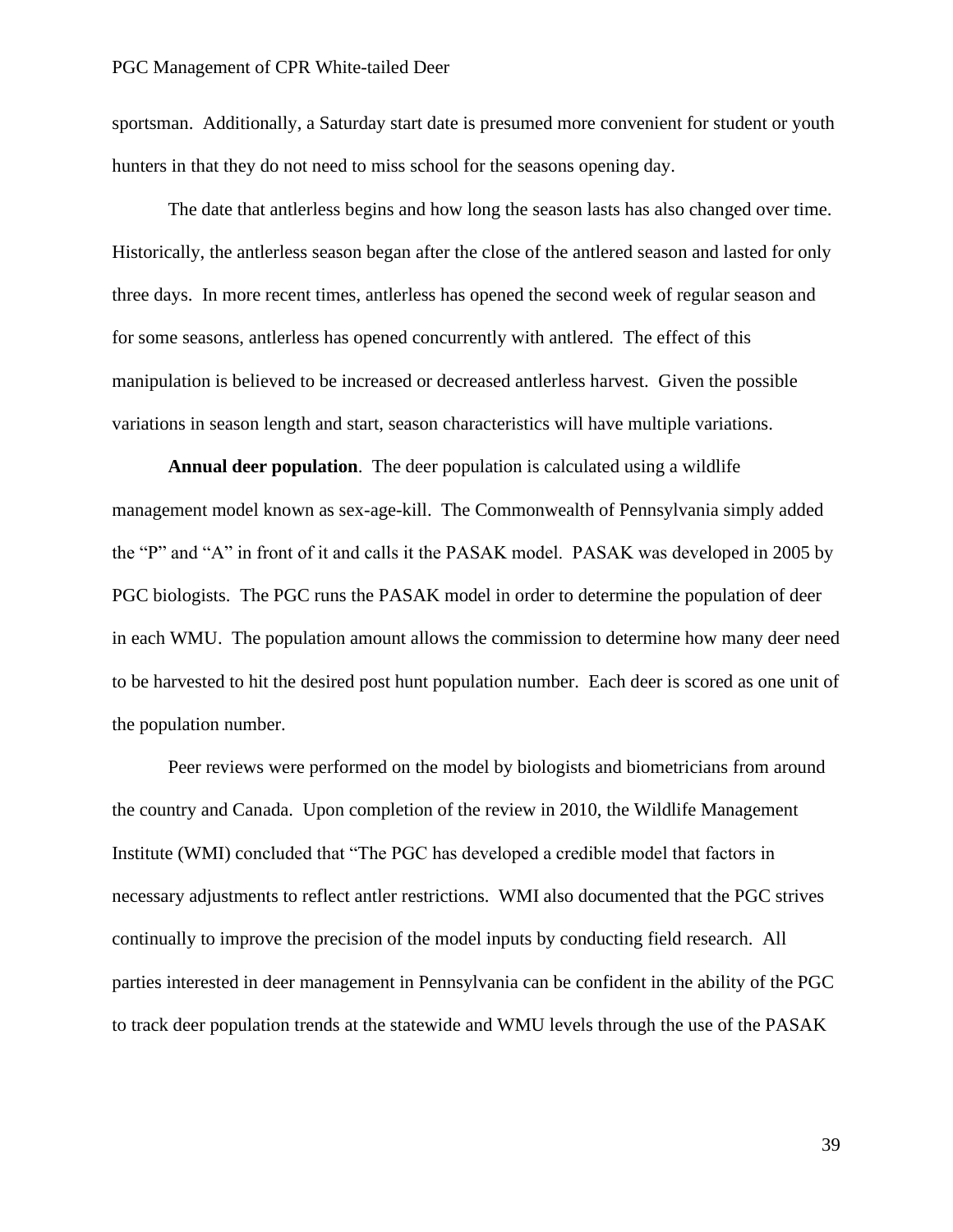as long as PGC data collection thresholds for data input are met or exceeded (Rosenberry et al., 2011, p. iii).

### **Limitations on Research**

The WMU system was introduced starting with the 2003 hunting season. As more fully described in the literature review, WMUs replaced counties as the "hunting zones" in the Commonwealth. However, the PGC did not settle on consistent deer population reporting standards until 2005 when the PASAK model was instituted. As a result, starting with 2006 all deer population numbers reported were based on PASAK while 2003-2005 were not. For consistency, 2006 is the first year used in this study.

In 2013, WMU 2G was split into two separate WMUs (2G & 2H). The data for 2006- 2013, therefore, had to be retrospectively split into the new geographic breakdown.

The PGC does not publish (nor calculate) deer populations for 2B, 5C nor 5D. "The PGC is not using the PASAK to estimate deer populations in WMUs 2B, 5C, and 5D. These WMUs are highly developed compared to other WMUs. The assumption regarding the relationship between hunter effort and antlered harvest rates may be invalid in these WMUs. For this reason, the PGC does not use PASAK estimates to track deer population trends in these WMUs" (Rosenberry et al., 2011, p. 8). Being highly developed, the USDA's PA Forest Regeneration Study also ignores these three WMUs so there is no "adequacy" rating for these locations. As a result, neither deer population nor forest regeneration were independent variables analyzed for these three WMUs.

### **Chapter Summary**

This research can be considered a program evaluation and is characterized by a large cache of publicly available data. This chapter presented the research questions and followed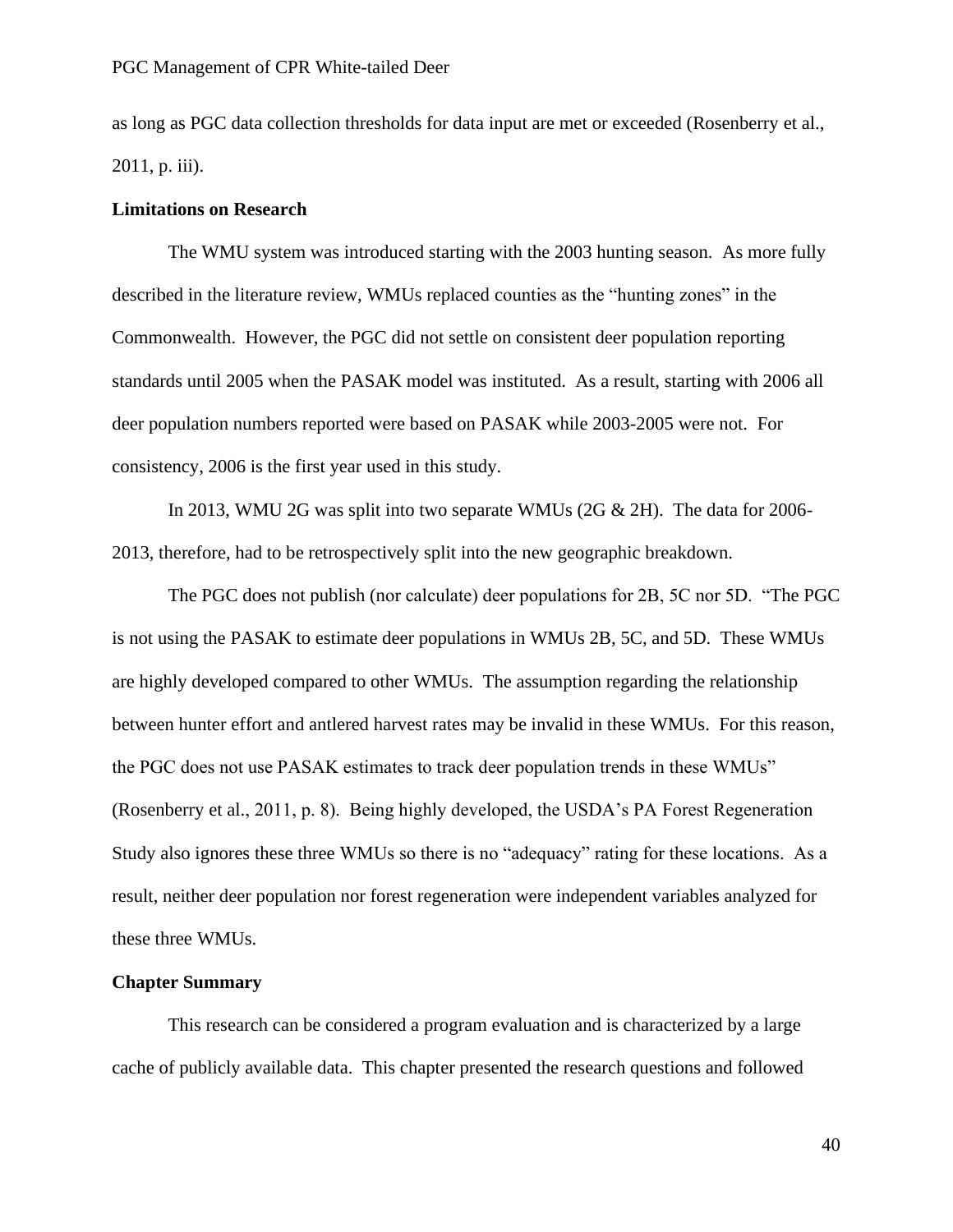with a detailed analysis of the type and source of archival data used in this research as well as a brief overview of the planned data analysis. Succinctly, the quantitative methodology was outlined in this chapter.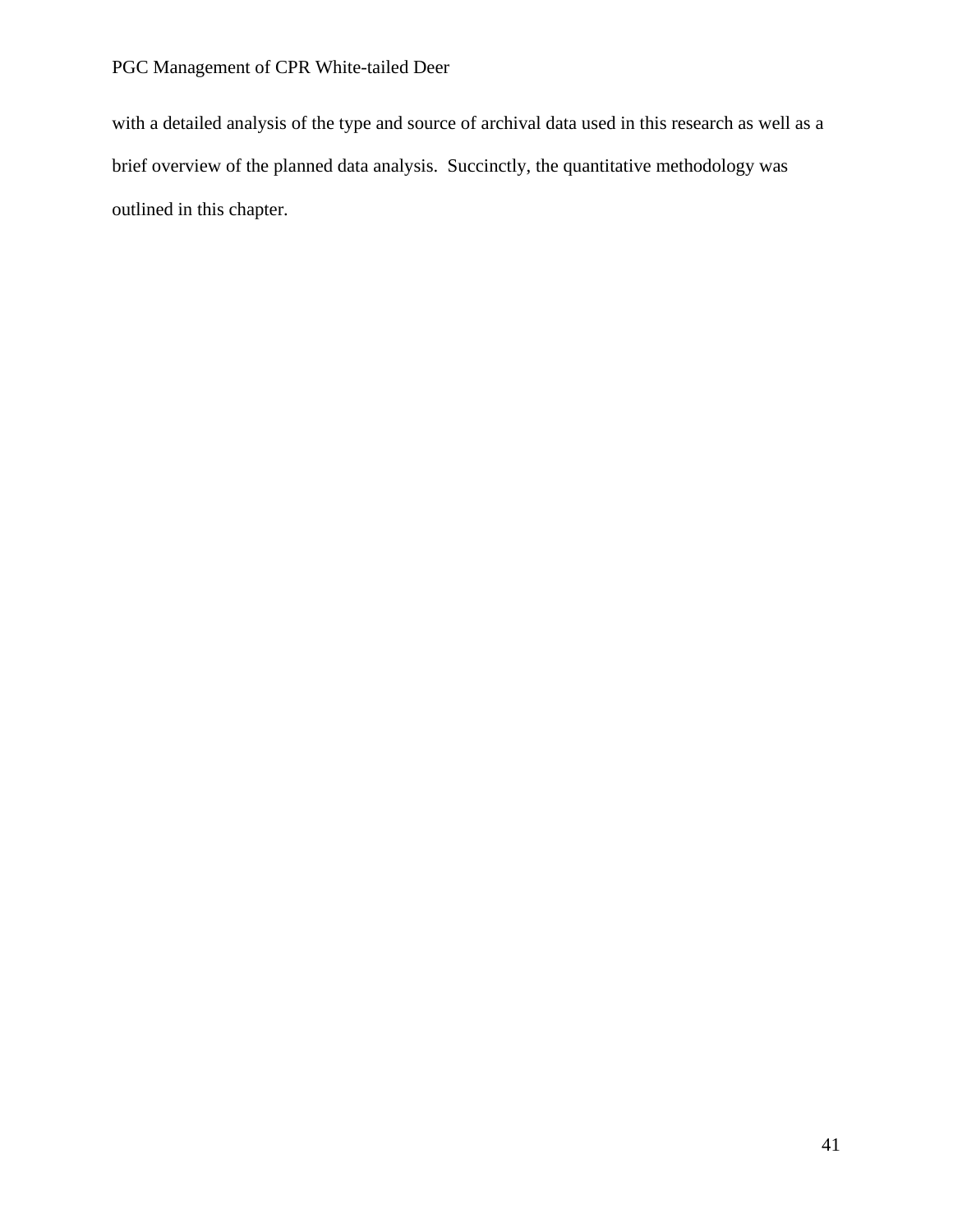### **Chapter 4**

### **Findings and Results**

### **Introduction**

This research sought to investigate the manner in which the PGC manages the deer herd in Pennsylvania. This chapter presents the findings and the quantitative results of the various models used in exploring, researching, and answering the research questions.

A common pool resource (CPR) is a natural resource that is large enough so that it is expensive to control access in such a way as to limit beneficiaries from deriving neither enjoyment, nor economic, nor any other benefit from the item in question (Garder et al., 1990). As such, it is incumbent upon the entity responsible for its management to consider what is best for the resource, what is best for the users and what is best for the citizenry at large. The Pennsylvania Game Commission bears ultimate responsibility for setting the rules and regulations to ensure effective CPR management.

As will be more fully developed below, the model which PGC uses takes into consideration the various elements in the CPR definition. The quantitative inputs used in this study include data designed to measure the health and welfare of the herd and its habitat, the views and feelings of community members, and the effectiveness of its management by looking at harvest data and what is needed to keep the population healthy. While there is a clear attempt to keep all parties happy, that is difficult given their sometimes-opposing views. This difficulty of management is not a negative, but rather goes to support the importance of public management in the arena of CPRs.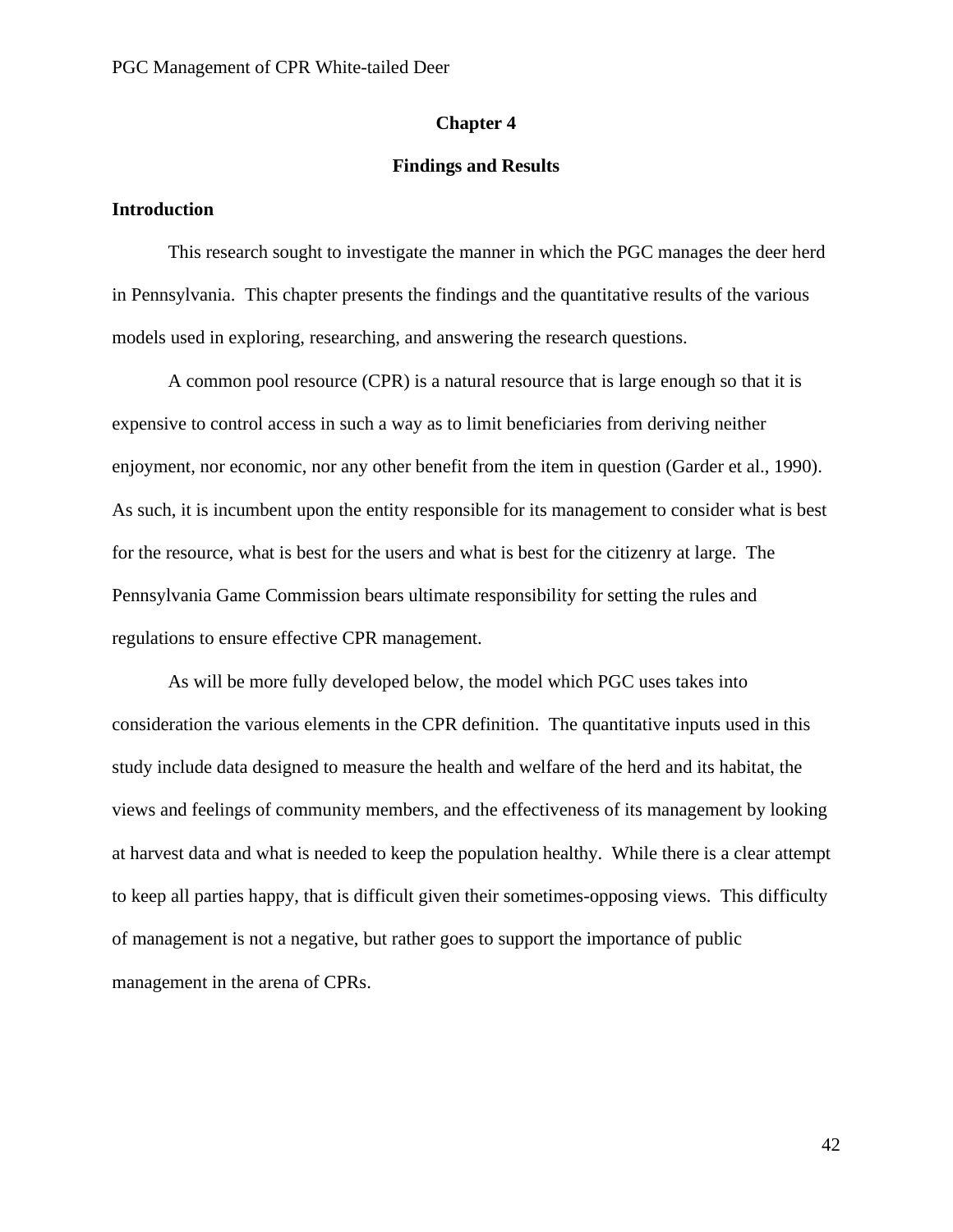# **Purpose of the Study**

The purpose of this study is to consider the efficacy and fidelity of PGC's methods in managing the white-tailed deer herd in the Commonwealth. While there is no universal answer to herd management given the many constituency interests, the PGC has developed a process through which they attempt to increase, stabilize, or reduce the deer herd (see Figure 2). The purpose of this study is to determine the efficacy of the PGC model by developing a regression model to include the various markers in the PGC model.

### **Research Questions**

The white-tailed deer herd is a valuable resource to the Commonwealth and the efficacy of its management by the PGC is confounded by the many interested constituencies often driven by very different goals and objectives. All constituencies should, however, be concerned that the herd is being managed consistent with the best interests of the Commonwealth as implemented by the goals and objectives of the PGC process. Accordingly, this study endeavors to answer the following questions:

- 1. How effective is the PGC in the management of the white-tailed deer herd as determined by analysis of its Deer Management Recommendation Process (DMRP)?
- 2. Is controlling the number of antlerless permits by WMU an effective method of controlling herd size as measured by reported antlerless harvests?
- 3. Are current herd management tactics resulting in an optimal herd allocation between Northern and Southern tier WMUs that is the best use of resources for the citizens of the Commonwealth of PA?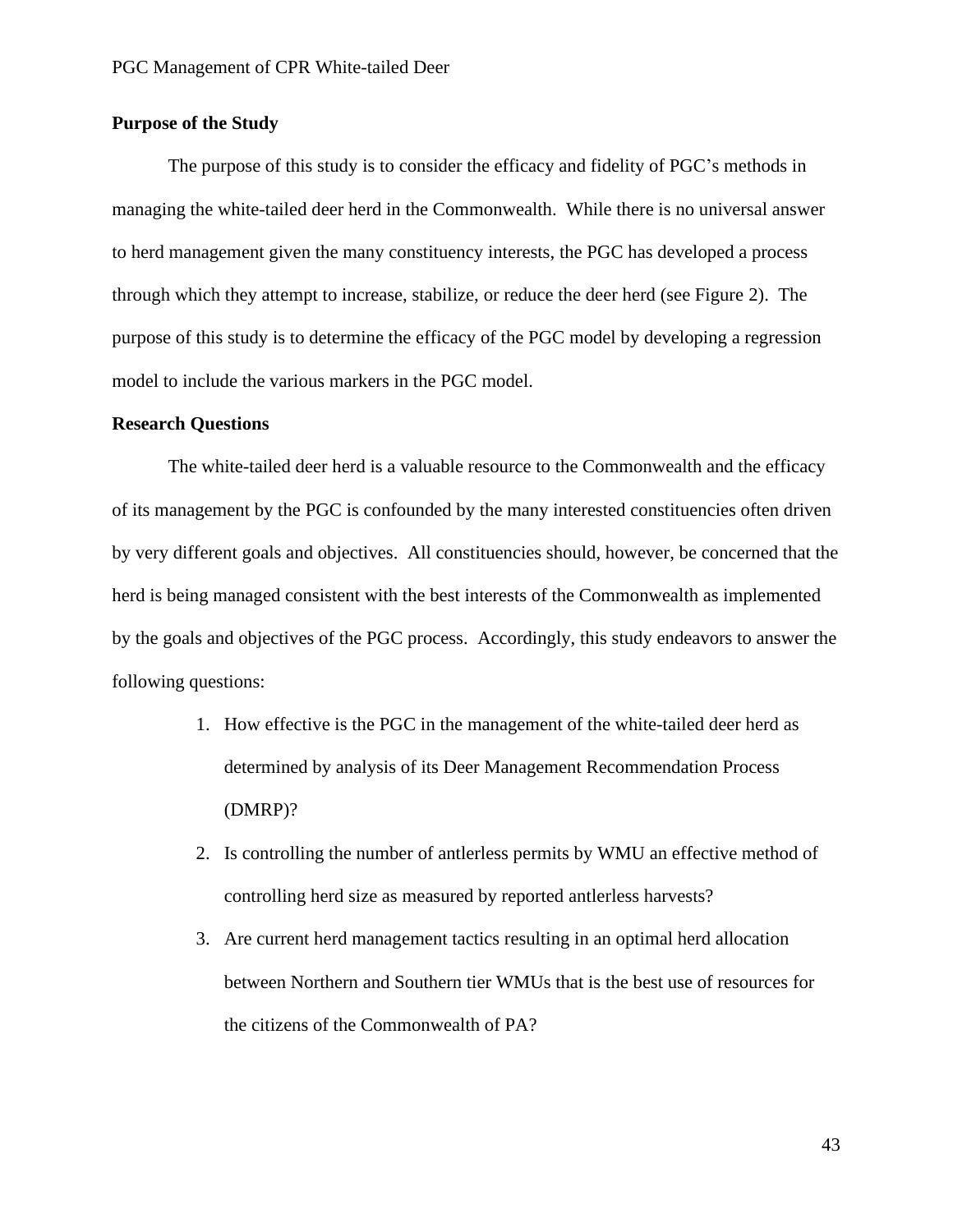# **Data**

The data required for this research was assembled from a variety of sources (see Table 1). While the Pennsylvania Game Commission website provided much publicly available information, it is not located in one centralized location, nor is it organized in a consistent format in a singular report. As a result, the database used for this research was compiled from several disparate sources.

The presence of Chronic Wasting Disease (CWD) within the herd is tracked by the PGC to ensure the health of the herd. If CWD is present in a specific WMU, then the license allocation will be increased to reduce herd size with the goal of lowering or eliminating the occurrences of deer infection. The number of harvested deer sampled and the number of positive results for each WMU for every year between 2013 and 2021 were accumulated for this research. The first year CWD was detected in PA was 2012, so program testing did not begin until the 2013 hunting season.

Using the PGC data source for CWD, each WMU was researched and the CWD variable was given a value of a "0" or "1". A 0 value was assigned indicating that there were no cases of CWD detected in the WMU and a value of 1 if any number of cases above "none" were detected (anything greater than 0 cases was given a 1 value).

The Annual Deer Population Report & 2021-22 Antlerless License Allocations Recommendations published by the Pennsylvania Game Commission Bureau of Wildlife Management Deer and Elk Section contributed information to the study related to the status of the fawn/doe ratio, the status of forest habitat, PA citizen deer survey, annual antlerless license allocations, annual post hunt deer population (PASAK), annual antlerless harvest, and annual antlered harvest for the periods from 2006 to 2020.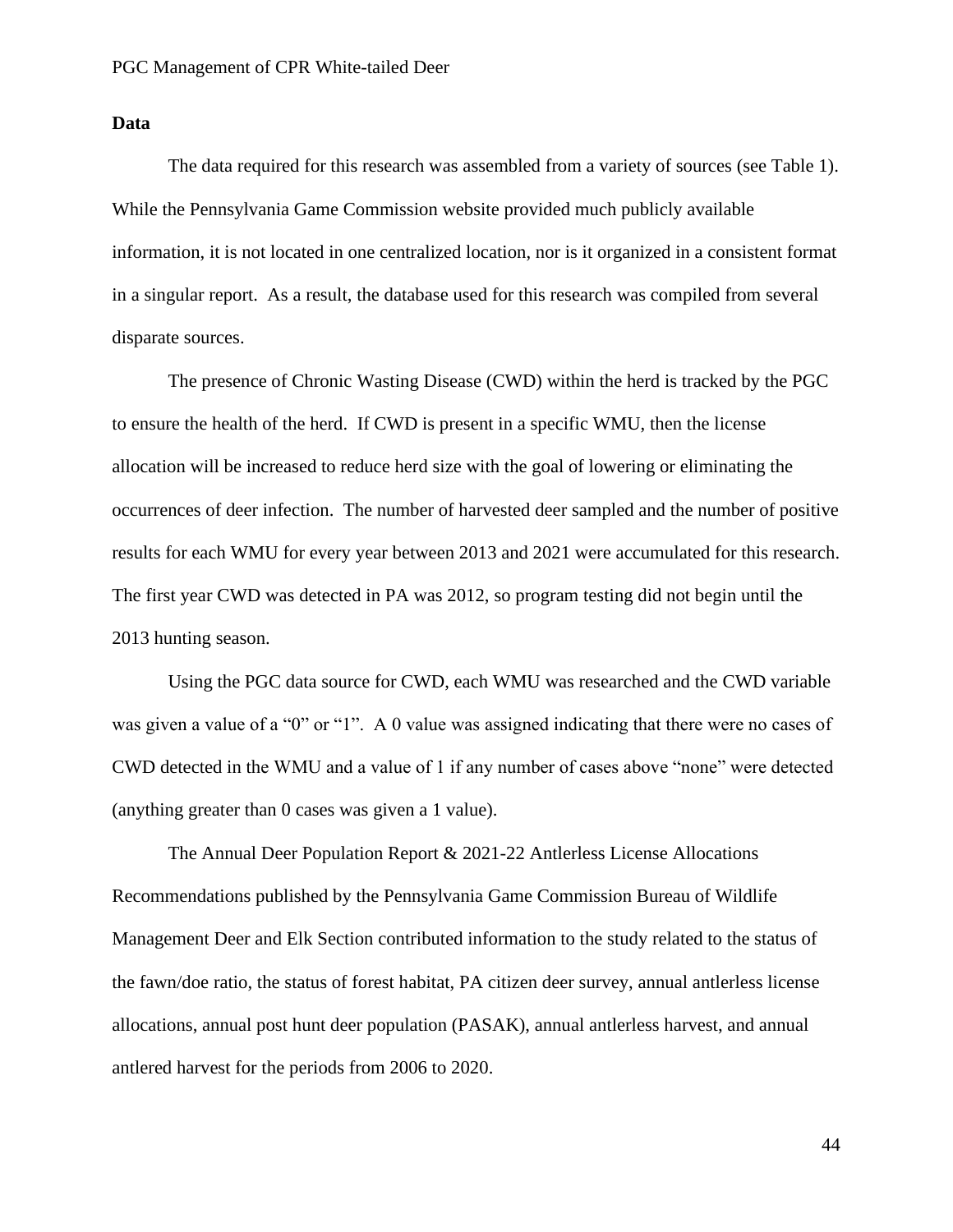The Annual Deer Population Report did not provide PASAK data for the period 2006 – 2007 for any WMU except 2B, 5C and 5D. Neither did it present the antlerless license allocations for 2G from 2006 - 2012. This information was obtained from the Deer Health, Forest Habitat Health, Deer Harvests, and Deer Population Trends by Wildlife Management Unit reports published by PGC. Other exceptions include WMU 2G which was split into two different WMUs (2G  $\&$  2H) in 2013 and, where available, data prior to 2013 was retroactively split between the two locations. The 2G/2H data split was not determined by the researcher. The agencies owning the data performed the split and provided the information.

The method used for calculating healthy forest habitat was changed by the USDA in 2007 so there was no value used for this variable for any of the WMUs in 2006 to avoid any comparability problems. At this writing, the 2020 results were not yet made public.

Forest habitat is determined by the USDA's PA Regeneration Study. The percentage results yielded by the USDA study were converted to a Good/Fair/Poor scale by the USDA and, for purposes of this paper, a dummy variable was created. If  $> 70\%$  of forest plots have regenerated over a three year period than it is deemed "Good" and a "1" was assigned to the dummy variable. Regeneration between >=50% and <=70% is considered "Fair" and assigned a "<sup>2"</sup> while <50% regeneration is "Poor" and given a "3".

PGC does citizen surveys on a periodic basis. The most recent surveys completed and made available were from 2011 and 2019. The two PGC surveys of residents' opinions on deer were dated 2011 and 2019. Results from the 2011 survey were assigned to years 2011 – 2019 and the 2019 results were assigned to 2020. The values possible were a "1", "2" or "3". A 1 indicates that  $>$  25% of respondents think deer population is too high, a 3 indicates that  $>$  25% of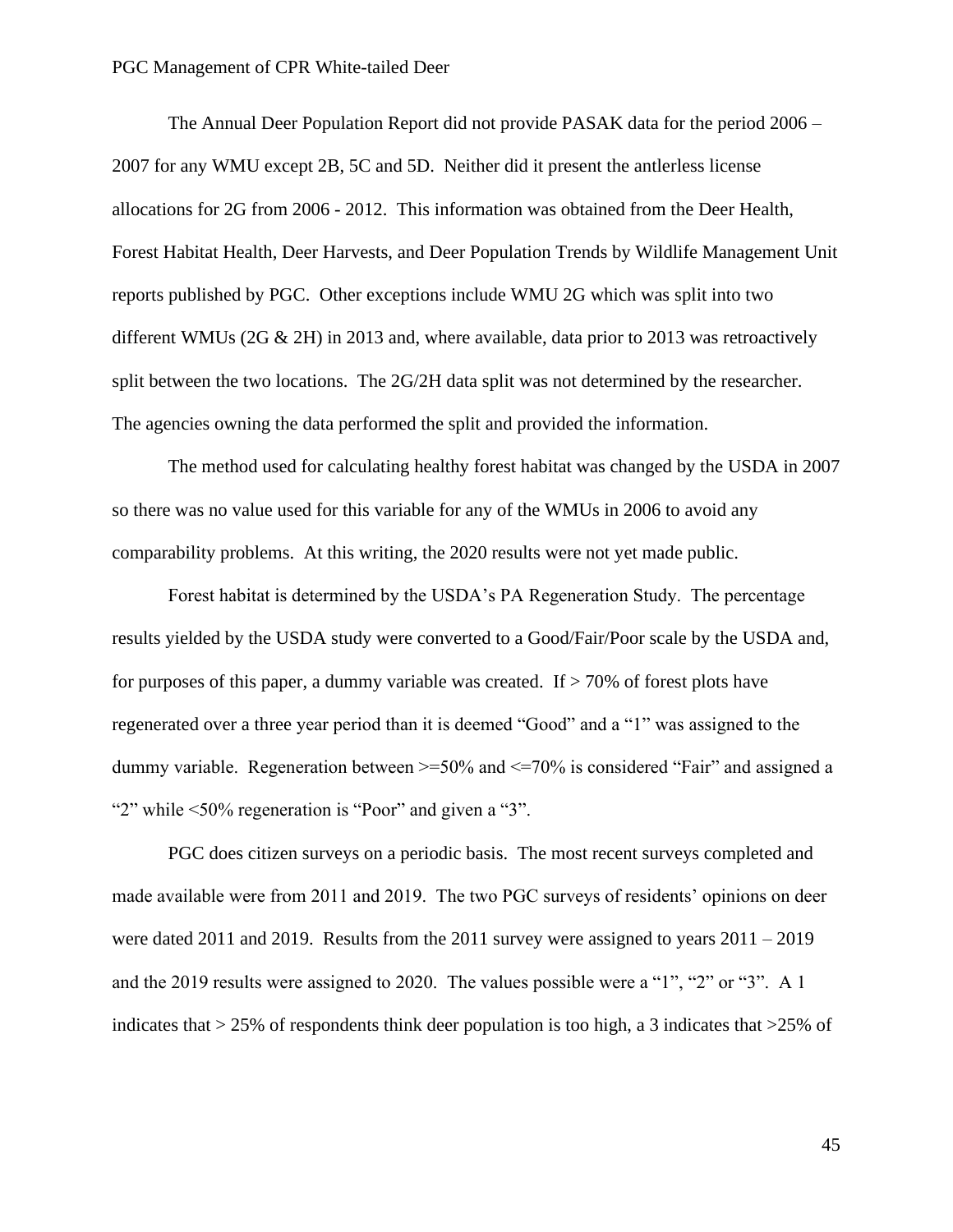respondents think deer population is too low and a 2 indicates that <25% think deer population is too high and <25% think deer population is too low.

Three WMUs, 2B, 5C and 5D, are considered highly developed. WMU 2B includes metropolitan Pittsburgh while 5C and 5D largely make up the five county Philadelphia metropolitan area. "The PGC is not using the PASAK to estimate deer populations in these WMUs. The assumption regarding the relationship between hunter effort and antlered harvest rates may be invalid in these WMUs. For this reason, the PGC does not use PASAK estimates to track deer population trends in these WMUs (Rosenberg et al., 2011, p. 8)". In addition to PASAK, the PGC ignores the forest habitat condition in these highly developed WMUs.

A variable was defined for this research that considered the starting day of the antlered regular firearm season and the starting day and length of the regular antlerless firearm season. Season start dates and length were obtained from the Pennsylvania Bulletin (published by the PA Legislative Reference Bureau) for the years 2006 through 2020.

The variable was created to distill the various changes in the general firearm hunting season into a usable SPSS format. Three different variable definitions were identified: "1" indicates an antlerless season concurrent with the antlered season, opening day on Monday; "2" indicates an antlerless season concurrent with the second week of antlered season only; and "3" indicates an antlerless season concurrent with the antlered season, opening day on Saturday. It is important to distinguish between a Monday and a Saturday opening day as a Saturday opening day allows for an extra weekend hunt in the season.

The total number of general paid hunting licenses sold each year was obtained from the U.S. Fish and Wildlife Service (2021) from their National Historical Hunting License Database.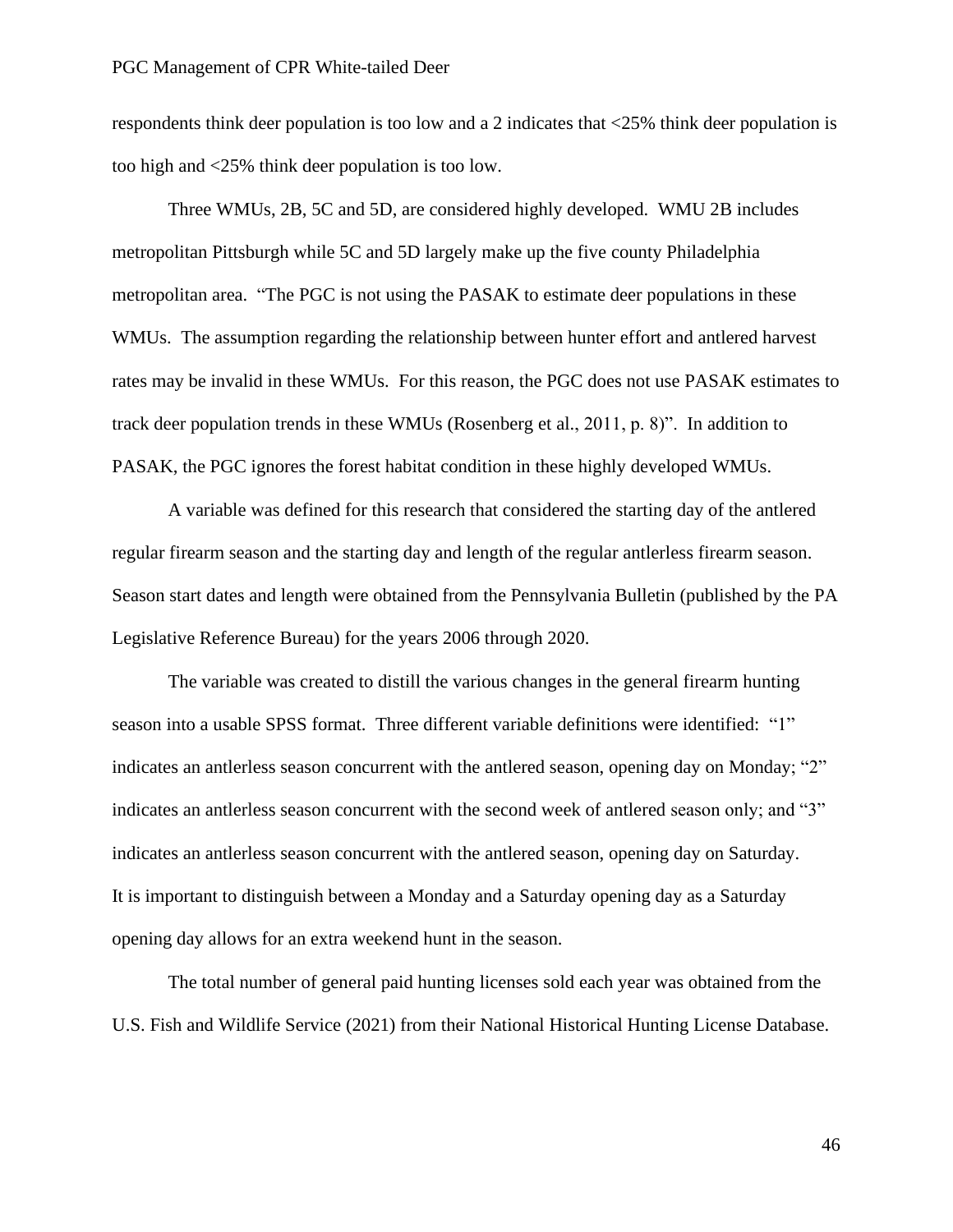While this information was not relevant to the research questions, it informed the researcher as to the size of the hunter population in Pennsylvania.

### **Results**

The PGC deer management program begins with a decision tree / algorithm, the DMRP, designed to arrive at a deer population recommendation to stabilize, increase, or decrease the herd (see Figure 2). The PGC considers data for each decision point in their algorithm in arriving at its recommendation. Based on the recommendation of the DMRP, the PGC considers estimated herd size and which tools it will manipulate to operationalize the recommendation.

The researcher's first consideration in answering the research questions was to build a multiple regression model by WMU with antlerless deer harvest as the dependent variable utilizing all of the markers of the DMRP and the various tools implemented as independent variables by WMU. Antlerless harvest was selected as the dependent variable because it is the prime tool used by the PGC to alter the deer herd. The independent variables included the presence of CWD, the fawn / doe ratio, status of the forest habitat, citizens desire for more / less deer, antlerless license allocations, and season length and starting day of the antlerless season. The model was run, on a test basis, for selected WMUs. Results of the model suggested that none of the independent variables chosen were significant at the .05 level in predicting the antlerless harvest.

Based on the disappointing results of the first all inclusive regression model, the researcher removed certain independent variables and viewed the PGC model for managing the herd as the two-step process that it is. The first step involves the DMRP. That model considers the results of the citizens survey, the presence of CWD, the status of the fawn to doe ratio, and the forest habitat to determine a targeted result: should the herd be stabilized, increased, or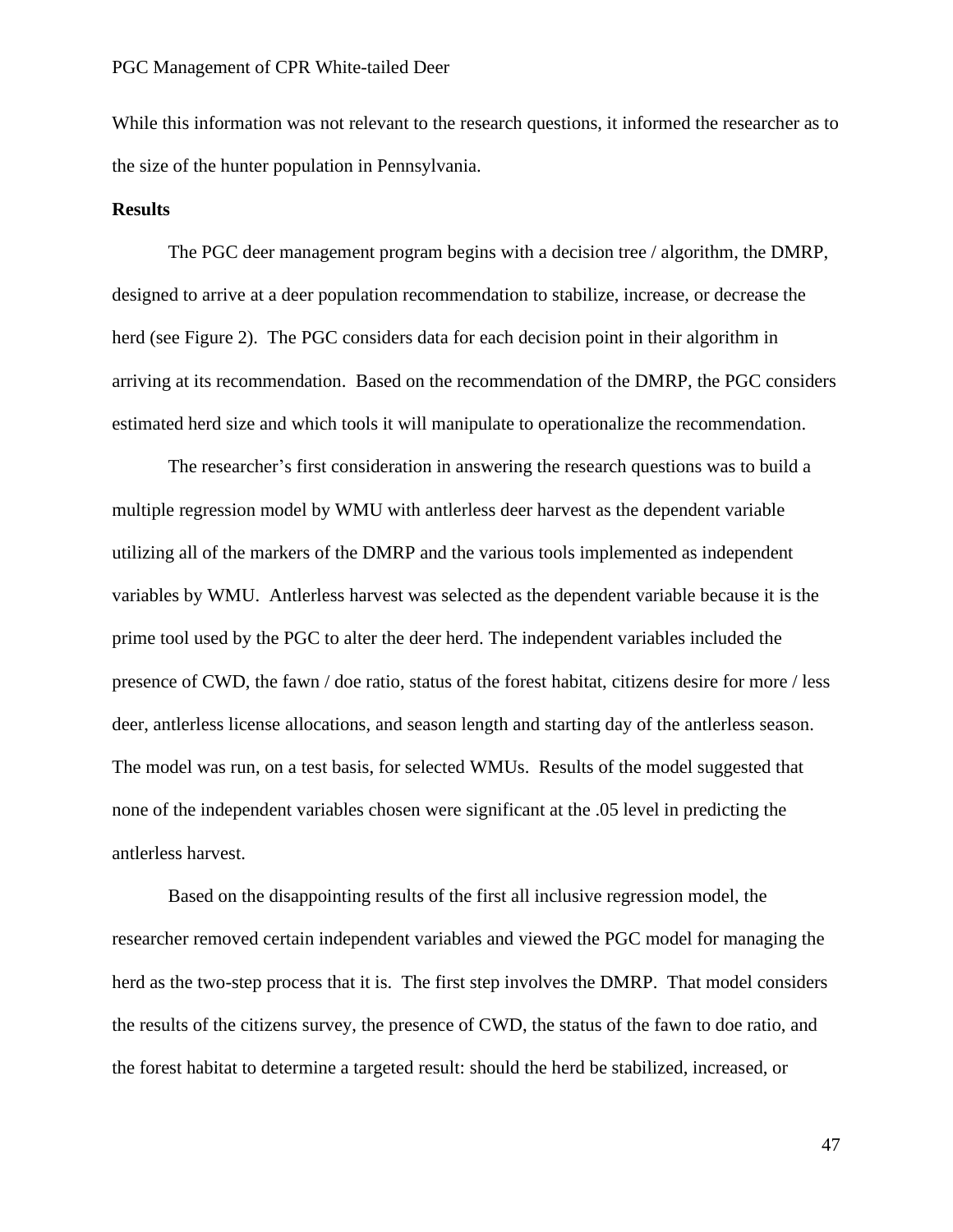decreased. Based on the results of the first step and an estimate of herd size, the PGC decides on how they will manipulate the tools they have to achieve their targeted result.

A second iteration of the model was run with antlerless harvest as the dependent variable and fawn to doe ratio, hunting season, and antlerless license allocation as the independent variables. The results of this model, presented at Table 2, suggested significance of various factors at the .05 level and mixed  $\mathbb{R}^2$  results.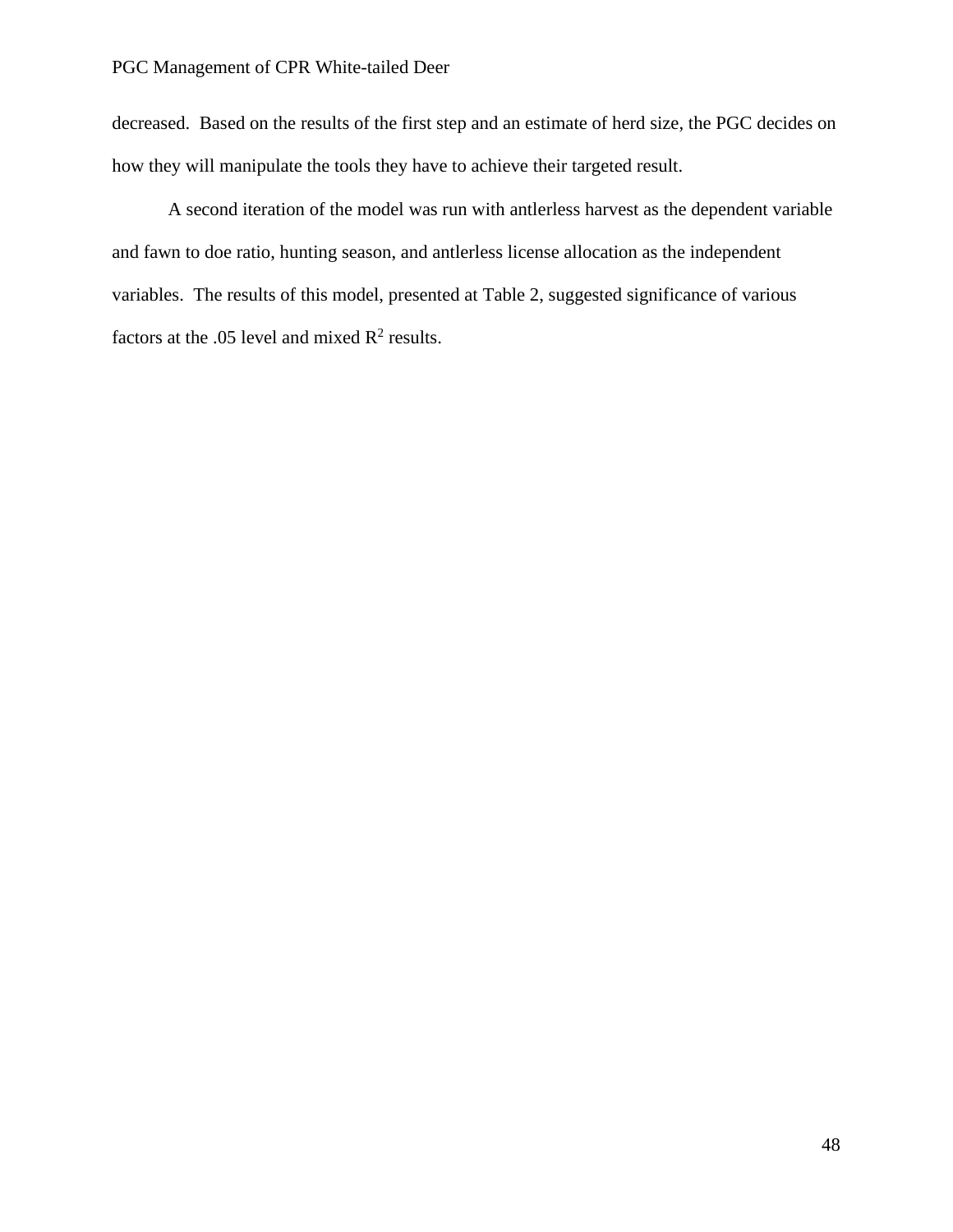# Table 2 Predictors of Antlerless Deer Harvest

| Table 2a Predictors of Antlerless Deer Harvest - Northern Tier          |             |             |             |                                |                                |             |                |             |  |
|-------------------------------------------------------------------------|-------------|-------------|-------------|--------------------------------|--------------------------------|-------------|----------------|-------------|--|
|                                                                         |             |             |             |                                |                                |             |                |             |  |
|                                                                         |             |             |             |                                | Wildlife Management Unit (WMU) |             |                |             |  |
| Variable                                                                | 1B          | 2F          | 2G          | 2H                             | 3A                             | 3B          | 3C             | 3D          |  |
| Constant                                                                | $-23756.79$ | 9601.85     | 3284.38     | $-45.58$                       | $-1322.63$                     | 9756.40     | $-4030.40$     | $-811.40$   |  |
| Fawn to Doe Ratio                                                       | 17833.67    | $-16634.11$ | $-8301.67$  | $-404.95$                      | $-7946.26$                     | $-16677.73$ | 8703.63        | 15899.72    |  |
| <b>Hunting Season</b>                                                   | $-699.43$   | $-298.59$   |             |                                | 784.61                         | $-289.67$   | 1022.74        | $-1372.25$  |  |
| Antlerless License Allocation                                           | 0.91        | 0.15        | 0.17        | 0.27                           | 0.39                           | 0.15        | 0.28           | 0.11        |  |
| $\rm R^2$                                                               | 0.85        | 0.59        | 0.32        | 0.20                           | 0.78                           | 0.74        | 0.86           | 0.77        |  |
| F                                                                       | 17.45       | 4.37        | 2.08        | 0.62                           | 10.58                          | 8.32        | 17.70          | 9.91        |  |
| P< 0.05                                                                 |             |             |             |                                |                                |             |                |             |  |
| Table 2b Predictors of Antlerless Deer Harvest - Southern Tier (Part 1) |             |             |             |                                |                                |             |                |             |  |
|                                                                         |             |             |             |                                |                                |             |                |             |  |
|                                                                         |             |             |             |                                | Wildlife Management Unit (WMU) |             |                |             |  |
| Variable                                                                | 1A          | 2A          | 2B          | 2C                             | 2D                             | 2E          | 4A             | 4B          |  |
| Constant                                                                | 34624.48    | 8134.06     | $-1118.22$  | $-110.82$                      | $-14522.29$                    | $-5386.66$  | $-1027.77$     | $-17010.70$ |  |
| Fawn to Doe Ratio                                                       | $-55442.62$ | 3960.79     | 11867.22    | $-2966.84$                     | 29513.09                       | 11256.52    | 10577.72       | 63880.29    |  |
| <b>Hunting Season</b>                                                   | $-2580.65$  | $-2297.27$  | 181.40      | 414.67                         | 2809.17                        | 413.33      | 224.04         | 7625.09     |  |
| Antlerless License Allocation                                           | 0.10        | 0.13        | 0.17        | 0.25                           | 0.27                           | 0.29        | 0.13           | $-0.45$     |  |
| $R^2$                                                                   | 0.56        | 0.73        | 0.33        | 0.89                           | 0.51                           | 0.80        | 0.38           | 0.13        |  |
| F                                                                       | 3.86        | 8.19        | 1.49        | 23.32                          | 3.11                           | 12.21       | 1.82           | 0.43        |  |
| P<.05                                                                   |             |             |             |                                |                                |             |                |             |  |
| Table 2b Predictors of Antlerless Deer Harvest - Southern Tier (Part 2) |             |             |             |                                |                                |             |                |             |  |
|                                                                         |             |             |             |                                |                                |             |                |             |  |
|                                                                         |             |             |             | Wildlife Management Unit (WMU) |                                |             |                |             |  |
| Variable                                                                | 4C          | 4D          | 4E          | 5A                             | 5B                             | 5C          | 5 <sub>D</sub> |             |  |
|                                                                         |             |             |             |                                |                                |             |                |             |  |
| Constant                                                                | 2796.03     | 3373.27     | 20456.13    | $-1535.26$                     | 15487.39                       | 711.89      | 3723.45        |             |  |
| Fawn to Doe Ratio                                                       | $-6735.74$  | $-18264.44$ | $-28814.81$ | $-2744.16$                     | $-15359.64$                    | 6954.58     | $-9647.33$     |             |  |
| <b>Hunting Season</b>                                                   | $-322.09$   | 942.07      | $-1145.62$  | $-407.66$                      | 1547.39                        | $-204.02$   | $-100.18$      |             |  |
| Antlerless License Allocation<br>$\rm R^2$                              | 0.23        | 0.24        | 0.004       | 0.36                           | 0.03                           | 0.18        | 0.24           |             |  |
|                                                                         | 0.81        | 0.78        | 0.63        | 0.69                           | 0.68                           | 0.95        | 0.91           |             |  |
| F                                                                       | 12.60       | 10.72       | 5.01        | 6.73                           | 6.48                           | 53.94       | 31.64          |             |  |
| P< 0.05                                                                 |             |             |             |                                |                                |             |                |             |  |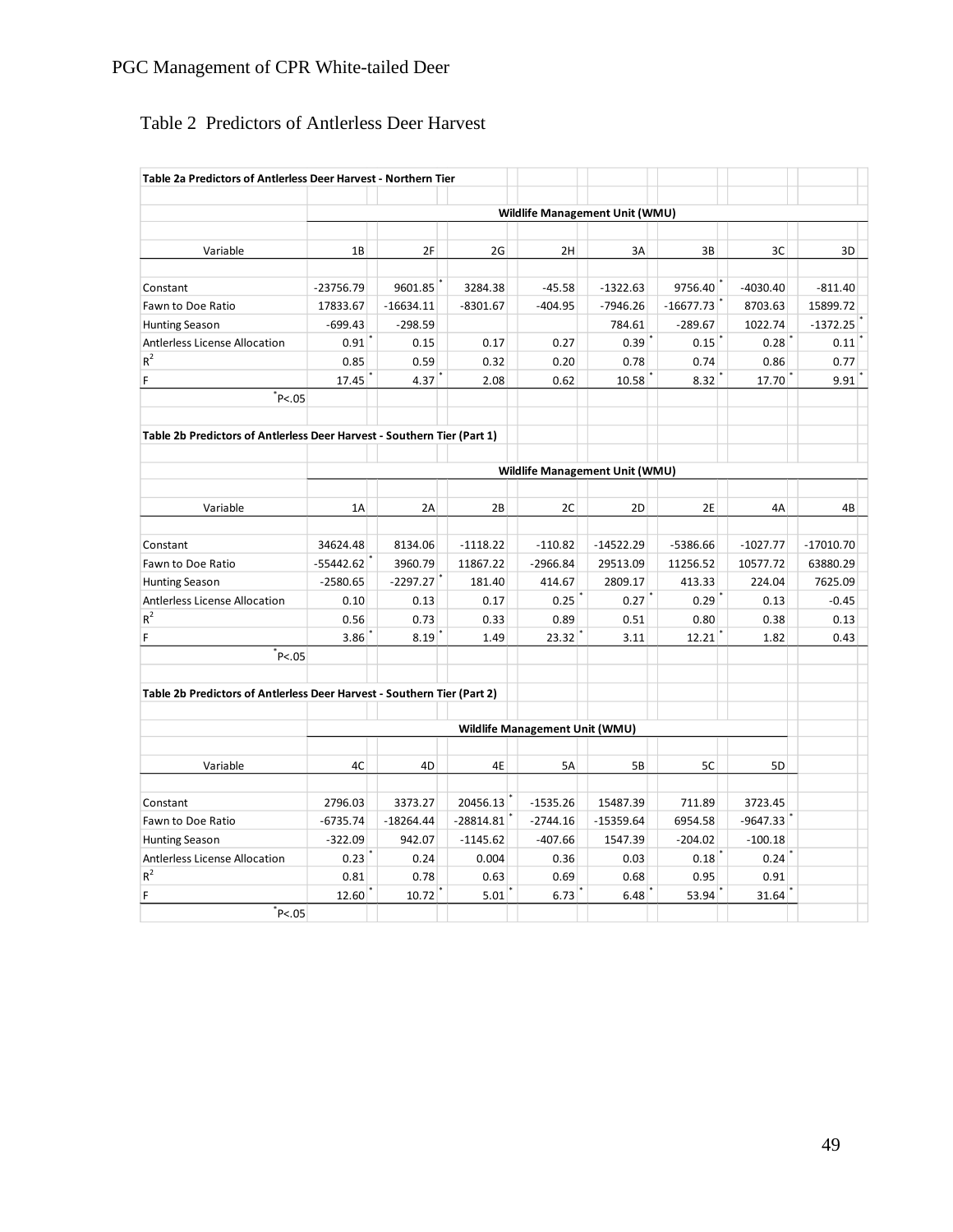# **Research Question 1**

The first research question sought to consider the effectiveness of the PGC in managing the white-tailed deer herd as determined by analysis of its Deer Management Recommendation Process (DMRP). Assessing the overall effectiveness of the PGC's management of the herd would suggest a regression model using aggregated statewide data. However, the PGC manages the herd at the WMU level (N=23) each with very specific geographic characteristics and herd management requirements. The researcher believes a statewide regression model would have contributed little toward evaluating PGC's effectiveness.

The research model was run for each of the 23 WMUs with the intention to choose selected WMUs for further analysis. The WMUs chosen for analysis were based on their determined  $R^2$ ; the higher the  $R^2$  the more of the variation in antlerless harvest explained by the independent variables.. The WMUs selected were three with the highest  $R^2$  and three with the lowest  $\mathbb{R}^2$ . High  $\mathbb{R}^2$  might suggest effectiveness of the model in predicting antlerless harvest while low  $R^2$  might suggest poor effectiveness or a need to better understand other factors. The WMUs selected and their respective  $\mathbb{R}^2$  are presented at Table 3.

To evaluate the effectiveness of PGC's efforts to manage the deer herd, the researcher first identified the apparent herd management goal for each of the six WMUs selected as evidenced by the number of antlerless permits issued. If allocated permits were increasing, the presumed goal would be to decrease the herd size. If allocated permits were decreasing, the presumed goal would be to increase the herd. With the herd management goal identified and using the data points of the DMRP for the years 2015 through 2020, the second step would be to review the markers of the DMRP to determine if the markers support the identified goal. Succinctly, the research would evaluate effectiveness by working in reverse from the identified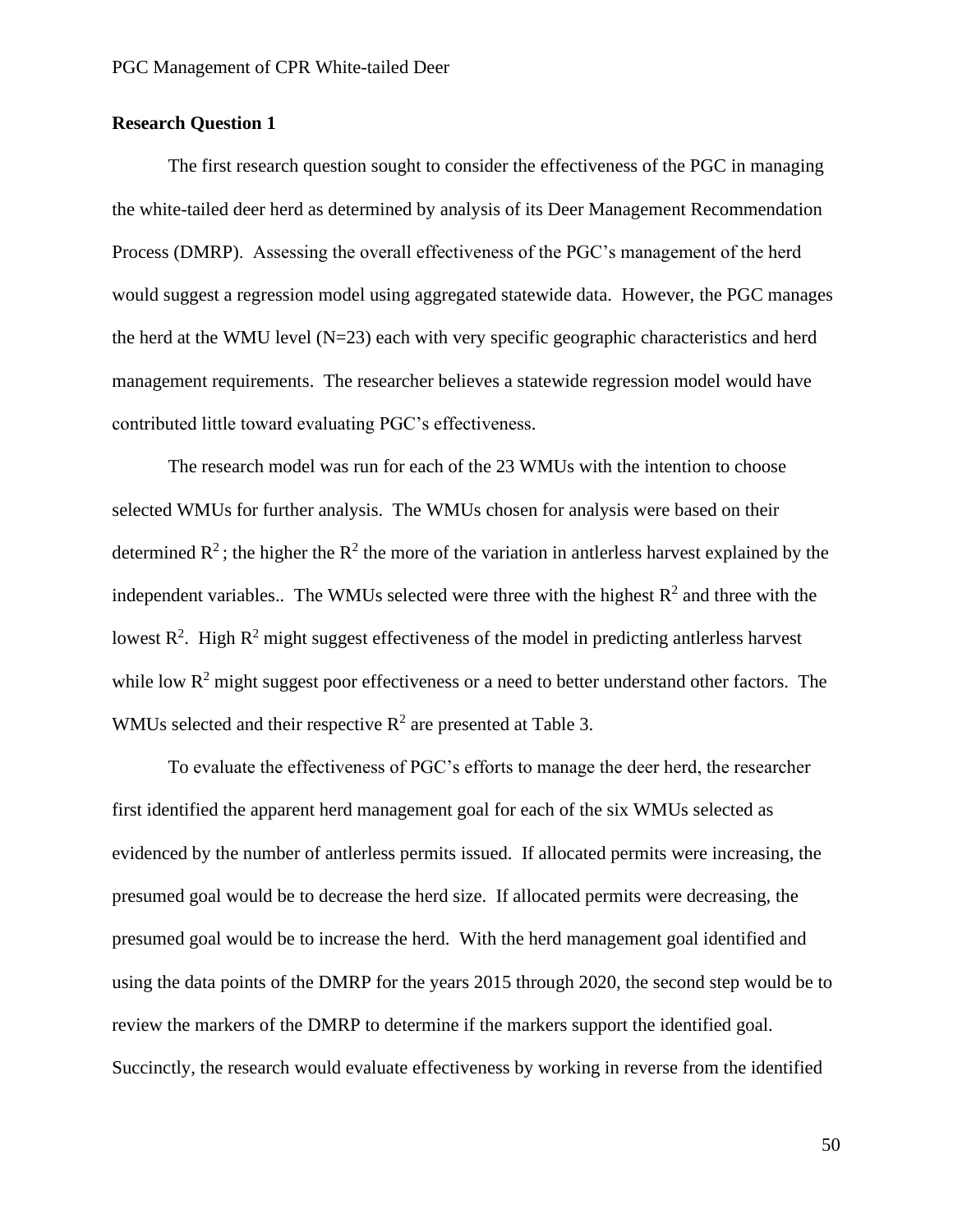herd management goal and then consider whether the four main markers of the DMRP would seem to support the PGC course of action. The data for the six WMUs used for this analysis is presented at Table 3.

Results of the citizen's survey were redefined to facilitate answering of question 1. Citizen's opinions of the deer herd size were converted from percentages to just right (JR), too high (TH), or too low (TL). Forest health was similarly scaled from percentages to good (G), fair (F), or poor (P). There were no instances of good forest health. Where the percentages were considered close WMUs were labeled F/P.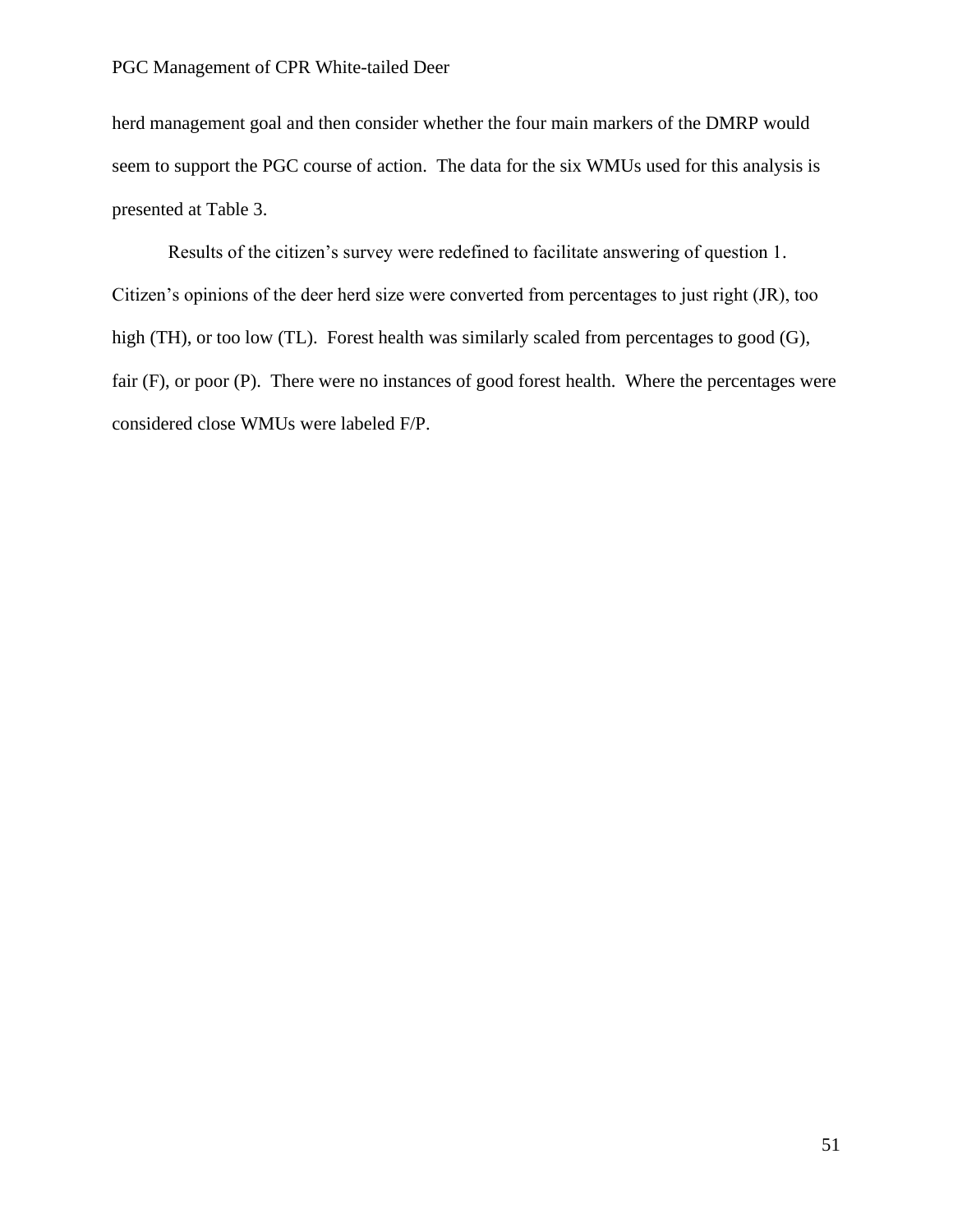| 1B (Northern; $R2 = .85$ )<br>WMU<br>Citizen opinion<br>JR<br>JR<br>JR<br>JR<br>JR<br>JR<br>$\mathbf N$<br>$\mathbf N$<br>$\mathbf N$<br>$\mathbf N$<br>N<br>N<br>CWD presence<br>.35<br>Fawn/Doe ratio<br>.40<br>.37<br>.39<br>.33<br>.31<br>F<br>$\mathbf P$<br>$\mathbf P$<br>F/P<br>F/P<br>NA<br>Forest health<br>81.4<br>60.8<br>PASAK (in thousands)<br>47.4<br>71.7<br>74.0<br>81.7<br>Permits (in thousands)<br>29<br>35<br>37<br>35<br>29<br>41<br>Observed PGC goal<br><b>STA</b><br><b>RED</b><br><b>RED</b><br><b>INC</b><br><b>RED</b><br>2C (Southern; $R2 = .89$ )<br>WMU<br>Citizen opinion<br>JR<br>JR<br>JR<br>JR<br>JR<br>JR<br>Y<br>Y<br>Y<br>Y<br>Y<br>Y<br>CWD presence<br>.34<br>Fawn/Doe ratio<br>.37<br>.35<br>.37<br>.35<br>.33<br>${\rm F}$<br>${\bf F}$<br>${\bf F}$<br>$\mathbf F$<br>${\rm F}$<br>Forest health<br>NA<br>66.0<br>83.4<br>69.0<br>113.7<br>85.4<br>97.3<br>PASAK (in thousands)<br>31<br>31<br>52<br>Permits (in thousands)<br>31<br>44<br>58<br>Observed PGC goal<br><b>STA</b><br><b>STA</b><br><b>RED</b><br><b>RED</b><br><b>RED</b><br>WMU 2G (Northern; $R2 = .32$ )<br>JR/TL<br>Citizen opinion<br>JR/TL<br>JR/TL<br>JR/TL<br>JR/TL<br>JR/TL<br>$\mathbf N$<br>N<br>$\mathbf N$<br>$\mathbf N$<br>N<br>$\mathbf N$<br>CWD presence<br>Fawn/Doe ratio<br>.34<br>.31<br>.29<br>.35<br>.26<br>.24<br>F<br>F<br>$\mathbf{F}$<br>$\mathbf F$<br>F/P<br>NA<br>Forest health<br>67.9<br>55.2<br>70.9<br>PASAK (in thousands)<br>40.3<br>65.6<br>81.8<br>21<br>25<br>30<br>27<br>Permits (in thousands)<br>22<br>26<br><b>RED</b><br>Observed PGC goal<br><b>STA</b><br><b>RED</b><br><b>INC</b><br><b>STA</b><br>WMU 2H (Northern; $R2 = .20$ )<br>Citizen opinion<br>JR/TL<br>JR/TL<br>JR/TL<br>JR/TL<br>JR/TL<br>JR/TL<br>N<br>$\mathbf N$<br>$\mathbf N$<br>$\mathbf N$<br>N<br>CWD presence<br>N<br>Fawn/Doe ratio<br>.33<br>.24<br>.4<br>.35<br>.22<br>.32<br>F<br>$\mathbf F$<br>F<br>Forest health<br>F<br>$\mathbf{F}$<br>NA<br>38.6<br>16.9<br>15.4<br>15.7<br>18.9<br>25.3<br>PASAK (in thousands)<br>Permits (in thousands)<br>6<br>7<br>6<br>6<br>7<br>6<br><b>STA</b><br><b>STA</b><br><b>STA</b><br>Observed PGC goal<br><b>STA</b><br><b>STA</b><br>WMU 3C (Northern; $R2 = .86$ )<br>JR/TH<br>JR/TH<br>JR/TH<br>JR/TH<br>JR/TH<br>JR/TH<br>Citizen opinion<br>$\mathbf N$<br>N<br>$\mathbf N$<br>$\mathbf N$<br>N<br>${\bf N}$<br>CWD presence<br>Fawn/Doe ratio<br>.34<br>.33<br>.32<br>.38<br>.27<br>.29<br>F<br>F<br>$\mathbf P$<br>P<br>NA<br>Forest health<br>F/P<br>79.9<br>83.2<br>57.2<br>75.4<br>PASAK (in thousands)<br>68.0<br>85.1<br>42<br>38<br>49<br>Permits (in thousands)<br>36<br>46<br>36<br><b>STA</b><br><b>RED</b><br><b>STA</b><br>Observed PGC goal<br>RED<br>RED<br>4B (Southern; $R2 = .13$ )<br>WMU<br>JR<br>JR<br>JR<br>JR<br>JR<br>JR<br>Citizen opinion<br>$\mathbf Y$<br>N<br>${\bf N}$<br>Y<br>Y<br>Y<br>CWD presence<br>.36<br>.35<br>.34<br>.30<br>.29<br>Fawn/Doe ratio<br>.32<br>${\bf F}$<br>Forest health<br>F<br>$\boldsymbol{\mathrm{F}}$<br>F<br>F<br>NA<br>55.9<br>52.4<br>57.8<br>50.1<br>PASAK (in thousands)<br>45.4<br>54.0<br>26<br>32<br>Permits (in thousands)<br>26<br>26<br>33<br>26 |                   | 2015 | 2016       | 2017       | 2018       | 2019       | 2020       |
|------------------------------------------------------------------------------------------------------------------------------------------------------------------------------------------------------------------------------------------------------------------------------------------------------------------------------------------------------------------------------------------------------------------------------------------------------------------------------------------------------------------------------------------------------------------------------------------------------------------------------------------------------------------------------------------------------------------------------------------------------------------------------------------------------------------------------------------------------------------------------------------------------------------------------------------------------------------------------------------------------------------------------------------------------------------------------------------------------------------------------------------------------------------------------------------------------------------------------------------------------------------------------------------------------------------------------------------------------------------------------------------------------------------------------------------------------------------------------------------------------------------------------------------------------------------------------------------------------------------------------------------------------------------------------------------------------------------------------------------------------------------------------------------------------------------------------------------------------------------------------------------------------------------------------------------------------------------------------------------------------------------------------------------------------------------------------------------------------------------------------------------------------------------------------------------------------------------------------------------------------------------------------------------------------------------------------------------------------------------------------------------------------------------------------------------------------------------------------------------------------------------------------------------------------------------------------------------------------------------------------------------------------------------------------------------------------------------------------------------------------------------------------------------------------------------------------------------------------------------------------------------------------------------------------------------------------------------------------------------------------------------------------------------------------------------------------------------------------------------------------------------------------------------------------------------------------|-------------------|------|------------|------------|------------|------------|------------|
|                                                                                                                                                                                                                                                                                                                                                                                                                                                                                                                                                                                                                                                                                                                                                                                                                                                                                                                                                                                                                                                                                                                                                                                                                                                                                                                                                                                                                                                                                                                                                                                                                                                                                                                                                                                                                                                                                                                                                                                                                                                                                                                                                                                                                                                                                                                                                                                                                                                                                                                                                                                                                                                                                                                                                                                                                                                                                                                                                                                                                                                                                                                                                                                                      |                   |      |            |            |            |            |            |
|                                                                                                                                                                                                                                                                                                                                                                                                                                                                                                                                                                                                                                                                                                                                                                                                                                                                                                                                                                                                                                                                                                                                                                                                                                                                                                                                                                                                                                                                                                                                                                                                                                                                                                                                                                                                                                                                                                                                                                                                                                                                                                                                                                                                                                                                                                                                                                                                                                                                                                                                                                                                                                                                                                                                                                                                                                                                                                                                                                                                                                                                                                                                                                                                      |                   |      |            |            |            |            |            |
|                                                                                                                                                                                                                                                                                                                                                                                                                                                                                                                                                                                                                                                                                                                                                                                                                                                                                                                                                                                                                                                                                                                                                                                                                                                                                                                                                                                                                                                                                                                                                                                                                                                                                                                                                                                                                                                                                                                                                                                                                                                                                                                                                                                                                                                                                                                                                                                                                                                                                                                                                                                                                                                                                                                                                                                                                                                                                                                                                                                                                                                                                                                                                                                                      |                   |      |            |            |            |            |            |
|                                                                                                                                                                                                                                                                                                                                                                                                                                                                                                                                                                                                                                                                                                                                                                                                                                                                                                                                                                                                                                                                                                                                                                                                                                                                                                                                                                                                                                                                                                                                                                                                                                                                                                                                                                                                                                                                                                                                                                                                                                                                                                                                                                                                                                                                                                                                                                                                                                                                                                                                                                                                                                                                                                                                                                                                                                                                                                                                                                                                                                                                                                                                                                                                      |                   |      |            |            |            |            |            |
|                                                                                                                                                                                                                                                                                                                                                                                                                                                                                                                                                                                                                                                                                                                                                                                                                                                                                                                                                                                                                                                                                                                                                                                                                                                                                                                                                                                                                                                                                                                                                                                                                                                                                                                                                                                                                                                                                                                                                                                                                                                                                                                                                                                                                                                                                                                                                                                                                                                                                                                                                                                                                                                                                                                                                                                                                                                                                                                                                                                                                                                                                                                                                                                                      |                   |      |            |            |            |            |            |
|                                                                                                                                                                                                                                                                                                                                                                                                                                                                                                                                                                                                                                                                                                                                                                                                                                                                                                                                                                                                                                                                                                                                                                                                                                                                                                                                                                                                                                                                                                                                                                                                                                                                                                                                                                                                                                                                                                                                                                                                                                                                                                                                                                                                                                                                                                                                                                                                                                                                                                                                                                                                                                                                                                                                                                                                                                                                                                                                                                                                                                                                                                                                                                                                      |                   |      |            |            |            |            |            |
|                                                                                                                                                                                                                                                                                                                                                                                                                                                                                                                                                                                                                                                                                                                                                                                                                                                                                                                                                                                                                                                                                                                                                                                                                                                                                                                                                                                                                                                                                                                                                                                                                                                                                                                                                                                                                                                                                                                                                                                                                                                                                                                                                                                                                                                                                                                                                                                                                                                                                                                                                                                                                                                                                                                                                                                                                                                                                                                                                                                                                                                                                                                                                                                                      |                   |      |            |            |            |            |            |
|                                                                                                                                                                                                                                                                                                                                                                                                                                                                                                                                                                                                                                                                                                                                                                                                                                                                                                                                                                                                                                                                                                                                                                                                                                                                                                                                                                                                                                                                                                                                                                                                                                                                                                                                                                                                                                                                                                                                                                                                                                                                                                                                                                                                                                                                                                                                                                                                                                                                                                                                                                                                                                                                                                                                                                                                                                                                                                                                                                                                                                                                                                                                                                                                      |                   |      |            |            |            |            |            |
|                                                                                                                                                                                                                                                                                                                                                                                                                                                                                                                                                                                                                                                                                                                                                                                                                                                                                                                                                                                                                                                                                                                                                                                                                                                                                                                                                                                                                                                                                                                                                                                                                                                                                                                                                                                                                                                                                                                                                                                                                                                                                                                                                                                                                                                                                                                                                                                                                                                                                                                                                                                                                                                                                                                                                                                                                                                                                                                                                                                                                                                                                                                                                                                                      |                   |      |            |            |            |            |            |
|                                                                                                                                                                                                                                                                                                                                                                                                                                                                                                                                                                                                                                                                                                                                                                                                                                                                                                                                                                                                                                                                                                                                                                                                                                                                                                                                                                                                                                                                                                                                                                                                                                                                                                                                                                                                                                                                                                                                                                                                                                                                                                                                                                                                                                                                                                                                                                                                                                                                                                                                                                                                                                                                                                                                                                                                                                                                                                                                                                                                                                                                                                                                                                                                      |                   |      |            |            |            |            |            |
|                                                                                                                                                                                                                                                                                                                                                                                                                                                                                                                                                                                                                                                                                                                                                                                                                                                                                                                                                                                                                                                                                                                                                                                                                                                                                                                                                                                                                                                                                                                                                                                                                                                                                                                                                                                                                                                                                                                                                                                                                                                                                                                                                                                                                                                                                                                                                                                                                                                                                                                                                                                                                                                                                                                                                                                                                                                                                                                                                                                                                                                                                                                                                                                                      |                   |      |            |            |            |            |            |
|                                                                                                                                                                                                                                                                                                                                                                                                                                                                                                                                                                                                                                                                                                                                                                                                                                                                                                                                                                                                                                                                                                                                                                                                                                                                                                                                                                                                                                                                                                                                                                                                                                                                                                                                                                                                                                                                                                                                                                                                                                                                                                                                                                                                                                                                                                                                                                                                                                                                                                                                                                                                                                                                                                                                                                                                                                                                                                                                                                                                                                                                                                                                                                                                      |                   |      |            |            |            |            |            |
|                                                                                                                                                                                                                                                                                                                                                                                                                                                                                                                                                                                                                                                                                                                                                                                                                                                                                                                                                                                                                                                                                                                                                                                                                                                                                                                                                                                                                                                                                                                                                                                                                                                                                                                                                                                                                                                                                                                                                                                                                                                                                                                                                                                                                                                                                                                                                                                                                                                                                                                                                                                                                                                                                                                                                                                                                                                                                                                                                                                                                                                                                                                                                                                                      |                   |      |            |            |            |            |            |
|                                                                                                                                                                                                                                                                                                                                                                                                                                                                                                                                                                                                                                                                                                                                                                                                                                                                                                                                                                                                                                                                                                                                                                                                                                                                                                                                                                                                                                                                                                                                                                                                                                                                                                                                                                                                                                                                                                                                                                                                                                                                                                                                                                                                                                                                                                                                                                                                                                                                                                                                                                                                                                                                                                                                                                                                                                                                                                                                                                                                                                                                                                                                                                                                      |                   |      |            |            |            |            |            |
|                                                                                                                                                                                                                                                                                                                                                                                                                                                                                                                                                                                                                                                                                                                                                                                                                                                                                                                                                                                                                                                                                                                                                                                                                                                                                                                                                                                                                                                                                                                                                                                                                                                                                                                                                                                                                                                                                                                                                                                                                                                                                                                                                                                                                                                                                                                                                                                                                                                                                                                                                                                                                                                                                                                                                                                                                                                                                                                                                                                                                                                                                                                                                                                                      |                   |      |            |            |            |            |            |
|                                                                                                                                                                                                                                                                                                                                                                                                                                                                                                                                                                                                                                                                                                                                                                                                                                                                                                                                                                                                                                                                                                                                                                                                                                                                                                                                                                                                                                                                                                                                                                                                                                                                                                                                                                                                                                                                                                                                                                                                                                                                                                                                                                                                                                                                                                                                                                                                                                                                                                                                                                                                                                                                                                                                                                                                                                                                                                                                                                                                                                                                                                                                                                                                      |                   |      |            |            |            |            |            |
|                                                                                                                                                                                                                                                                                                                                                                                                                                                                                                                                                                                                                                                                                                                                                                                                                                                                                                                                                                                                                                                                                                                                                                                                                                                                                                                                                                                                                                                                                                                                                                                                                                                                                                                                                                                                                                                                                                                                                                                                                                                                                                                                                                                                                                                                                                                                                                                                                                                                                                                                                                                                                                                                                                                                                                                                                                                                                                                                                                                                                                                                                                                                                                                                      |                   |      |            |            |            |            |            |
|                                                                                                                                                                                                                                                                                                                                                                                                                                                                                                                                                                                                                                                                                                                                                                                                                                                                                                                                                                                                                                                                                                                                                                                                                                                                                                                                                                                                                                                                                                                                                                                                                                                                                                                                                                                                                                                                                                                                                                                                                                                                                                                                                                                                                                                                                                                                                                                                                                                                                                                                                                                                                                                                                                                                                                                                                                                                                                                                                                                                                                                                                                                                                                                                      |                   |      |            |            |            |            |            |
|                                                                                                                                                                                                                                                                                                                                                                                                                                                                                                                                                                                                                                                                                                                                                                                                                                                                                                                                                                                                                                                                                                                                                                                                                                                                                                                                                                                                                                                                                                                                                                                                                                                                                                                                                                                                                                                                                                                                                                                                                                                                                                                                                                                                                                                                                                                                                                                                                                                                                                                                                                                                                                                                                                                                                                                                                                                                                                                                                                                                                                                                                                                                                                                                      |                   |      |            |            |            |            |            |
|                                                                                                                                                                                                                                                                                                                                                                                                                                                                                                                                                                                                                                                                                                                                                                                                                                                                                                                                                                                                                                                                                                                                                                                                                                                                                                                                                                                                                                                                                                                                                                                                                                                                                                                                                                                                                                                                                                                                                                                                                                                                                                                                                                                                                                                                                                                                                                                                                                                                                                                                                                                                                                                                                                                                                                                                                                                                                                                                                                                                                                                                                                                                                                                                      |                   |      |            |            |            |            |            |
|                                                                                                                                                                                                                                                                                                                                                                                                                                                                                                                                                                                                                                                                                                                                                                                                                                                                                                                                                                                                                                                                                                                                                                                                                                                                                                                                                                                                                                                                                                                                                                                                                                                                                                                                                                                                                                                                                                                                                                                                                                                                                                                                                                                                                                                                                                                                                                                                                                                                                                                                                                                                                                                                                                                                                                                                                                                                                                                                                                                                                                                                                                                                                                                                      |                   |      |            |            |            |            |            |
|                                                                                                                                                                                                                                                                                                                                                                                                                                                                                                                                                                                                                                                                                                                                                                                                                                                                                                                                                                                                                                                                                                                                                                                                                                                                                                                                                                                                                                                                                                                                                                                                                                                                                                                                                                                                                                                                                                                                                                                                                                                                                                                                                                                                                                                                                                                                                                                                                                                                                                                                                                                                                                                                                                                                                                                                                                                                                                                                                                                                                                                                                                                                                                                                      |                   |      |            |            |            |            |            |
|                                                                                                                                                                                                                                                                                                                                                                                                                                                                                                                                                                                                                                                                                                                                                                                                                                                                                                                                                                                                                                                                                                                                                                                                                                                                                                                                                                                                                                                                                                                                                                                                                                                                                                                                                                                                                                                                                                                                                                                                                                                                                                                                                                                                                                                                                                                                                                                                                                                                                                                                                                                                                                                                                                                                                                                                                                                                                                                                                                                                                                                                                                                                                                                                      |                   |      |            |            |            |            |            |
|                                                                                                                                                                                                                                                                                                                                                                                                                                                                                                                                                                                                                                                                                                                                                                                                                                                                                                                                                                                                                                                                                                                                                                                                                                                                                                                                                                                                                                                                                                                                                                                                                                                                                                                                                                                                                                                                                                                                                                                                                                                                                                                                                                                                                                                                                                                                                                                                                                                                                                                                                                                                                                                                                                                                                                                                                                                                                                                                                                                                                                                                                                                                                                                                      |                   |      |            |            |            |            |            |
|                                                                                                                                                                                                                                                                                                                                                                                                                                                                                                                                                                                                                                                                                                                                                                                                                                                                                                                                                                                                                                                                                                                                                                                                                                                                                                                                                                                                                                                                                                                                                                                                                                                                                                                                                                                                                                                                                                                                                                                                                                                                                                                                                                                                                                                                                                                                                                                                                                                                                                                                                                                                                                                                                                                                                                                                                                                                                                                                                                                                                                                                                                                                                                                                      |                   |      |            |            |            |            |            |
|                                                                                                                                                                                                                                                                                                                                                                                                                                                                                                                                                                                                                                                                                                                                                                                                                                                                                                                                                                                                                                                                                                                                                                                                                                                                                                                                                                                                                                                                                                                                                                                                                                                                                                                                                                                                                                                                                                                                                                                                                                                                                                                                                                                                                                                                                                                                                                                                                                                                                                                                                                                                                                                                                                                                                                                                                                                                                                                                                                                                                                                                                                                                                                                                      |                   |      |            |            |            |            |            |
|                                                                                                                                                                                                                                                                                                                                                                                                                                                                                                                                                                                                                                                                                                                                                                                                                                                                                                                                                                                                                                                                                                                                                                                                                                                                                                                                                                                                                                                                                                                                                                                                                                                                                                                                                                                                                                                                                                                                                                                                                                                                                                                                                                                                                                                                                                                                                                                                                                                                                                                                                                                                                                                                                                                                                                                                                                                                                                                                                                                                                                                                                                                                                                                                      |                   |      |            |            |            |            |            |
|                                                                                                                                                                                                                                                                                                                                                                                                                                                                                                                                                                                                                                                                                                                                                                                                                                                                                                                                                                                                                                                                                                                                                                                                                                                                                                                                                                                                                                                                                                                                                                                                                                                                                                                                                                                                                                                                                                                                                                                                                                                                                                                                                                                                                                                                                                                                                                                                                                                                                                                                                                                                                                                                                                                                                                                                                                                                                                                                                                                                                                                                                                                                                                                                      |                   |      |            |            |            |            |            |
|                                                                                                                                                                                                                                                                                                                                                                                                                                                                                                                                                                                                                                                                                                                                                                                                                                                                                                                                                                                                                                                                                                                                                                                                                                                                                                                                                                                                                                                                                                                                                                                                                                                                                                                                                                                                                                                                                                                                                                                                                                                                                                                                                                                                                                                                                                                                                                                                                                                                                                                                                                                                                                                                                                                                                                                                                                                                                                                                                                                                                                                                                                                                                                                                      |                   |      |            |            |            |            |            |
|                                                                                                                                                                                                                                                                                                                                                                                                                                                                                                                                                                                                                                                                                                                                                                                                                                                                                                                                                                                                                                                                                                                                                                                                                                                                                                                                                                                                                                                                                                                                                                                                                                                                                                                                                                                                                                                                                                                                                                                                                                                                                                                                                                                                                                                                                                                                                                                                                                                                                                                                                                                                                                                                                                                                                                                                                                                                                                                                                                                                                                                                                                                                                                                                      |                   |      |            |            |            |            |            |
|                                                                                                                                                                                                                                                                                                                                                                                                                                                                                                                                                                                                                                                                                                                                                                                                                                                                                                                                                                                                                                                                                                                                                                                                                                                                                                                                                                                                                                                                                                                                                                                                                                                                                                                                                                                                                                                                                                                                                                                                                                                                                                                                                                                                                                                                                                                                                                                                                                                                                                                                                                                                                                                                                                                                                                                                                                                                                                                                                                                                                                                                                                                                                                                                      |                   |      |            |            |            |            |            |
|                                                                                                                                                                                                                                                                                                                                                                                                                                                                                                                                                                                                                                                                                                                                                                                                                                                                                                                                                                                                                                                                                                                                                                                                                                                                                                                                                                                                                                                                                                                                                                                                                                                                                                                                                                                                                                                                                                                                                                                                                                                                                                                                                                                                                                                                                                                                                                                                                                                                                                                                                                                                                                                                                                                                                                                                                                                                                                                                                                                                                                                                                                                                                                                                      |                   |      |            |            |            |            |            |
|                                                                                                                                                                                                                                                                                                                                                                                                                                                                                                                                                                                                                                                                                                                                                                                                                                                                                                                                                                                                                                                                                                                                                                                                                                                                                                                                                                                                                                                                                                                                                                                                                                                                                                                                                                                                                                                                                                                                                                                                                                                                                                                                                                                                                                                                                                                                                                                                                                                                                                                                                                                                                                                                                                                                                                                                                                                                                                                                                                                                                                                                                                                                                                                                      |                   |      |            |            |            |            |            |
|                                                                                                                                                                                                                                                                                                                                                                                                                                                                                                                                                                                                                                                                                                                                                                                                                                                                                                                                                                                                                                                                                                                                                                                                                                                                                                                                                                                                                                                                                                                                                                                                                                                                                                                                                                                                                                                                                                                                                                                                                                                                                                                                                                                                                                                                                                                                                                                                                                                                                                                                                                                                                                                                                                                                                                                                                                                                                                                                                                                                                                                                                                                                                                                                      |                   |      |            |            |            |            |            |
|                                                                                                                                                                                                                                                                                                                                                                                                                                                                                                                                                                                                                                                                                                                                                                                                                                                                                                                                                                                                                                                                                                                                                                                                                                                                                                                                                                                                                                                                                                                                                                                                                                                                                                                                                                                                                                                                                                                                                                                                                                                                                                                                                                                                                                                                                                                                                                                                                                                                                                                                                                                                                                                                                                                                                                                                                                                                                                                                                                                                                                                                                                                                                                                                      |                   |      |            |            |            |            |            |
|                                                                                                                                                                                                                                                                                                                                                                                                                                                                                                                                                                                                                                                                                                                                                                                                                                                                                                                                                                                                                                                                                                                                                                                                                                                                                                                                                                                                                                                                                                                                                                                                                                                                                                                                                                                                                                                                                                                                                                                                                                                                                                                                                                                                                                                                                                                                                                                                                                                                                                                                                                                                                                                                                                                                                                                                                                                                                                                                                                                                                                                                                                                                                                                                      |                   |      |            |            |            |            |            |
|                                                                                                                                                                                                                                                                                                                                                                                                                                                                                                                                                                                                                                                                                                                                                                                                                                                                                                                                                                                                                                                                                                                                                                                                                                                                                                                                                                                                                                                                                                                                                                                                                                                                                                                                                                                                                                                                                                                                                                                                                                                                                                                                                                                                                                                                                                                                                                                                                                                                                                                                                                                                                                                                                                                                                                                                                                                                                                                                                                                                                                                                                                                                                                                                      |                   |      |            |            |            |            |            |
|                                                                                                                                                                                                                                                                                                                                                                                                                                                                                                                                                                                                                                                                                                                                                                                                                                                                                                                                                                                                                                                                                                                                                                                                                                                                                                                                                                                                                                                                                                                                                                                                                                                                                                                                                                                                                                                                                                                                                                                                                                                                                                                                                                                                                                                                                                                                                                                                                                                                                                                                                                                                                                                                                                                                                                                                                                                                                                                                                                                                                                                                                                                                                                                                      |                   |      |            |            |            |            |            |
|                                                                                                                                                                                                                                                                                                                                                                                                                                                                                                                                                                                                                                                                                                                                                                                                                                                                                                                                                                                                                                                                                                                                                                                                                                                                                                                                                                                                                                                                                                                                                                                                                                                                                                                                                                                                                                                                                                                                                                                                                                                                                                                                                                                                                                                                                                                                                                                                                                                                                                                                                                                                                                                                                                                                                                                                                                                                                                                                                                                                                                                                                                                                                                                                      |                   |      |            |            |            |            |            |
|                                                                                                                                                                                                                                                                                                                                                                                                                                                                                                                                                                                                                                                                                                                                                                                                                                                                                                                                                                                                                                                                                                                                                                                                                                                                                                                                                                                                                                                                                                                                                                                                                                                                                                                                                                                                                                                                                                                                                                                                                                                                                                                                                                                                                                                                                                                                                                                                                                                                                                                                                                                                                                                                                                                                                                                                                                                                                                                                                                                                                                                                                                                                                                                                      |                   |      |            |            |            |            |            |
|                                                                                                                                                                                                                                                                                                                                                                                                                                                                                                                                                                                                                                                                                                                                                                                                                                                                                                                                                                                                                                                                                                                                                                                                                                                                                                                                                                                                                                                                                                                                                                                                                                                                                                                                                                                                                                                                                                                                                                                                                                                                                                                                                                                                                                                                                                                                                                                                                                                                                                                                                                                                                                                                                                                                                                                                                                                                                                                                                                                                                                                                                                                                                                                                      |                   |      |            |            |            |            |            |
|                                                                                                                                                                                                                                                                                                                                                                                                                                                                                                                                                                                                                                                                                                                                                                                                                                                                                                                                                                                                                                                                                                                                                                                                                                                                                                                                                                                                                                                                                                                                                                                                                                                                                                                                                                                                                                                                                                                                                                                                                                                                                                                                                                                                                                                                                                                                                                                                                                                                                                                                                                                                                                                                                                                                                                                                                                                                                                                                                                                                                                                                                                                                                                                                      |                   |      |            |            |            |            |            |
|                                                                                                                                                                                                                                                                                                                                                                                                                                                                                                                                                                                                                                                                                                                                                                                                                                                                                                                                                                                                                                                                                                                                                                                                                                                                                                                                                                                                                                                                                                                                                                                                                                                                                                                                                                                                                                                                                                                                                                                                                                                                                                                                                                                                                                                                                                                                                                                                                                                                                                                                                                                                                                                                                                                                                                                                                                                                                                                                                                                                                                                                                                                                                                                                      |                   |      |            |            |            |            |            |
|                                                                                                                                                                                                                                                                                                                                                                                                                                                                                                                                                                                                                                                                                                                                                                                                                                                                                                                                                                                                                                                                                                                                                                                                                                                                                                                                                                                                                                                                                                                                                                                                                                                                                                                                                                                                                                                                                                                                                                                                                                                                                                                                                                                                                                                                                                                                                                                                                                                                                                                                                                                                                                                                                                                                                                                                                                                                                                                                                                                                                                                                                                                                                                                                      |                   |      |            |            |            |            |            |
|                                                                                                                                                                                                                                                                                                                                                                                                                                                                                                                                                                                                                                                                                                                                                                                                                                                                                                                                                                                                                                                                                                                                                                                                                                                                                                                                                                                                                                                                                                                                                                                                                                                                                                                                                                                                                                                                                                                                                                                                                                                                                                                                                                                                                                                                                                                                                                                                                                                                                                                                                                                                                                                                                                                                                                                                                                                                                                                                                                                                                                                                                                                                                                                                      |                   |      |            |            |            |            |            |
|                                                                                                                                                                                                                                                                                                                                                                                                                                                                                                                                                                                                                                                                                                                                                                                                                                                                                                                                                                                                                                                                                                                                                                                                                                                                                                                                                                                                                                                                                                                                                                                                                                                                                                                                                                                                                                                                                                                                                                                                                                                                                                                                                                                                                                                                                                                                                                                                                                                                                                                                                                                                                                                                                                                                                                                                                                                                                                                                                                                                                                                                                                                                                                                                      |                   |      |            |            |            |            |            |
|                                                                                                                                                                                                                                                                                                                                                                                                                                                                                                                                                                                                                                                                                                                                                                                                                                                                                                                                                                                                                                                                                                                                                                                                                                                                                                                                                                                                                                                                                                                                                                                                                                                                                                                                                                                                                                                                                                                                                                                                                                                                                                                                                                                                                                                                                                                                                                                                                                                                                                                                                                                                                                                                                                                                                                                                                                                                                                                                                                                                                                                                                                                                                                                                      |                   |      |            |            |            |            |            |
|                                                                                                                                                                                                                                                                                                                                                                                                                                                                                                                                                                                                                                                                                                                                                                                                                                                                                                                                                                                                                                                                                                                                                                                                                                                                                                                                                                                                                                                                                                                                                                                                                                                                                                                                                                                                                                                                                                                                                                                                                                                                                                                                                                                                                                                                                                                                                                                                                                                                                                                                                                                                                                                                                                                                                                                                                                                                                                                                                                                                                                                                                                                                                                                                      |                   |      |            |            |            |            |            |
|                                                                                                                                                                                                                                                                                                                                                                                                                                                                                                                                                                                                                                                                                                                                                                                                                                                                                                                                                                                                                                                                                                                                                                                                                                                                                                                                                                                                                                                                                                                                                                                                                                                                                                                                                                                                                                                                                                                                                                                                                                                                                                                                                                                                                                                                                                                                                                                                                                                                                                                                                                                                                                                                                                                                                                                                                                                                                                                                                                                                                                                                                                                                                                                                      | Observed PGC goal |      | <b>STA</b> | <b>STA</b> | <b>STA</b> | <b>RED</b> | <b>RED</b> |

# Table 3. Selected WMU DMRP Data Markers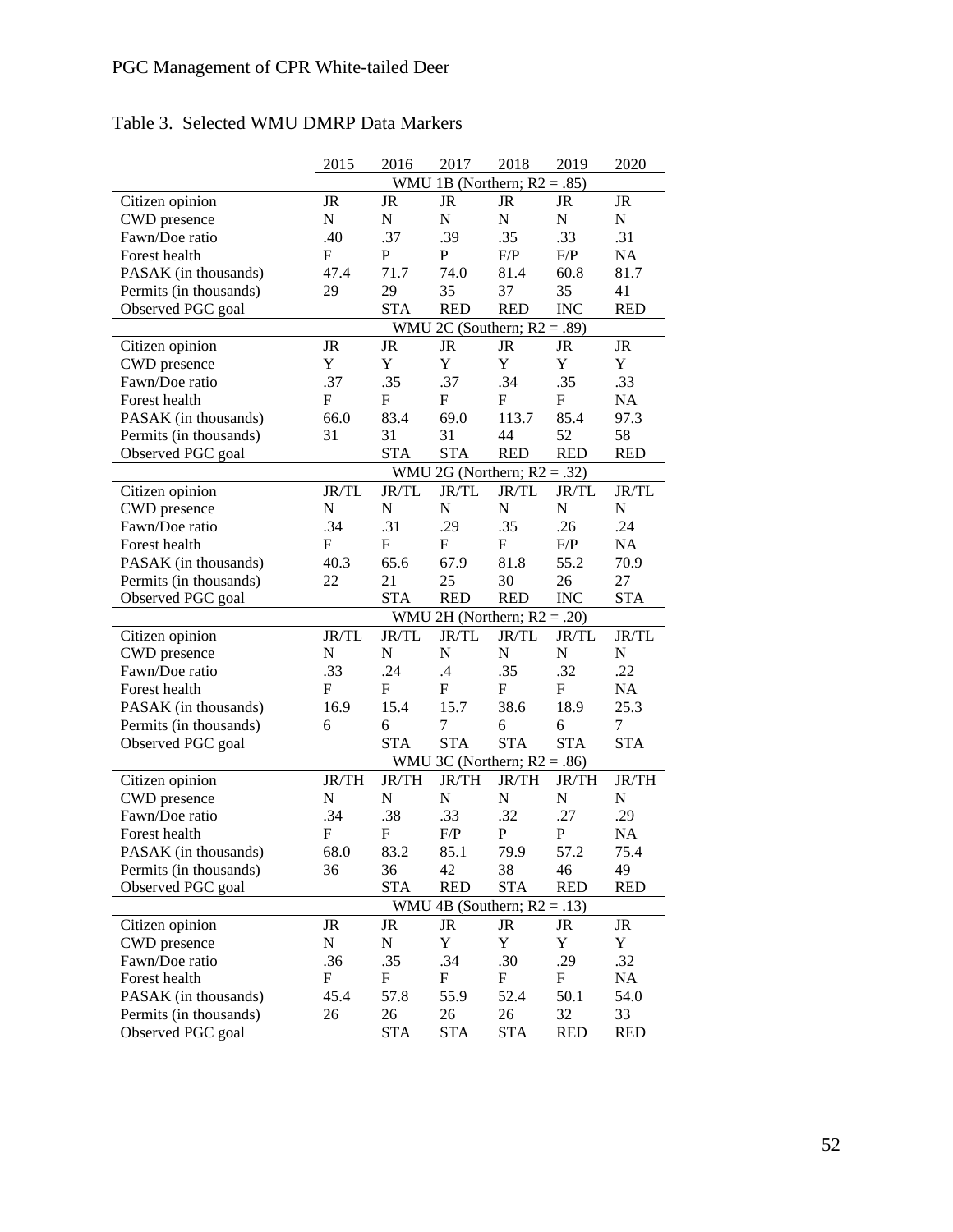**WMU 1B**. The analysis of 1B suggests the PGC goal is to reduce the size of the herd. This research notes that while the fawn/doe ratio is decreasing, as is the case in 1B, the PASAK model herd population estimates are significantly increasing. That would seem counter to our expectation given the fawn/doe ratio definition. A decline in the ratio would suggest fewer yearlings were seen and harvested and more adult antlerless deer were harvested, both factors intuitively suggesting a decrease in herd size.

**WMU 2C**. Analysis of 2C suggests the PGC goal is to decrease the herd. All factors of the DMRP considered, the presence of CWD and the herd size appear to be the controlling factors in determining the goal. We again note a substantial increase in herd size for the period considered while the FD ratio remains relatively stable.

**WMU 2G**. The results of the citizen survey for 2G suggests that 84% of respondents believe the herd is just right to too low. The fawn to doe ratio is falling with the herd numbers increasing. While the PGC has moved the doe permit numbers up and down during the period observed, it appears the overall goal is to stabilize.

**WMU 2H**. The antlerless permit allocations for WMU 2H suggests that the PGC goal is to stabilize the herd. Herd size is again increasing while the fawn to doe ratio is falling. The results of the citizen survey for 2H also suggests that approximately 84% of respondents believe the herd is just right to too low.

**WMU 3C**. With approximately 85% of resident survey respondents suggesting the herd is just right to too high, the observed PGC goal appears to be to reduce the herd. The fawn to doe ratio is decreasing while the herd size is comparatively stable.

**WMU 4B**. The observed PGC strategy for 4B has been to change from one of stabilize to, in recent years, a goal to reduce the herd. Estimates of herd size did vary but, generally,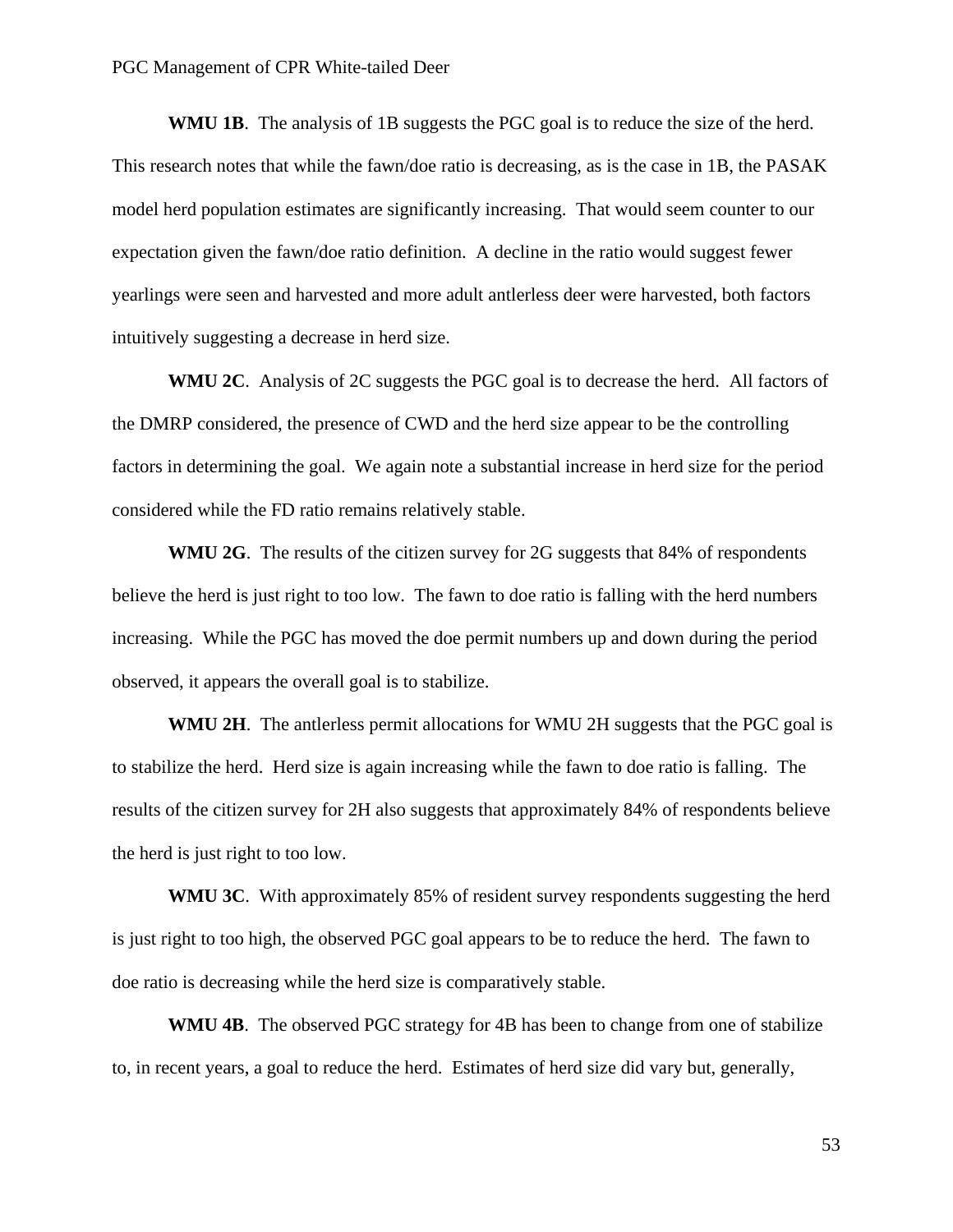remained stable along with the fawn to doe ratio. This WMU has reported cases of CWD beginning in 2017.

### **Research Question 2**

The second research question asked whether controlling the number of antlerless permits by WMU was an effective method of controlling herd size as measured by reported antlerless harvests. To answer this question, the researcher considered the significance of the antlerless license allocation variable in the regression model of each WMU. The results of the regression were inconsistent.

Antlerless license allocations were significant in 11 of 23 WMUs including WMUs 5C and 5D (Philadelphia Metropolitan Area) which are deemed highly developed. The initial thought of the researcher was that antlerless license allocations would be significant in nearly all WMUs given its key role in controlling herd size. The raw data and the regression model results suggest that this is not consistently the case. By way of example, in 2019 the PGC authorized and issued 49,000 antlerless deer licenses in WMU 1A and kept this number constant in 2020. However, the antlerless deer harvest in 2019 was 13,160 deer and in 2020 it increased to 17,509 representing a 33.0% harvest increase with no license increase. While the results of the regression models suggest that there is not a singular variable that is consistently significant in predicting deer harvest, license allocation appears as significant on a more frequent basis than any other variable.

### **Research Question 3**

The third and final research question asked whether herd management tactics resulted in an optimal herd allocation between Northern and southern tier WMUs that is the best use of resources for the citizens of the Commonwealth of PA. The researcher considered the regression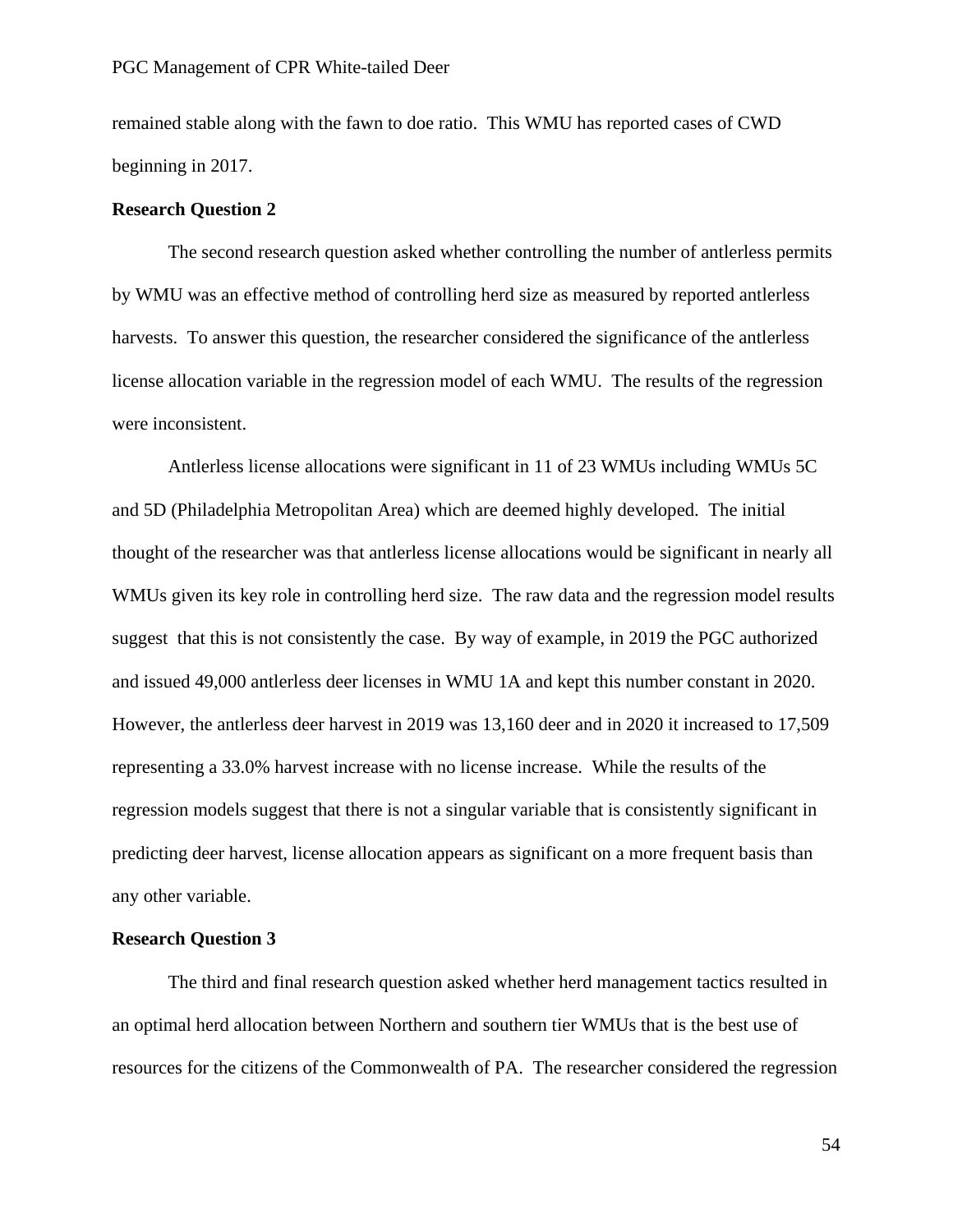results of the northern tier WMUs versus the southern tier WMUs to answer this question. There was not a singular variable that was consistently shown to be significant in all WMUs or between or within the tiers.

Referring to Table 2, there were 24 total variables used as regression input for the Northern Tier (3 for each of the 8 Northern Tier WMUs). Of the 24, there were 7 occurrences of a statistically significant variable for an overall percentage of  $29.2\%$  (=7/24). There were 45 Southern tier total variables used as input for the southern tier (3 for each of the 15 southern tier WMUs) with 10 occurrences of a statistically significant variable for an overall percentage of 22.2% (=10/45). The average  $R^2$  for the 8 North tier WMUs was .64 and the average  $R^2$  for the 15 southern tier WMUs was .65.

 $R<sup>2</sup>$  is a measure of the predictability of the regression model. The fact that the average predictability of each tier is within .01 of each other, it is reasonable to conclude that the regression is equally as likely to predict deer harvest in the north as it is in the south. Additionally, the percentage of statistically significant variables in the north and in the south are also close to each other. The  $R^2$  of the regression models of both tiers and the relatively low percentage of statistically significant variables in each tier suggests that the PGC model appears equally effective in managing the deer herd in both tiers.

### **Conclusion**

The DMRP is the decision tree / algorithm developed and utilized by the PGC in determining what the deer herd size goal should be per WMU. The DMPR considers basically four markers in setting that goal. While certain of the markers considered in the DMRP seem consistent with our observed herd management goals for the six WMUs observed, other markers seemed to be of less influence on the model.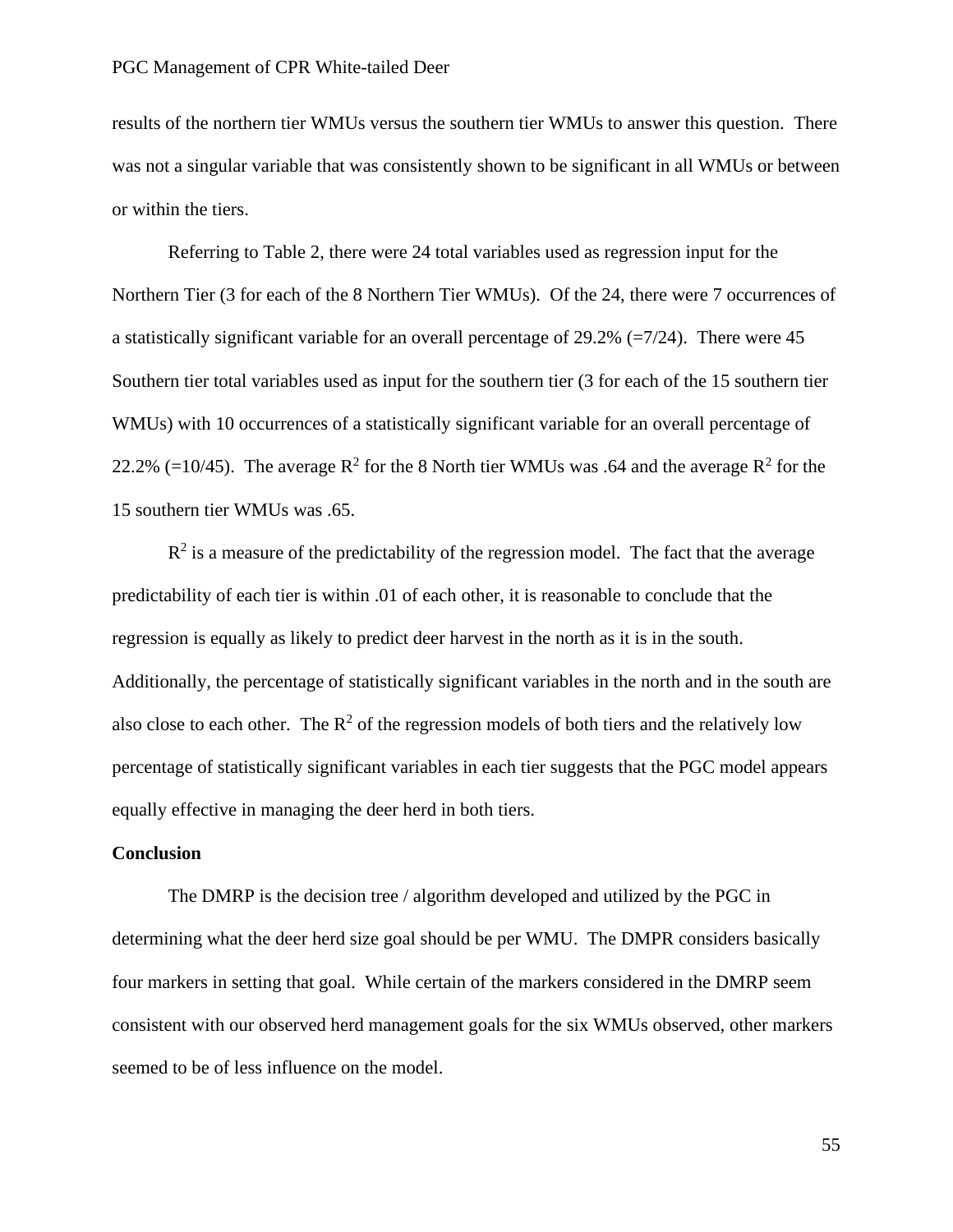Antlerless license allocation is the variable that occurs as significant in PGC's management of the herd size most frequently. That frequency is not sufficient enough to conclude it is 100% reliable, but it is enough to conclude that it is the best of the worst. Both the Northern and southern tier WMUs have an equal average statistical reliability  $(R^2)$  as it relates to the predictability of the regression variables. However, this average is .64  $\&$  .65 which, when combined with the relatively low overall percentage of variables in both tiers that are significant, leads to a conclusion that both tiers are managed the same, but not necessarily that effectively.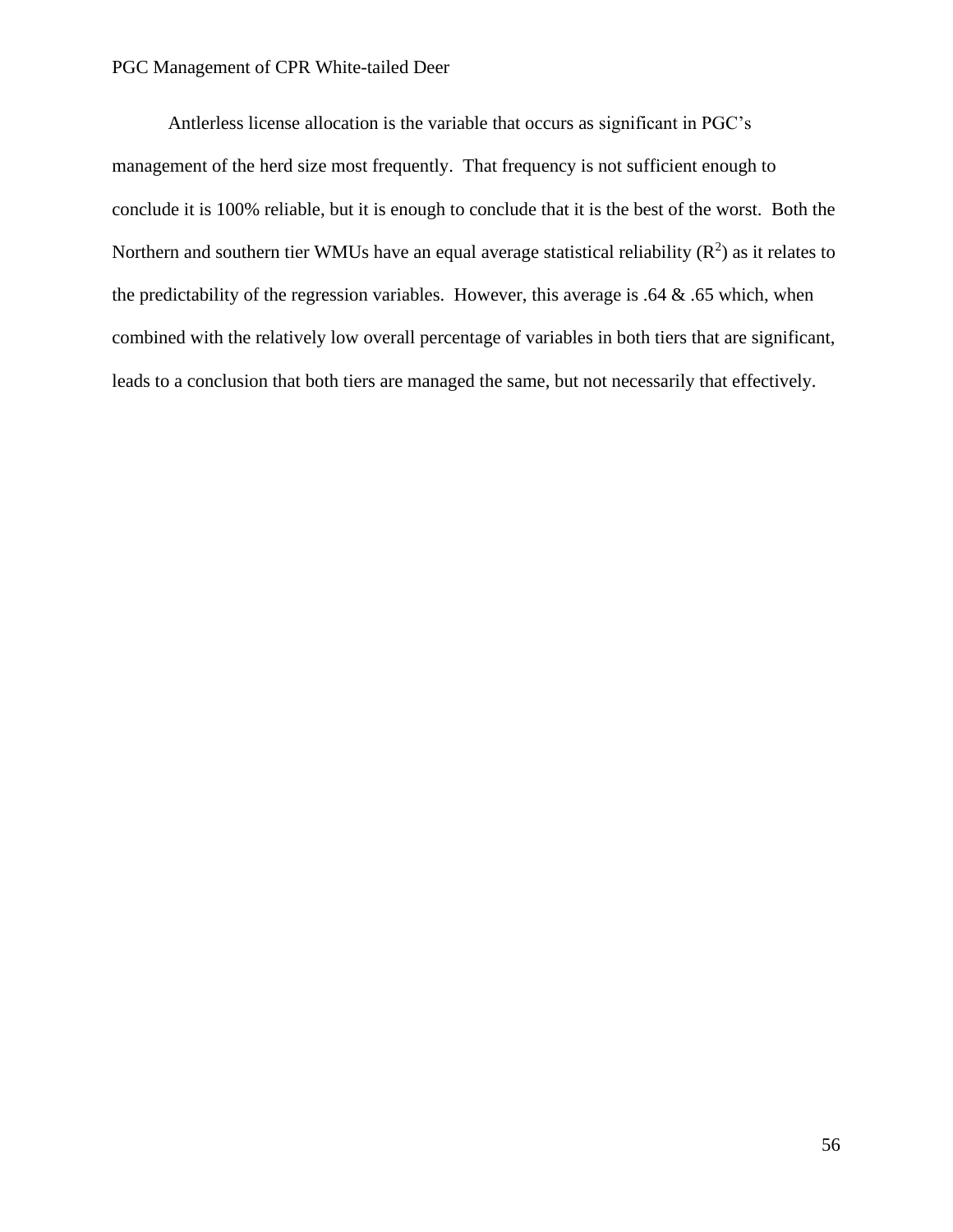### **Chapter 5**

### **Discussion**

### **Introduction**

This research might be considered a program analysis. Generally, the purpose of program analysis is either to cut operating costs or, as is the current case, assess the effectiveness of the service provided. Unlike program analysis, this research is based on archival information and data available in the public domain. The researcher did not have access to any other PGC information that might have better informed these results.

### **Conclusions**

The DMRP is the decision tree / algorithm developed and utilized by the PGC in determining whether the deer herd size per WMU should be increased, reduced, or stabilized. The DMPR considers basically four markers in setting that goal. While certain of the markers considered in the DMRP seem consistent with our observed herd management goal for the six WMUs observed, other markers seemed to be of less influence on the model.

Antlerless license allocation is the variable that occurs as significant in PGC's management of the herd size most frequently. That frequency is not sufficient enough to conclude it is 100% reliable, but it is enough to conclude that it is the best of the worst. Both the Northern and southern tier WMUs have an equal average statistical reliability  $(R^2)$  as it relates to the predictability of the regression variables. However, this average is  $.64 \& .65$  which, when combined with the relatively low overall percentage of variables in both tiers that are significant, leads to a conclusion that both tiers are managed the same, but not necessarily that effectively.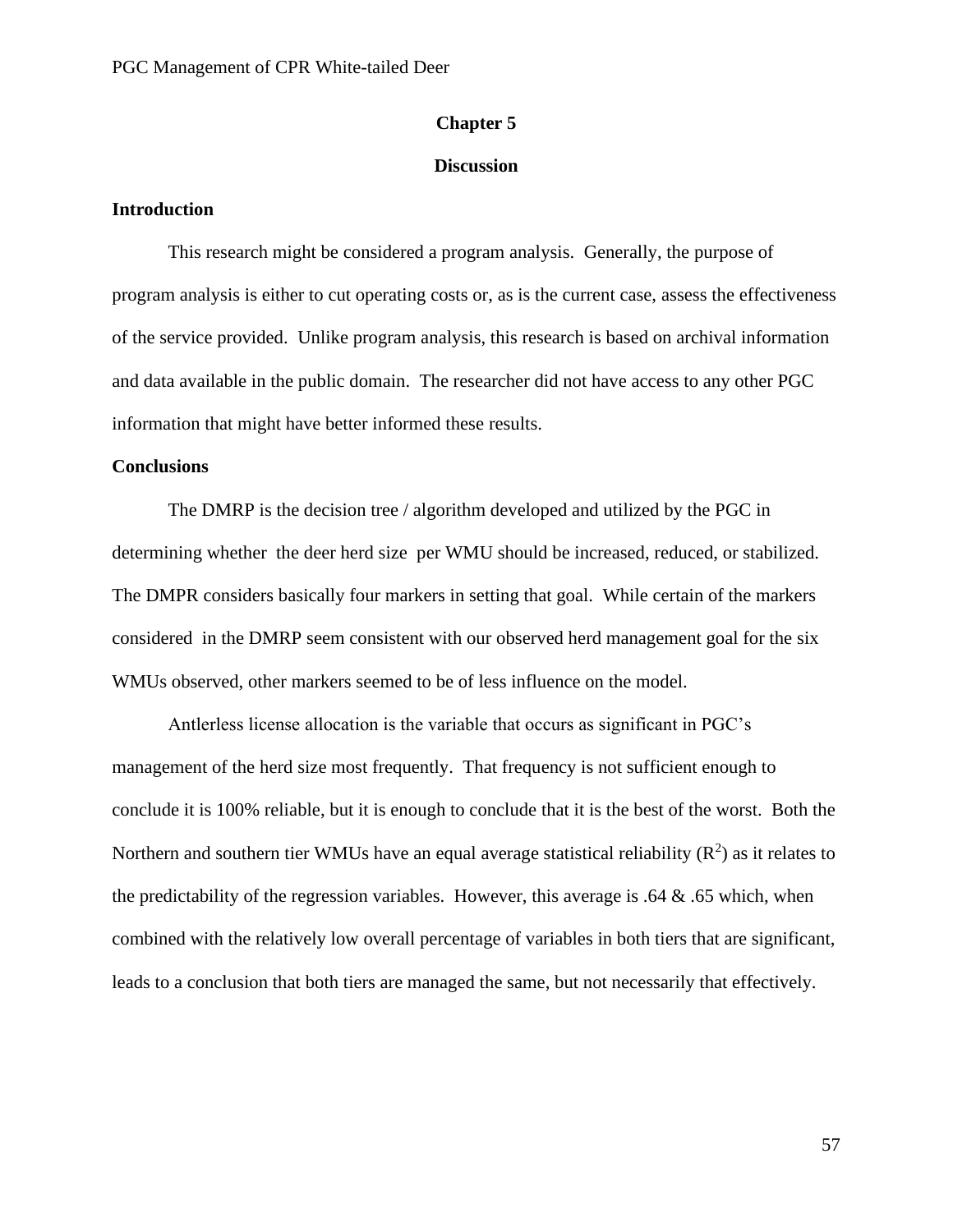# **Discussion**

While we know the basic factors of the DMRP, we are uncertain as to the relative weight, if any, that might be assigned to markers. The model begins by considering whether people want less deer; if they do then the goal is set to reduce the herd size and the model ends. That would suggest that the will of the people in wanting less deer is more powerful than any of the other markers. Further, whether people want more deer is the last consideration in the model suggesting the least importance to the PGC. We might wonder whether there is an unpublished hierarchy of markers.

Not considered in the data and not directly made a part of the DMRP, is the role potentially being played by the lumber and natural gas industry in the Northern Tier WMUs. It is no secret that the Northern Tier of Pennsylvania produces some of the best hardwood cherry in the country. Further, it is no secret that the fracking and drilling for natural gas has changed the face of many Northern Tier WMUs. Since deer potentially effect young forest growth and natural gas exploration impacts the forest with roads, wells and pipelines, it is uncertain what part these industries might play in the management of the deer herd.

The method for answering Question 1 was to look at the DMRP resulting goal based on the number of antlerless permits allocated and compare that observed goal with the model's underlying markers. This research noted some relatively large variations in PASAK model herd estimates year over year. Specifically, PASAK estimates suggested relatively large changes in herd size for most WMUs for 2018, 2019, and 2020. The research further notes the absence of a corresponding change in antlerless permit allocations. While variation itself is not indicative of error, variation and inconsistency with other markers might be cause to consider the reliability of the estimate.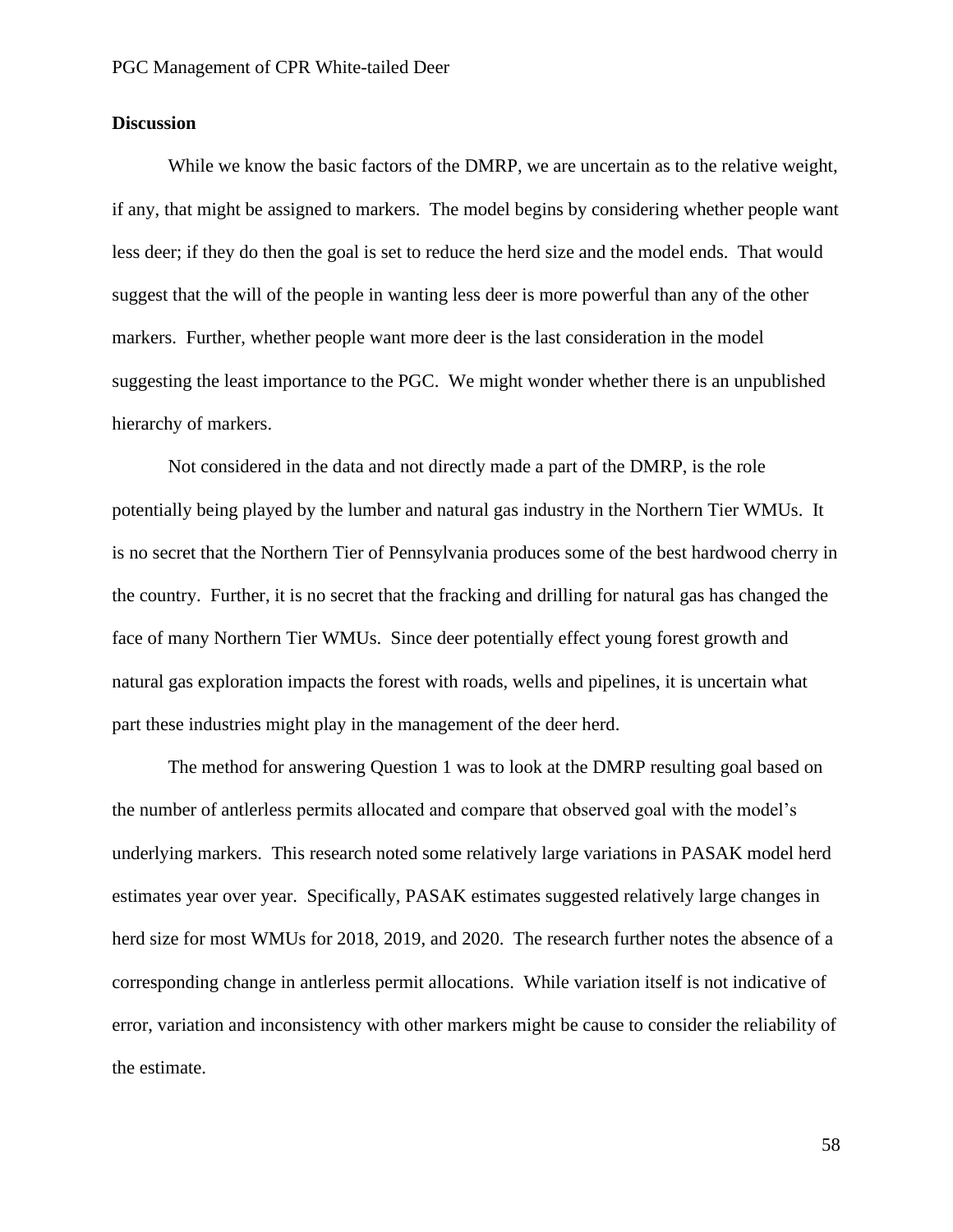The hunter survey is performed every 3 years and is an in-depth look at the opinions of the hunters in Pennsylvania. According to the PGC, the estimates of the results have "a 95% confidence interval of approximately  $+/- 2\%$ " (Rosenberry, Wallingford, Fleegle, Gustafson, & Lupo, 2013, p. 3).

The survey has sections for different game species (e.g. deer, turkey, etc.), different season (e.g. firearms, bow, etc.) and asks questions about the markers used by PGC in their antlerless license allocation decision tree. Not surprisingly, hunters in PA believe that the deer population in each WMU is too low and this is consistent across the publicly available survey results. This is in contrast to the citizen survey, the results of which demonstrate that there is variation among WMUs as to the level of deer (too much, just right, not enough).

The fawn to doe ratio is the percentage of the antlerless harvest that are fawns. There appears to be a question about its sensitivity. As observed in several of the WMUs a drop in the ratio occurred in the same year with substantial increases in PASAK estimates of herd size. A decrease in the FD ratio should have lead to an expected decrease in herd size and a corresponding reduction in the related antlerless permit allocation. Only modest, if any, change in antlerless allocations was observed suggesting that while the model is determined each year, the PGC recognizes the potential imperfections in the data short-term and views the results on a more long-term basis. The results of the regression model run for all 23 WMUs suggested that the FD ratio was significant at the .05 level for only 4 WMUs.

One potential reason for the insensitivity could be the fact that PGC trains deer agers to go into the field and randomly select antlerless kills to determine deer age at the time of harvest. The deer are not aged like a tree in that the number of rings corresponds to the age of the tree. Rather, there is some subjectivity in the process which could artificially move the ratio up or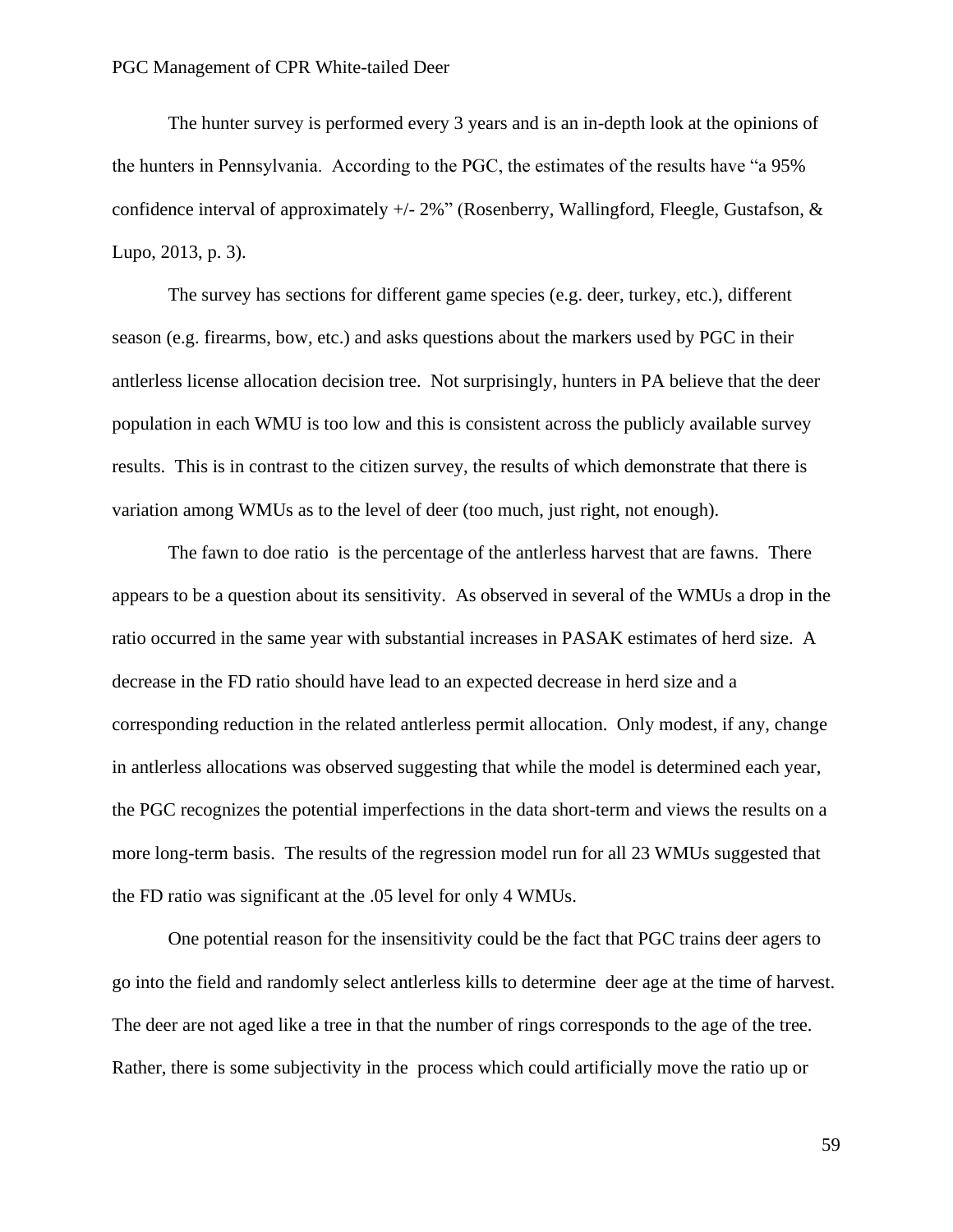down. Even a slightly skewed ratio could have implications since the fawn to doe ratio is a key determinant of the DMRP.

This research calls into question whether managing herd size on a short term, year over year basis is effective. PASAK model estimates suggest some large herd sizes and year over year variations. PGCs data suggest that it requires between 3 to 5 antlerless permits to harvest 1 deer, depending on WMU. That would suggest that 1,000 antlerless permits would result in approximately 200 to 300 deer being harvested.

### **Limitations**

As a CPR, the public administration governing body (PGC) can only make effective management decisions based on the information available at their disposal. Despite the abundance of publicly available information provided by the PGC, it became clear during the research that there are some data limitations. Many of the data markers used by PGC are based on the self-reporting of information by hunters. While we would like to think that this information is reliable, this data is potentially confounded by accidental errors. Further, there are deer harvests that are not reported.

Of the key markers used by PGC, the number of deer harvested and the information that is submitted in support of the harvest, relies on the hunter providing important information. For example, a specific "antlerless" tag must be attached to any deer harvested indicating the WMU, date, time and weapon used in the harvest. A hunter could harvest a doe and use an antlered tag, therefore, overreporting the number of male and underreporting the number of female deer killed. This would also allow the hunter to harvest an extra doe since the doe tag would still be available for use. The hunter could also indicate the incorrect WMU if it was killed in a WMU where the hunter was not permitted and/or the wrong date, time, and weapon to make sure the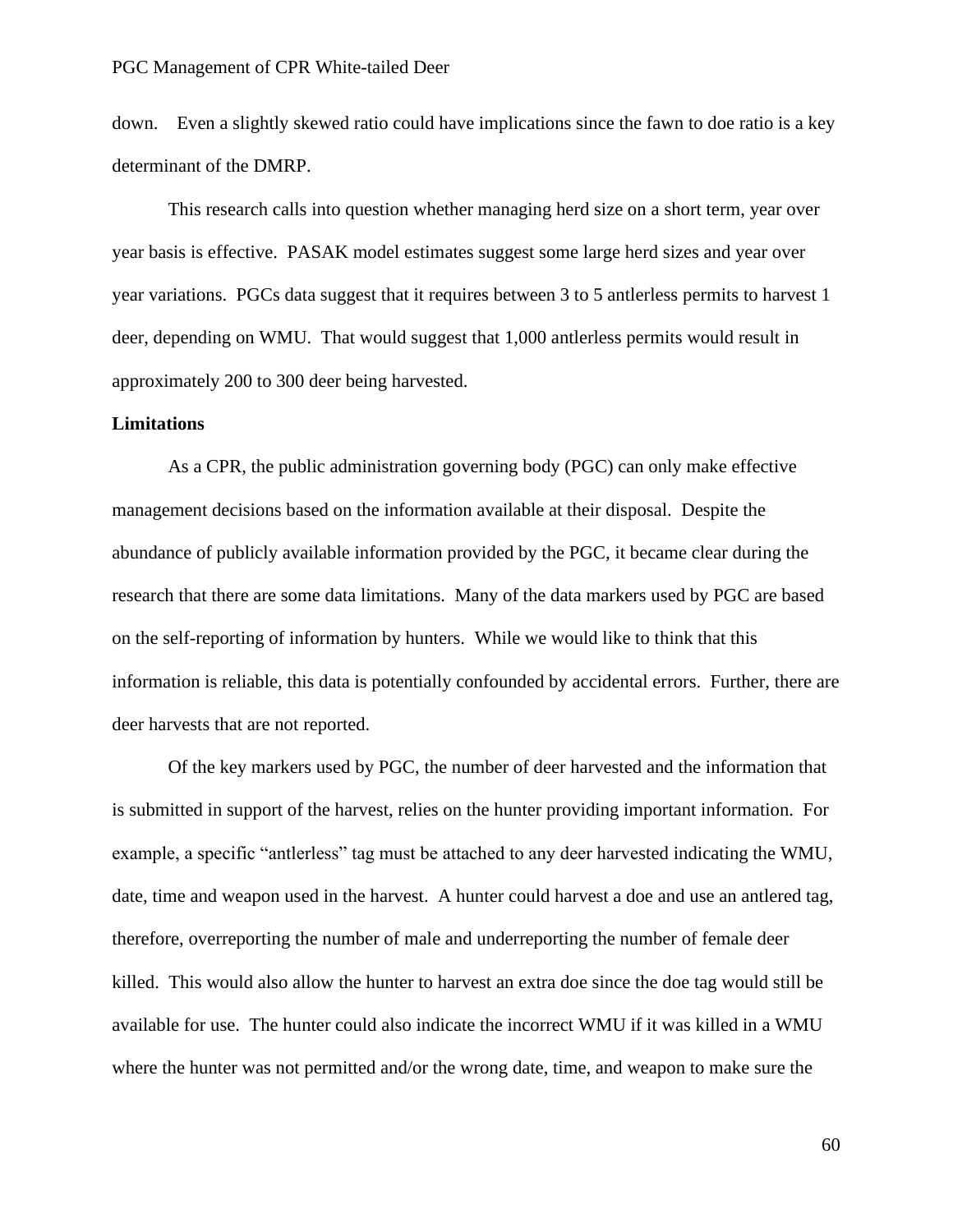harvest was "in-season". Finally, there is the issue of unreported harvests. A general term which can be used to describe these mistakes or transgressions would be "poaching" and any or all could lead to incorrect assumptions by the PGC. As an example of an incorrect conclusion, if CWD was discovered in a deer that was reported in the wrong WMU, it could indicate the spread of the disease where none actually existed.

Citizen opinion polls are not conducted frequently. While an outside vendor performs the surveys on behalf of the PGC, the most recent polls were dated  $2011 \& 2019$  leaving large gaps of time in between. The hunter survey (performed by the PGC) occurs more frequently but is still only on a 3-year cycle. For the research performed herein, the most recent years available were 2011, 2014 and 2017. The 2020 survey was not made available to the public as of the date of this paper.

Rather than 100% population testing, sampling is used to determine certain PGC markers. Forest health and fawn to doe ratio depend upon such sampling to select only certain forestry plots or deer to test. The forestry survey is designed, overseen and performed by the U.S. Department of Agriculture and the fawn to doe ratio is PGC controlled. It is possible that the sampling, while correctly performed, presents a flawed overall perspective.

PASAK herd size data seems to suggest that herd size can change significantly in a relatively short period of time. When combined with the above-mentioned time gaps in citizen and hunter surveys, it suggests that the survey results might carry less weight the older the data. A final limitation which is difficult, if not impossible to quantify, is the inherent difficulty of managing a state as large as Pennsylvania with its wide variety of geographic and socioeconomic diversity as a singular entity with a common model applied to all WMUs.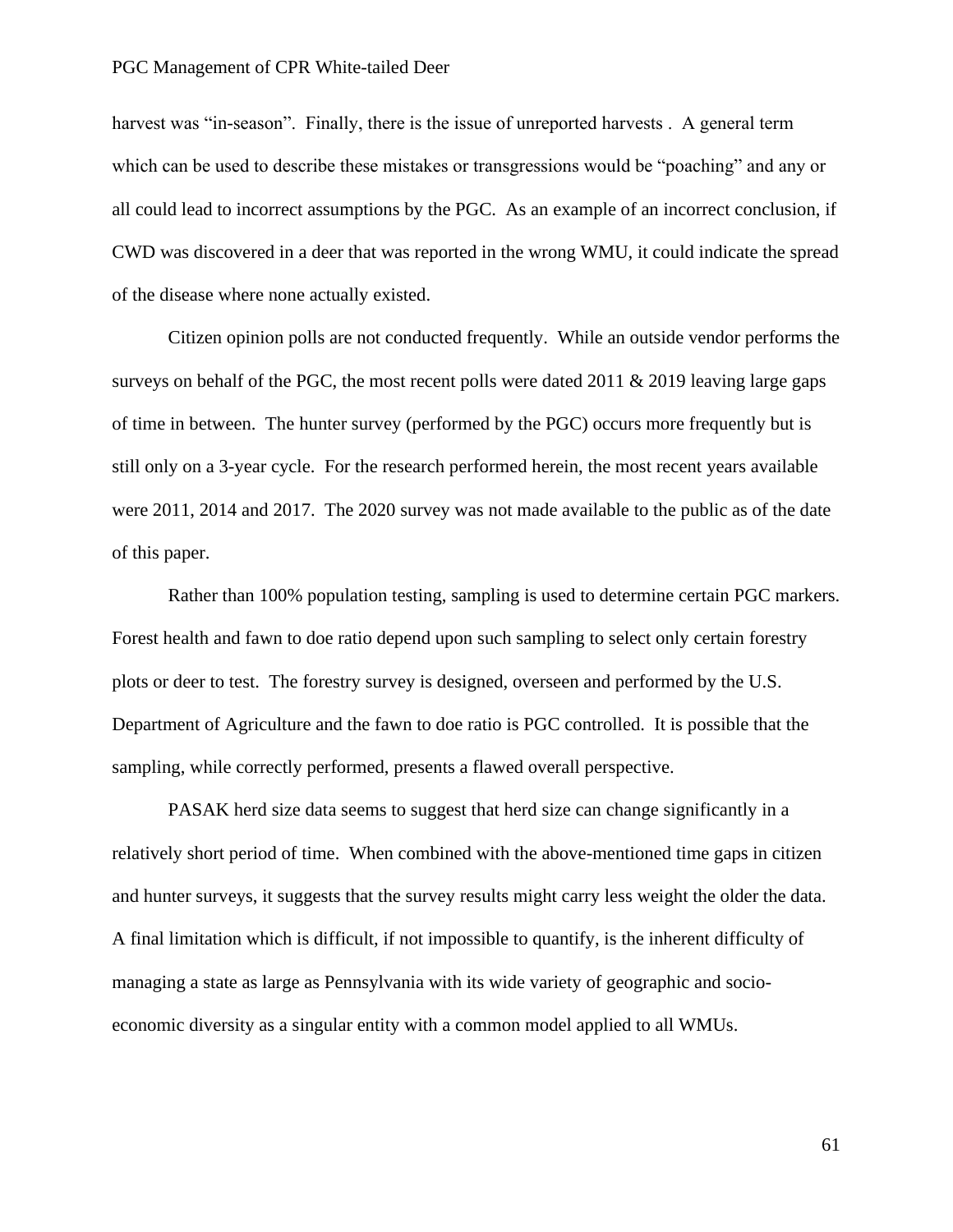# **Future Research**

It would be premature to use this research as the penultimate conclusion of the Game Commissions' management of the common pool resource. Through the course of the research it was found that the PGC really wants to be transparent as to how and why they make decisions concerning the deer herd. However, it is a monumental task given the aforementioned data limitations and pure size of the state.

Future research could focus on ways to make the data collection portion of the process more effective and efficient and, if possible, make less of the information reliant on selfreporting. That is not an easy ask. The very nature of hunting makes it difficult to automate the reporting of harvests by anyone or anything other than the hunter. Even if there was a method to introduce more technology and/or game commission personnel into the equation, the issue of resource scarcity becomes all too clear. The last thing PA needs is an unfunded mandate.

Looking at the regressions and their corresponding output, there is great variability both within and between the geographic tiers. Future research should consider the possibility of other predictive or explanatory variables.

### **Summary**

This chapter began with the conclusion of the research. A discussion of significant observations regarding the research followed. Limitations of the data collected for the research were then identified and described and, finally, a section on what future research regarding this topic could focus on was presented.

The purpose of program analysis is to assess the effectiveness of a program, in this case the effectiveness of the Pennsylvania Game Commission in managing the white-tailed deer herd in the Commonwealth. This research suggests that controlling the herd size through the use of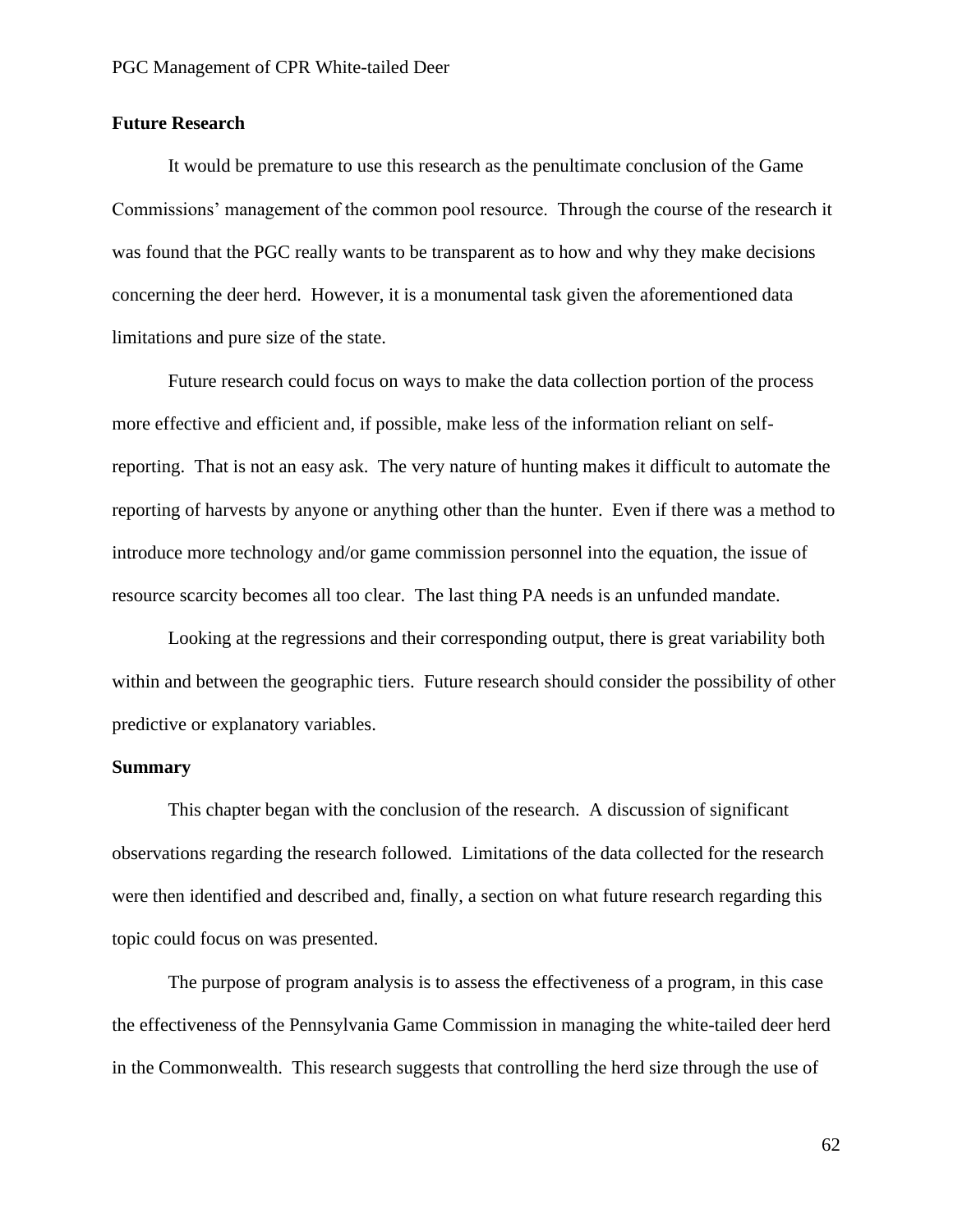antlerless permit allocations is the most effective method at this time. This research suggests that the reliability of the data points available to and used in the DMRP are such that adjusting the herd size through short-term reactionary adjustments to the antlerless permit allocations may not be managing the herd in the best interests of the citizens of the Commonwealth. Rather, the results of this research would tend to support the need for a longer planning horizon for herd management.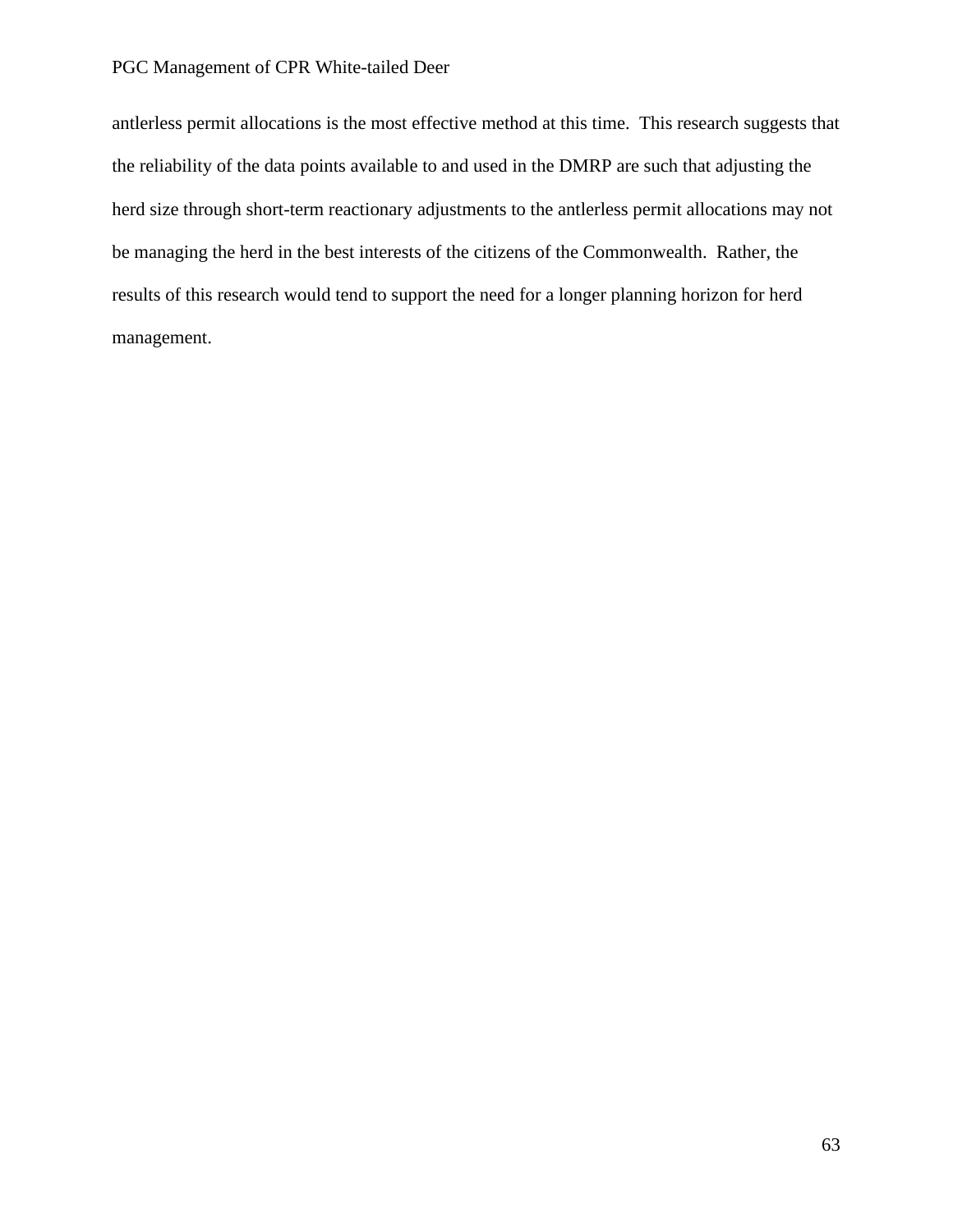### **References**

- Agrawal, A. (2003). Sustainable governance of common-pool resources: context, methods, and politics. *Annual Review of Anthropology*, *32*(1), 243-262.
- Andersen, O., Wam, H. K., Mysterud, A., & Kaltenborn, B. P. (2014). Applying typology analyses to management issues: deer harvest and declining hunter numbers. *The Journal of Wildlife Management*, *78*(7), 1282-1292.
- Curtis, P. D., & Sullivan, K. L. (2001). White-tailed deer. *Wildlife Damage Management Fact Sheet Series. Ithaca, NY, Cornell Cooperative Extension*.
- *CWD Results and Surveillance*. (2021). Pennsylvania Game Commission. https://pgcdatacollection.pa.gov/CWDResultsLookup
- DCNR. (2021). *Deer Management*. Pennsylvania Department of Conservation & Natural Resources.

https://www.dcnr.pa.gov/Conservation/Biodiversity/BiodiversityManagement/DeerMana gement/Pages/default.aspx

- D'Angelo, G. J. (2009). White-tailed Deer Management Plan, Robert B. Gordon Natural Area of West Chester University, Chester County, Pennsylvania.
- DeCalesta, D. S., & Stout, S. L. (1997). Relative deer density and sustainability: a conceptual framework for integrating deer management with ecosystem management. *Wildlife Society Bulletin. 25 (2): 252-258.*, *25*(2), 252-258.
- Decker, D. J., & Connelly, N. A. (1989). Motivations for deer hunting: implications for antlerless deer harvest as a management tool. *Wildlife Society Bulletin (1973-2006)*, *17*(4), 455-463.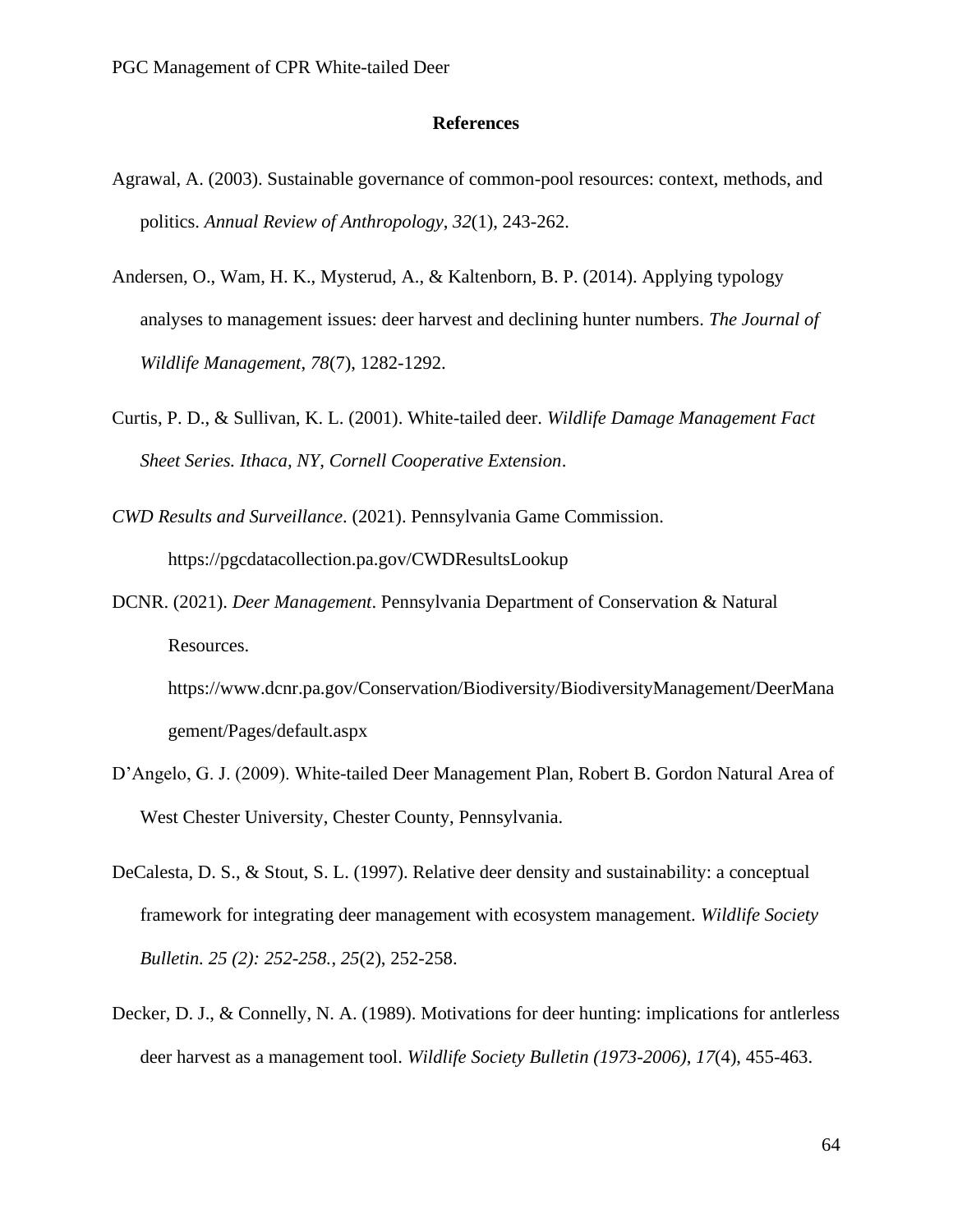- Diefenbach, D. R., Palmer, W. L., & Shope, W. K. (1997). Attitudes of Pennsylvania sportsmen towards managing white-tailed deer to protect the ecological integrity of forests. *Wildlife Society Bulletin*, 244-251.
- Duda, M. D., Jones, M., Beppler, T., Bissell, S. J., Criscione, A., Doherty, P., Ritchie, A., Winegordt, T., & Lanier, A., (2012). Pennsylvania residents' opinions on and attitudes toward deer and deer management. *Responsive Management, Harrisonburg, Virginia, USA*.
- Fudenberg, D., & Tirole, J. (1987). Understanding rent dissipation: on the use of game theory in industrial organization. *The American Economic Review*, *77*(2), 176-183.
- Gardner, R., Ostrom, E., & Walker, J. M. (1990). The nature of common-pool resource problems. *Rationality and society*, *2*(3), 335-358.
- Gordon, H. S. (1954). The economic theory of a common-property resource: the fishery. In *Classic papers in natural resource economics* (pp. 178-203). Palgrave Macmillan, London.
- Hardin, G. (1968). The tragedy of the commons: the population problem has no technical solution; it requires a fundamental extension in morality. *science*, *162*(3859), 1243-1248.
- Kosack, P. P. J. (2009). MANAGEMENT AND BIOLOGY OF WHITE-TAILED DEER IN PENNSYLVANIA.
- McWilliams, W. H., Westfall, J. A., Brose, P. H., Lehman, S. L., Morin, R. S., Ristau, T. E., Royo, A. A., & Stout, S. L. (2017). After 25 years, what does the Pennsylvania Regeneration Study tell us about oak/hickory forests under stress?. In *Kabrick, John M.; Dey, Daniel C.; Knapp, Benjamin O.; Larsen, David R.; Shifley, Stephen R.; Stelzer, Henry E., eds. Proceedings of the 20th Central Hardwood Forest Conference; 2016 March 28-April 1;*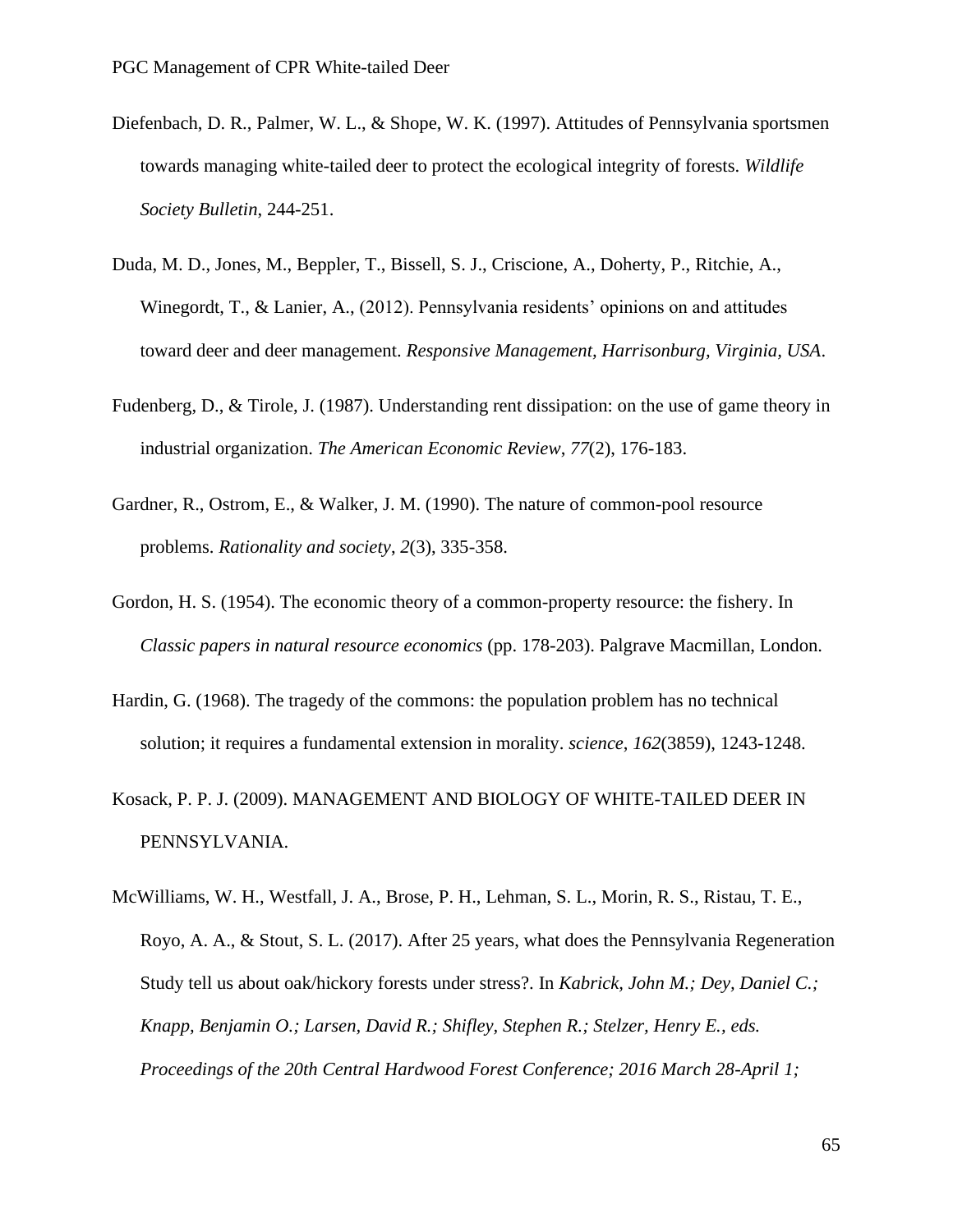*Columbia, MO. General Technical Report NRS-P-167. Newtown Square, PA: US Department of Agriculture, Forest Service, Northern Research Station: 280-290.* (pp. 280- 290).

- Miller, C. A., & Graefe, A. R. (2001). Effect of harvest success on hunter attitudes toward whitetailed deer management in Pennsylvania. *Human Dimensions of Wildlife*, *6*(3), 189-203.
- Organ, J. F., Geist, V., Mahoney, S. P., Williams, S., Krausman, P. R., Batcheller, G. R., ... & Rentz, T. (2012). The North American model of wildlife conservation. *The Wildlife Society Technical Review*, *12*(04).
- Ostrom, E. (2015). *Governing The Commons: The Evolution Of Institutions For Collective Action*. Cambridge university press.
- Parker, H. A., Larkin, J. T., Heggenstaller, D., Duchamp, J., Tyree, M. C., Rushing, C. S., ... & Larkin, J. L. (2020). Evaluating the impacts of white-tailed deer (Odocoileus virginianus) browsing on vegetation in fenced and unfenced timber harvests. *Forest Ecology and Management*, *473*, 118326.
- PGC. (2021a). *About Us*. Pennsylvania Game Commission.

https://www.pgc.pa.gov/InformationResources/AboutUs/Pages/default.aspx

PGC. (2021b). *Frequently Asked Questions*. Pennsylvania Game Commission. https://www.pgc.pa.gov/InformationResources/Pages/FAQs.aspx

Pennsylvania Game Commission. (2020). *Fiscal 2020 Annual Legislative Report*. https://www.pgc.pa.gov/InformationResources/MediaReportsSurveys/Documents/2020% 20PGC%20Annual%20Legislative%20Report.pdf

Pennsylvania Game Commission, Bureau of Wildlife Management Deer and Elk Section. (2021). *Annual Deer Population Report & 2021–22 Antlerless License Allocations*